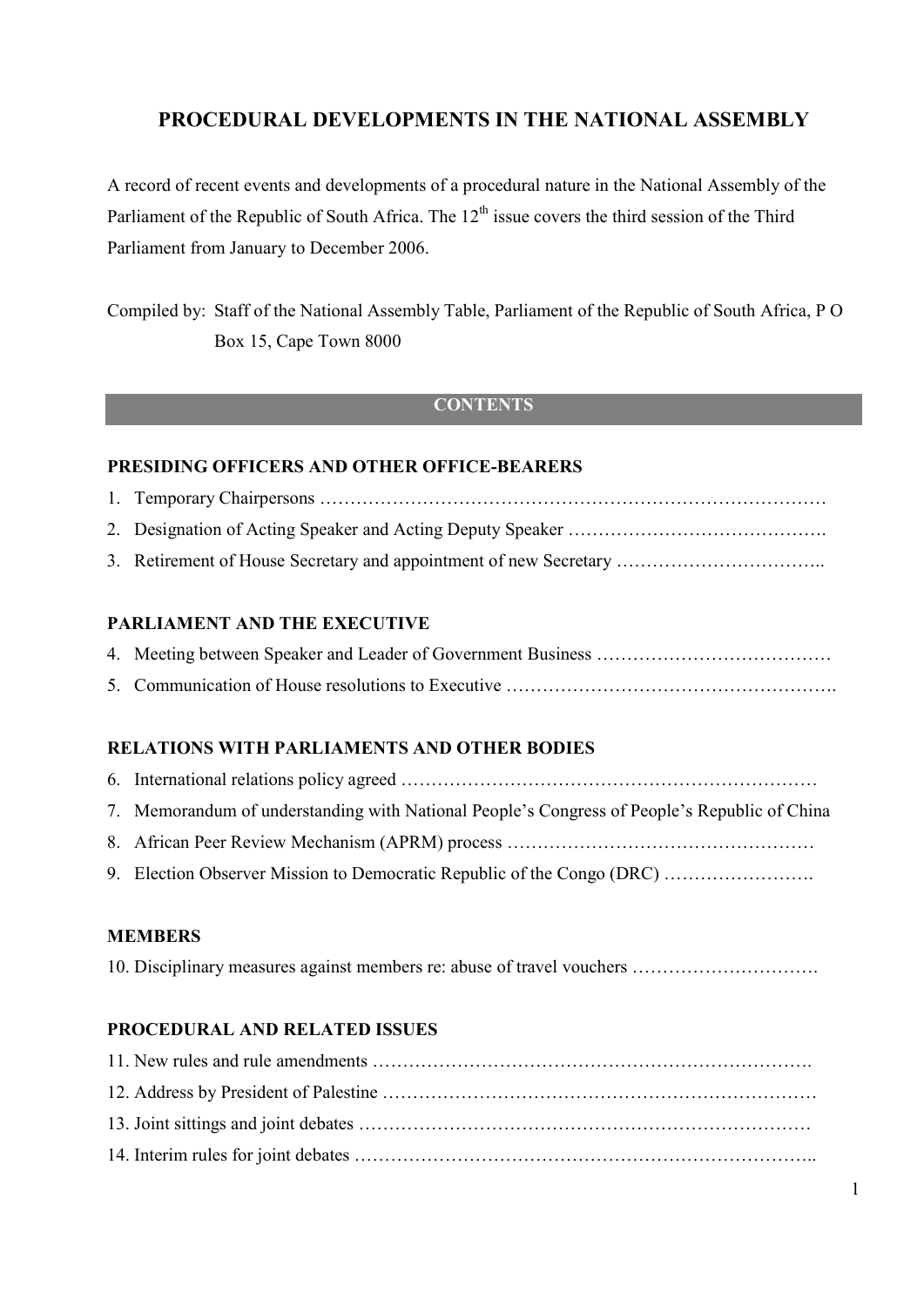| 17. Establishment of task team on parliamentary programme framework           |  |
|-------------------------------------------------------------------------------|--|
|                                                                               |  |
|                                                                               |  |
|                                                                               |  |
|                                                                               |  |
|                                                                               |  |
|                                                                               |  |
|                                                                               |  |
|                                                                               |  |
|                                                                               |  |
|                                                                               |  |
| 28. Time for party responses to ministerial statements set for annual session |  |
| 29. Complaint by Mr Jayendra Naidoo about reference to him in the Assembly    |  |

### **LEGISLATION AND COMMITTEES**

| 32. Criminal Law (Sexual Offences) Amendment Bill – referred back to portfolio committee                   |  |
|------------------------------------------------------------------------------------------------------------|--|
| 33. Re-enactment of Acts declared invalid by Constitutional Court                                          |  |
|                                                                                                            |  |
|                                                                                                            |  |
|                                                                                                            |  |
|                                                                                                            |  |
| 38. Report by ethics committee on alleged non-disclosure of financial or pecuniary interests by            |  |
|                                                                                                            |  |
| 39. Investigation of operational problems in office of Public Protector by <i>ad hoc</i> committee         |  |
| 40. Establishment of <i>ad hoc</i> committee on review of institutions supporting democracy and associated |  |
|                                                                                                            |  |

#### **MONEY BILLS AND BUDGETARY MATTERS**

41. Extension of time for Portfolio Committee on Finance to consider Appropriation Bill …

42. Referral of Appropriation Bill to portfolio and joint monitoring committees ……………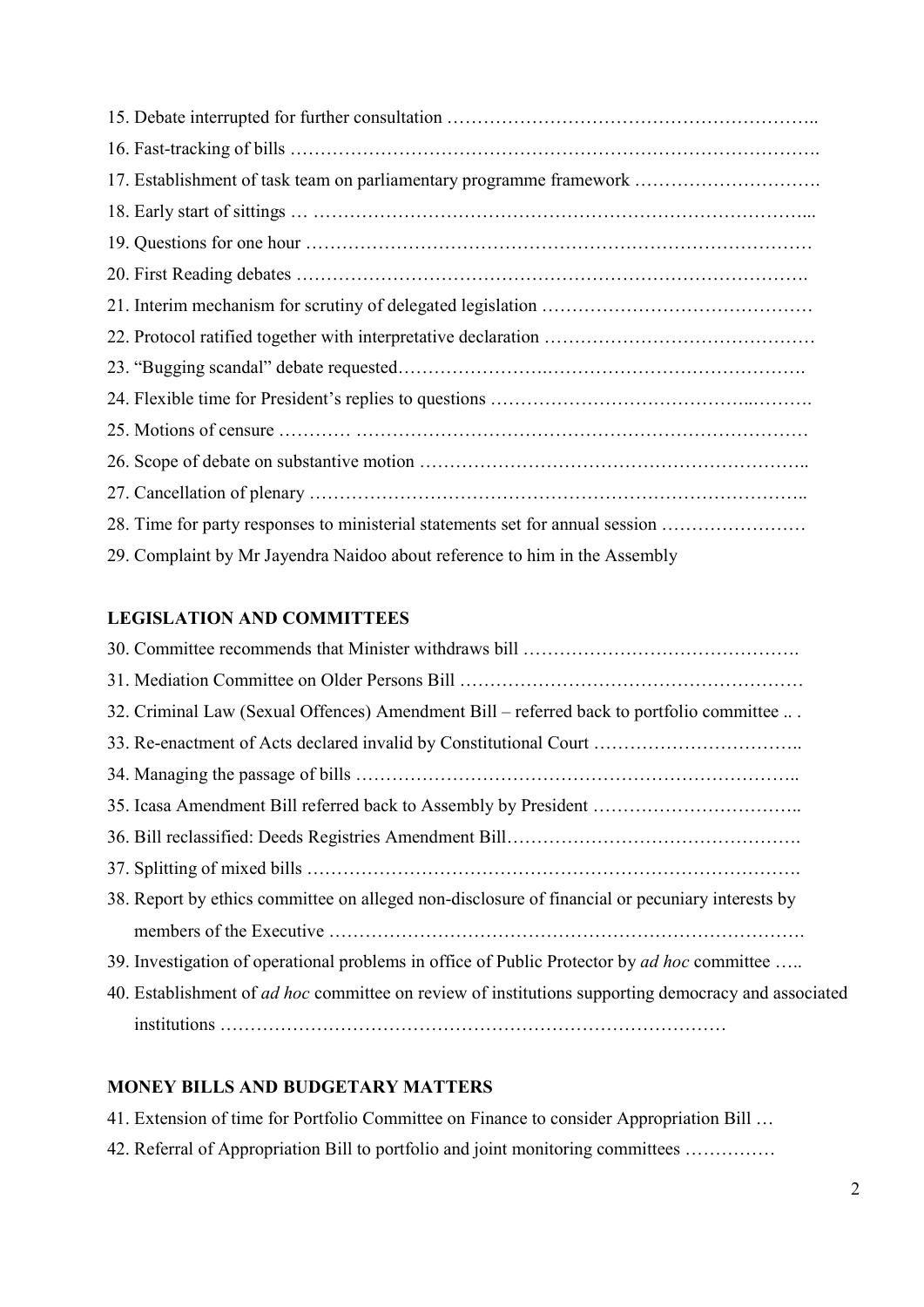## **STATUTORY FUNCTIONS**

|                                                                                             | 43. Electoral Commission: Recommendation for appointment of commissioner                            |
|---------------------------------------------------------------------------------------------|-----------------------------------------------------------------------------------------------------|
|                                                                                             | 44. Practical guidelines for protected disclosure by whistle blowers                                |
|                                                                                             | 45. Commission for Gender Equality: Recommendation for appointment of commissioners.                |
|                                                                                             | 46. National Youth Commission: Recommendation for appointment of commissioners                      |
|                                                                                             | 47. Independent Communications Authority of South Africa (Icasa): Recommendation for appointment    |
|                                                                                             |                                                                                                     |
|                                                                                             |                                                                                                     |
| 49. New Auditor-General: Recommendation for appointment and recommendation on conditions of |                                                                                                     |
|                                                                                             |                                                                                                     |
|                                                                                             |                                                                                                     |
|                                                                                             | 51. Extension of service of Deputy Director-General in Department of Foreign Affairs                |
|                                                                                             | 52. Approval of panel to consider nominations to fill vacancies on National Council for Library and |
|                                                                                             |                                                                                                     |
|                                                                                             |                                                                                                     |
|                                                                                             |                                                                                                     |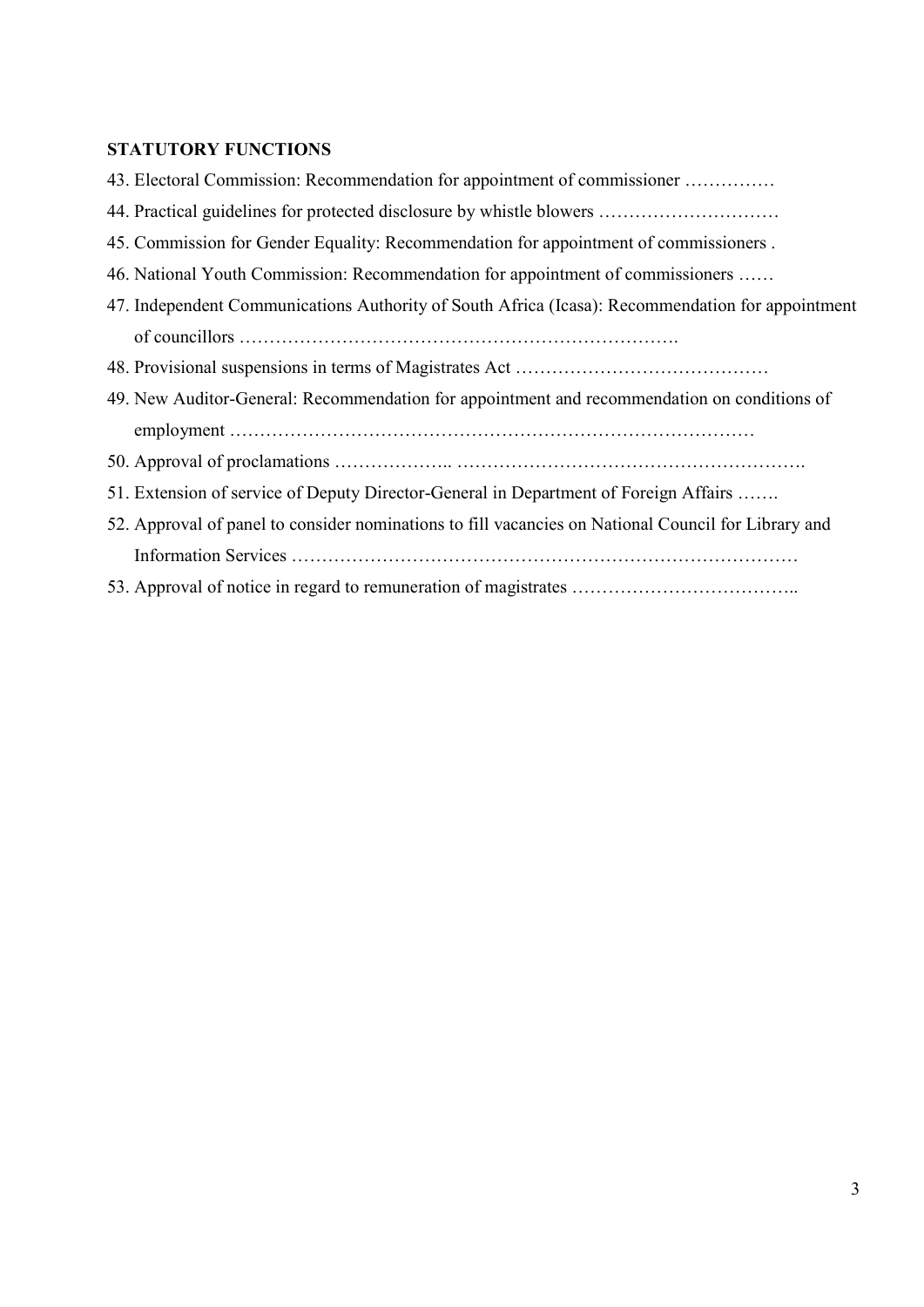## **PRESIDING OFFICERS AND OTHER OFFICE-BEARERS**

### **[1] TEMPORARY CHAIRPERSONS**

Rule 18 of the National Assembly Rules provides for the election of a Presiding Officer for a day's sitting in the unavoidable absence of all elected Presiding Officers. On 17 May, the House agreed to a motion to elect Mr A Mlangeni to preside during the sittings scheduled for 17 and 18 May when requested by a Presiding Officer to do so, as only one Presiding Officer was available on those days.

Rule 33 provides that the Speaker shall appoint the chairperson of an extended public committee from the ranks of the elected Presiding Officers of this House. As the House was due to meet in two extended public committees on 19 May, the House on 17 May also agreed to elect Mr Mlangeni as a temporary Presiding Officer to enable the Speaker, in terms of the Rules, to appoint him as chairperson of an extended public committee scheduled for 19 May.

On 31 August, the House adopted a motion moved in terms of Rule 18 by the Deputy Chief Whip of the Majority Party to elect Mr M R Sikakane and Ms N J Ngele to preside on that day when requested to do so.

On 17 October, Mr Mlangeni was again elected by the House to preside at the sittings of 17, 18 and 19 October when requested to do so by the Presiding Officer.

The members elected as temporary Presiding Officers duly presided over parts of proceedings on the days in question.

## **[2] DESIGNATION OF ACTING SPEAKER AND ACTING DEPUTY SPEAKER**

Whenever the Speaker is absent or unable to perform the functions of Speaker, the Deputy Speaker is empowered by the Rules to act as Speaker. Should both the Speaker and Deputy Speaker be absent, the Speaker appoints one of the House Chairpersons to act as Speaker and another to act as Deputy Speaker. This is done in terms of a resolution adopted by the House on 24 June 2004 (see *Item 2, Issue 11*).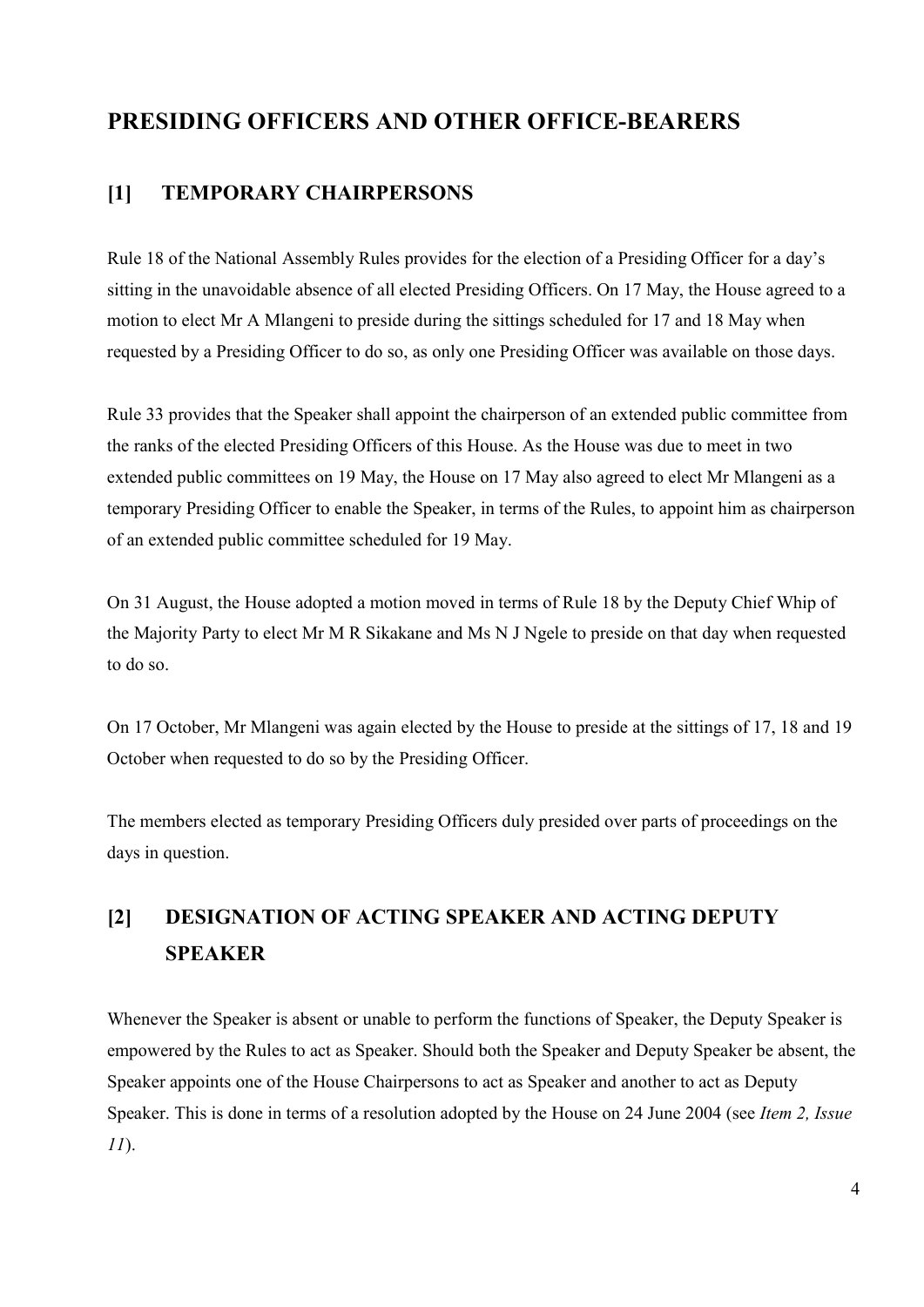On 15 August, the Speaker announced in the ATC that she would be absent from Parliament from 11 to 18 August and the Deputy Speaker from 11 to 15 August. For the latter period, she designated House Chairperson G Q M Doidge to act as Speaker and House Chairperson C-S Botha to act as Deputy Speaker. The Speaker further announced that the Deputy Speaker, upon her return, would be Acting Speaker from 16 to 18 August and House Chairperson Doidge would act as Deputy Speaker for that period.

The Speaker was again absent from Parliament from 16 to 27 October and designated House Chairperson Doidge to act as Speaker for that period. The designation was announced in the ATC of 16 October. During the period 16 October to 3 November, the Deputy Speaker was on study leave.

## **[3] RETIREMENT OF HOUSE SECRETARY AND APPOINTMENT OF NEW SECRETARY**

At the sitting of the House on 1 November, the Speaker announced that the Secretary to the National Assembly, Mr K Hahndiek, would retire from the Parliamentary Service with effect from 30 November. The Speaker further indicated that parties would be given an opportunity to express themselves on the service rendered by the outgoing Secretary at an appropriate time.

On the same day, on a motion moved by the Chief Whip of the Majority Party, the House agreed to a recommendation by the Speaker to appoint Mr M K Mansura, Under Secretary, as Secretary to the National Assembly with effect from 1 December.

On 15 November, parties were afforded an opportunity to express themselves on the service rendered by Mr Hahndiek and also to say farewell. As the President was answering questions in the House that day, he also used the opportunity to pay tribute to Mr Hahndiek.

## **PARLIAMENT AND THE EXECUTIVE**

## **[4] MEETING BETWEEN SPEAKER AND LEADER OF GOVERNMENT BUSINESS**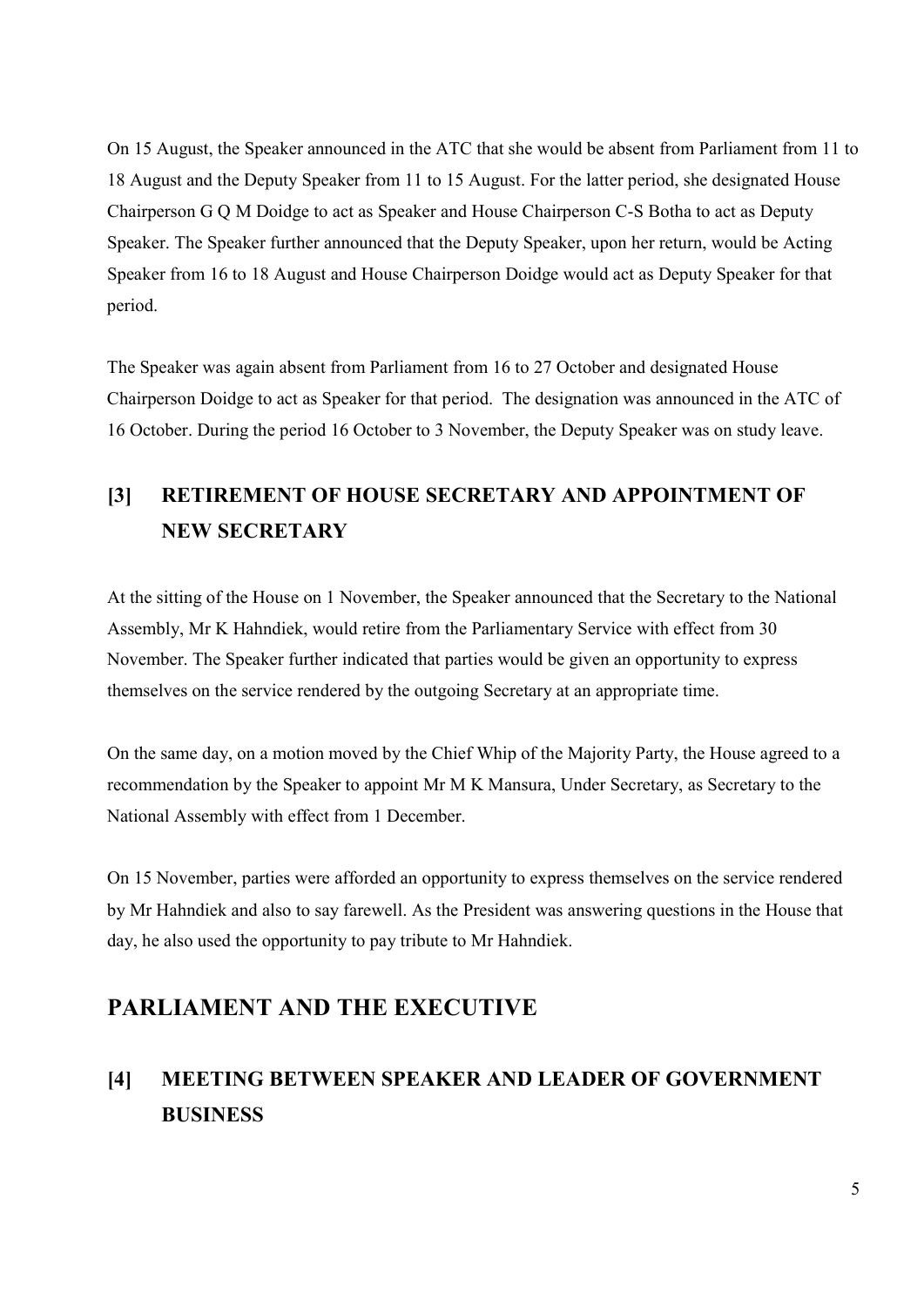The Speaker met with the Leader of Government Business on 23 May to discuss a range of issues that affected the National Assembly and its interaction with the Executive, including the following: timeous provision of the translations of bills, the legislative programme of the Executive, the withdrawal of bills from the parliamentary process, the submission of departments' strategic plans and annual reports to the National Assembly, delayed replies to questions, the quality of Ministers' replies to questions, Executive compliance with House resolutions, the co-ordination of the parliamentary programme, visiting delegations and Ministers requesting individual members to accompany them on overseas journeys.

At the meeting, it was agreed that quarterly meetings between the Speaker and the Leader of Government Business warranted consideration. The Speaker presented a report on her meeting with the Leader of Government Business to the Joint Programme Committee at its meeting on 21 June.

### **[5] COMMUNICATION OF HOUSE RESOLUTIONS TO EXECUTIVE**

In terms of Rule 317, resolutions of the House affecting the Executive are communicated to the President by the Secretary to Parliament. However, over the years a practice has developed whereby, in addition to the Secretary's communication, the Speaker communicates House resolutions affecting the Executive to the relevant Minister. The Speaker's letter is copied to the relevant Director-General, the House Chairperson: Committees and the relevant committee chairperson.

House resolutions are communicated to the Executive, informing the relevant structure what decision the House has taken and what response is needed. Formal communications between the House and the Executive require that all responses to House resolutions are directed to the Speaker and not to the line committees.

Although all House resolutions affecting the Executive are communicated to the Executive, currently no formal procedure is in place to monitor the compliance of the Executive with the resolutions of the Assembly.

## **RELATIONS WITH PARLIAMENTS AND OTHER BODIES**

### **[6] INTERNATIONAL RELATIONS POLICY AGREED**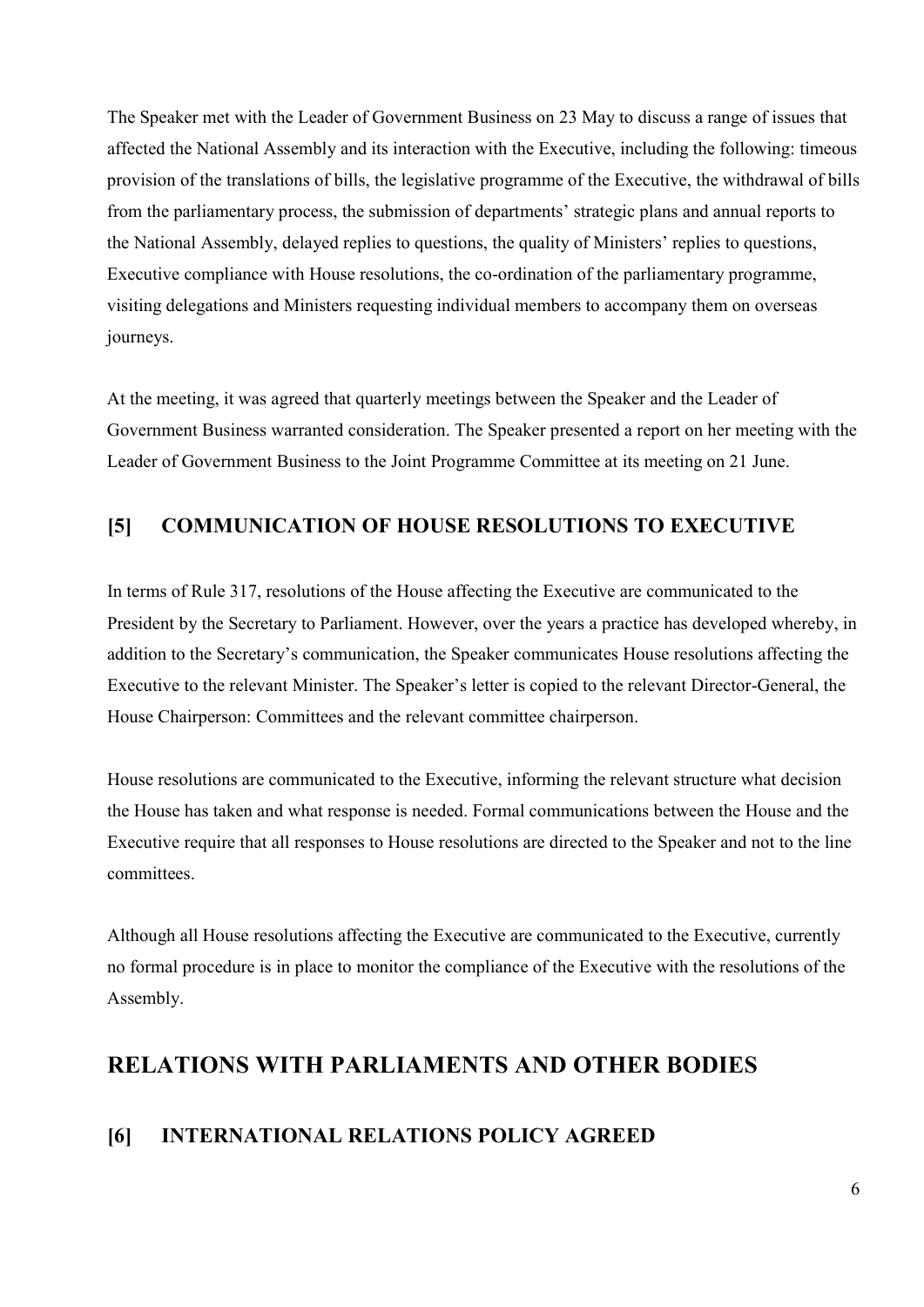In the course of 2005, the Presiding Officers established a task team to develop an international relations policy for Parliament, the policy to be informed by the national foreign policy. In October, the Joint Rules Committee (JRC) agreed to extend the task team's deadline for submitting its final report to early in 2006.

At the first meeting of the JRC on 22 March 2006, the task team presented a report identifying the policy perspectives and operational guidelines for Parliament's involvement and engagement in international relations. In addition to recommending the approval of the policy guidelines, the task team proposed the appointment of a multiparty joint working group of no more than 13 members to facilitate the establishment within three months of the Joint Subcommittee on International Relations, for which provision is made in the rules; to develop proposals on consequential rule amendments; to propose terms of reference for an executive committee; to develop proposals on how Parliament's international relations could be included as a component of members' training; and to attend, in the interim, to urgent international relations matters that may be referred to it.

The Speaker expressed reservations about establishing the Joint Subcommittee on International Relations, particularly as the subcommittee had previously failed to engage in substantive content work (see *Item 46, Issue 11*). Her view was echoed by other members of the JRC and consequently the matter was referred back to the task team for further work. Parties were requested to consider the task team's proposals and to give their input, if any, to the task team.

The task team presented an adjusted report to the JRC at its next meeting on 21 June. It had reconsidered the establishment of the Joint Subcommittee on International Relations and instead proposed the establishment of a Parliamentary Group on International Relations (PGIR) to be cochaired by the Speaker and the Chairperson of the NCOP. The PGIR would meet twice annually to deal with policy and strategic issues relating to Parliament's involvement in international relations. It further proposed the creation of a working group, a multiparty body of not more than seven members, chaired by the House Chairperson designated by the Speaker, to serve as the implementation agency of the larger body. It was proposed that the working group should meet bi-weekly.

After a substantive discussion, the JRC decided to return the report to the task team to revisit, once again, the structure of the proposed parliamentary group while also focusing on the relationship between the group and the JRC.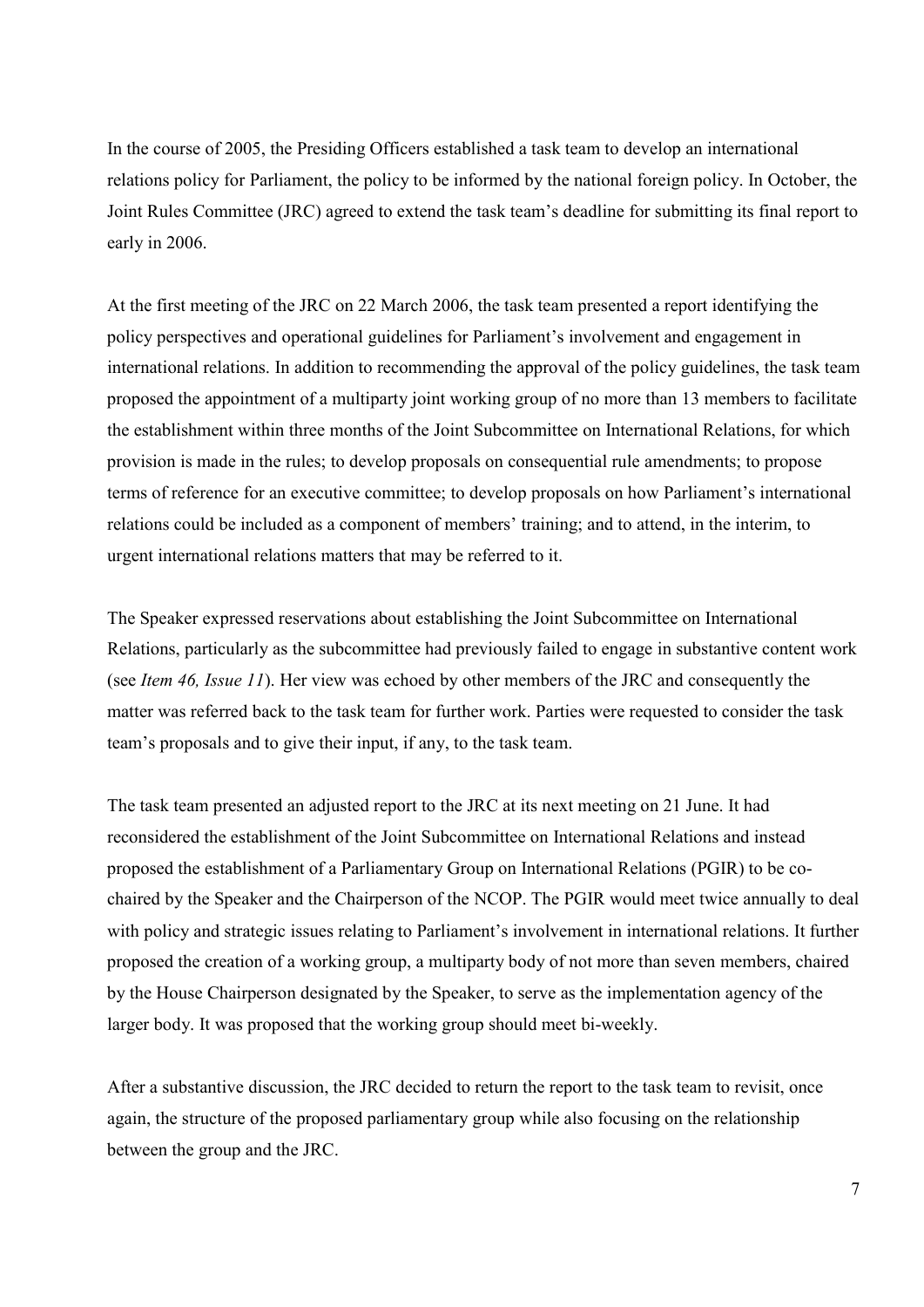On 11 November, the JRC finally adopted the policy perspectives and operational guidelines on Parliament's engagement and involvement in international relations. In terms of the agreed policy guidelines, key priority areas would be the consolidation of the African agenda, encouraging South-South co-operation, promoting North-South dialogue and, in regard to global governance, favourably positioning South Africa in the regional and world economy. Parliament's programme of action would therefore, *inter alia*, focus on developing and strengthening partnerships in Africa, advancing multilateralism, and building bilateral relations through friendship societies.

In order to accommodate its expanding role in international relations, a Parliamentary Group on International Relations (PGIR) would be established. The group would consist of the number of Assembly and Council members determined by the JRC. The JRC agreed to establish the PGIR for the remainder of the term of the Third Parliament, the PGIR to consist of 14 members, namely a House Chairperson designated by the Speaker, as chairperson; a House Chairperson designated by the Chairperson of the Council, as deputy chairperson; 4 ANC members; 2 DA members; 1 IFP member; 2 members representing the smaller parties; and 3 NCOP members.

The PGIR must implement the international relations policy agreed by the Joint Rules Committee by providing policy and strategic direction on Parliament's international engagements; co-ordinating Parliament's international engagements, including its relations with other Parliaments and membership of, and participation in, international parliamentary organisations; receiving reports from parliamentary delegations and submitting proposals on their tabling, referral and scheduling for debate to the Presiding Officers or relevant parliamentary structures; and meeting bi-annually with members appointed by the Houses to serve in international parliamentary bodies and members of all substructures of the PGIR, as well as the chairpersons of the parliamentary committees dealing with foreign affairs and trade and industry to determine strategy and evaluate the international relations of Parliament.

The PGIR must report regularly on its activities to the JRC and may also, in accordance with its mandate, submit substantive reports and proposals to relevant parliamentary forums.

Furthermore, the PGIR, with the concurrence of the JRC and according to agreed guidelines, may establish multiparty, programme-driven focus groups consisting of core members of delegations to international parliamentary organisations to pursue and lend continuity to Parliament's multilateral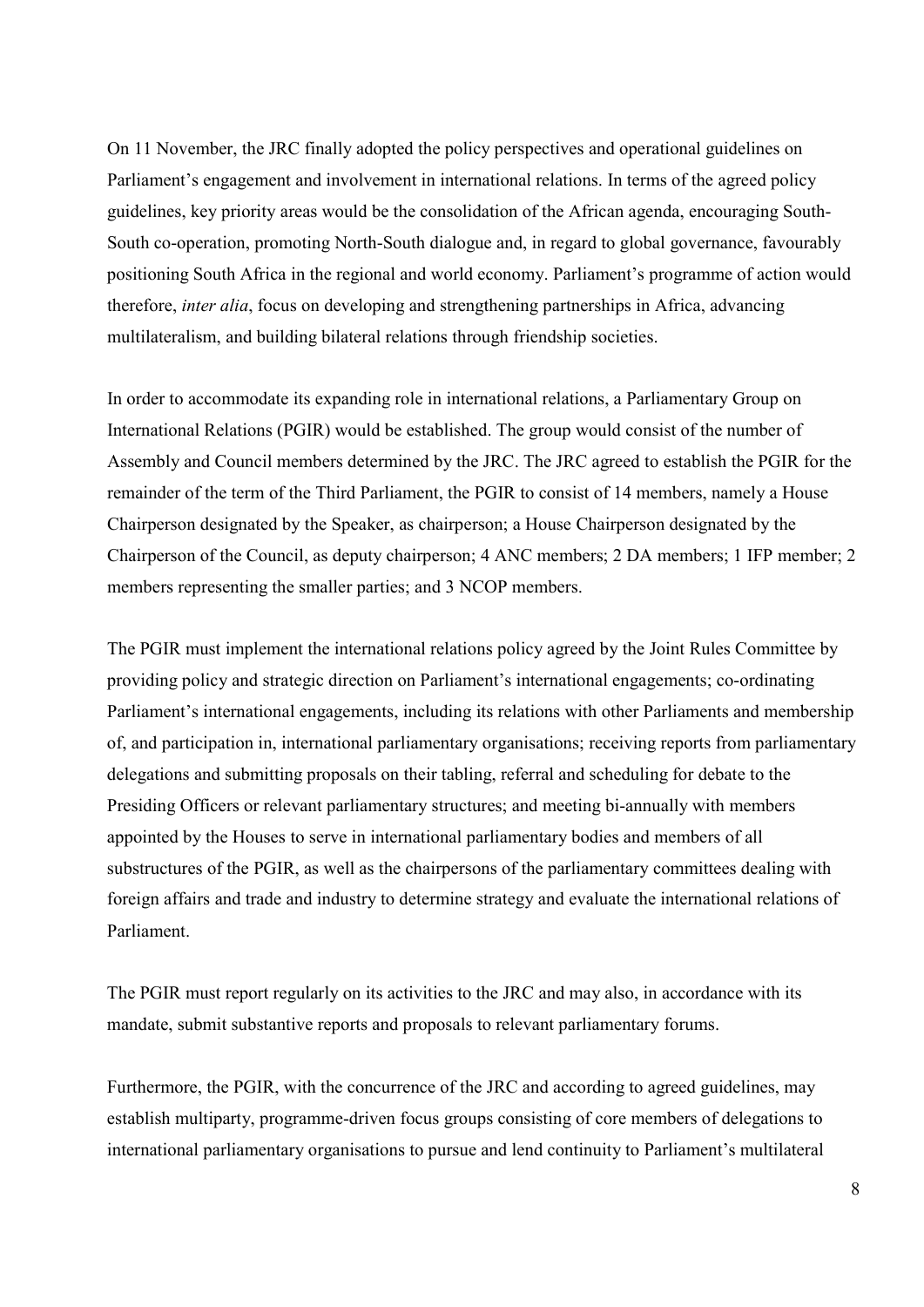relations; friendship groups informally to pursue non-strategic bilateral relations; and any substructures that may be required to assist with the implementation of international relations policy.

Following the adoption of the international relations policy by the JRC, the Joint Subcommittee on Review of the Joint Rules was instructed to proceed with drafting the required Rule amendments. In effect, the PGIR would replace the now defunct Joint Subcommittee on International Relations of the JRC.

## **[7] MEMORANDUM OF UNDERSTANDING WITH NATIONAL PEOPLE'S CONGRESS OF PEOPLE'S REPUBLIC OF CHINA**

On 20 September, the House, by resolution, mandated the Speaker to enter into an agreement on behalf of the National Assembly to establish a regular exchange mechanism with the National People's Congress (NPC) of the People's Republic of China. The Speaker and a multiparty delegation of Assembly members were due to leave on an official visit to that country the following day.

Prior to the departure of the delegation, a draft memorandum of understanding establishing the exchange mechanism had been drawn up and discussed by members of the National People's Congress and the Task Team on Parliament's International Relations Policy.

The House requested the Speaker upon her return to table any agreement entered into and to refer it to the Assembly Rules Committee and the Parliamentary Oversight Authority for consideration of issues arising from the establishment of such an exchange mechanism. The Speaker and the Chairman of the Standing Committee of the NPC met in Beijing on 25 September and signed the Memorandum of Understanding on the Establishment of a Regular Exchange Mechanism. The Speaker tabled the memorandum on 6 October and, in accordance with the House resolution of 20 September, the agreement was referred to the National Assembly Rules Committee and the Parliamentary Oversight Authority for consideration of issues arising from the establishment of a regular exchange mechanism in terms of their respective mandates.

In terms of the agreement, the exchange mechanism consists of two delegations individually decided upon by each party to the agreement. The Assembly delegation is chaired by the Deputy Speaker and the NPC delegation by a Vice Chairman. A member of Parliament responsible for international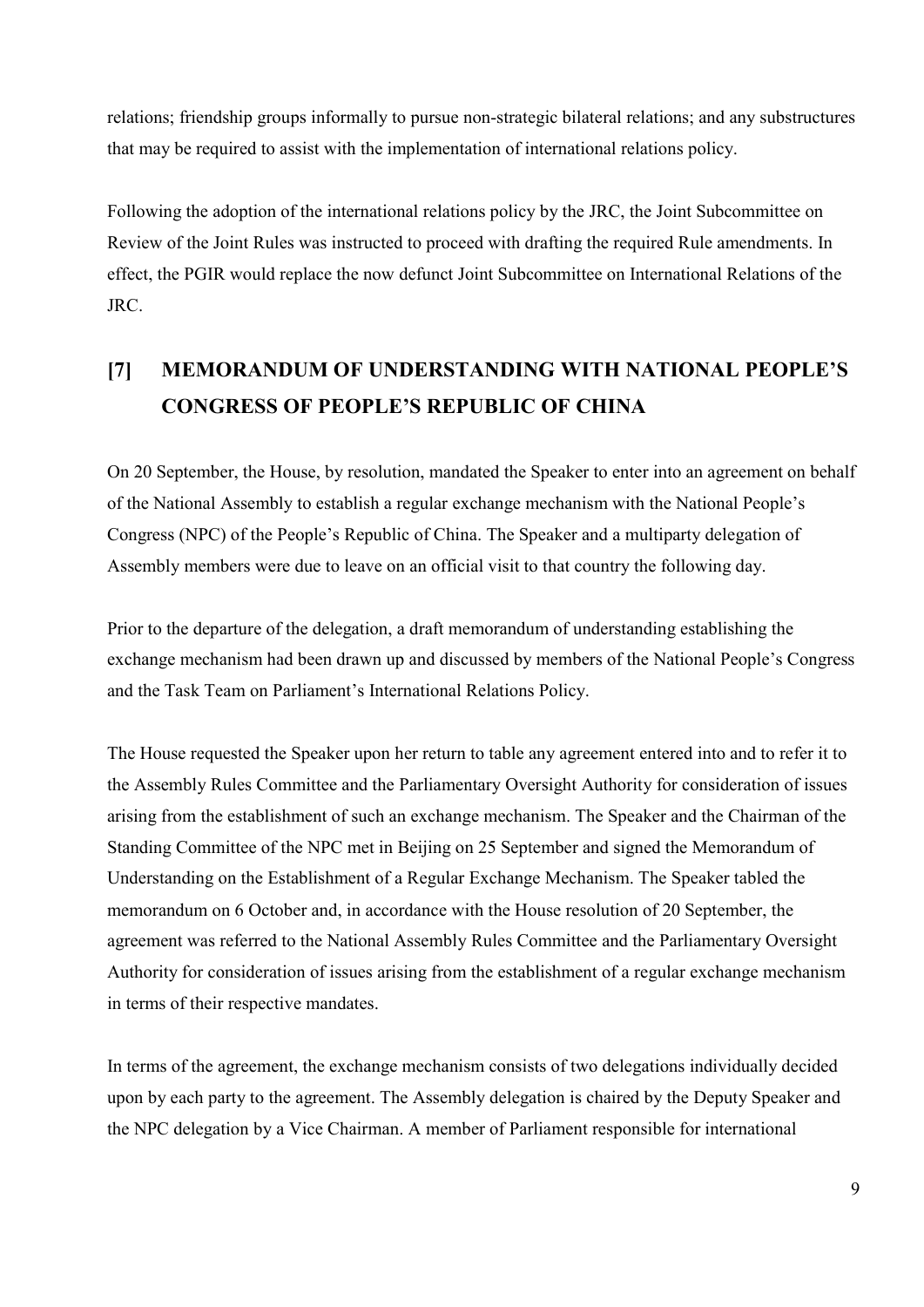relations or foreign affairs, appointed by the Assembly and the NPC respectively, has to liaise and maintain contact between the NA and NPC.

The exchange mechanism must meet annually on an alternate basis in the respective capitals to exchange views on bilateral relations and important international and regional issues of mutual or respective concern. However, by agreement more meetings may take place and it may also decide to meet in another city. The agenda for the annual meeting has to be determined at least one month before the meeting takes place. Unless otherwise agreed, the memorandum of understanding must be assessed and reviewed every five years at the official meeting of the exchange mechanism.

### **[8] AFRICAN PEER REVIEW MECHANISM (APRM) PROCESS**

*Joint Sitting on the Report from the Parliamentary Process of the African Peer Review Mechanism*  The decision to establish the African Peer Review Mechanism was taken at the founding conference of the African Union held in Durban in 2002. The APRM is a voluntary self-assessment mechanism. It seeks to ensure that governance and national management conform to agreed political, economic and corporate governance values, codes and standards. The self-assessment process is based on an APRM questionnaire which is divided into four sections, namely Democracy and Good Political Governance, Economic Governance and Management, Corporate Governance, and Socio-Economic Development. President Mbeki formally submitted South Africa to the peer review process on 28 September 2005 and the Minister for the Public Service and Administration was appointed as South Africa's "focal point" for the process. The Acting Minister for the Public Service and Administration, Dr E G Pahad, invited Parliament to participate in South Africa's self-assessment and peer review process (see *Item 67, Issue 11*).

Parliament established the necessary structures to participate in South Africa's review process, namely a Joint Coordinating Committee and four *ad hoc* joint committees in accordance with the four thematic sections of the APRM. The work of the four ad hoc joint committees contributed to the report on the parliamentary process on the APRM, which was tabled by the Joint Coordinating Committee on 10 February 2006.

The Presiding Officers called a Joint Sitting of the Houses to debate the Report from the Parliamentary Process of the African Peer Review Mechanism, which took place on 14 February. After the conclusion of the debate, the Joint Sitting was adjourned and both Houses then adopted the report separately. It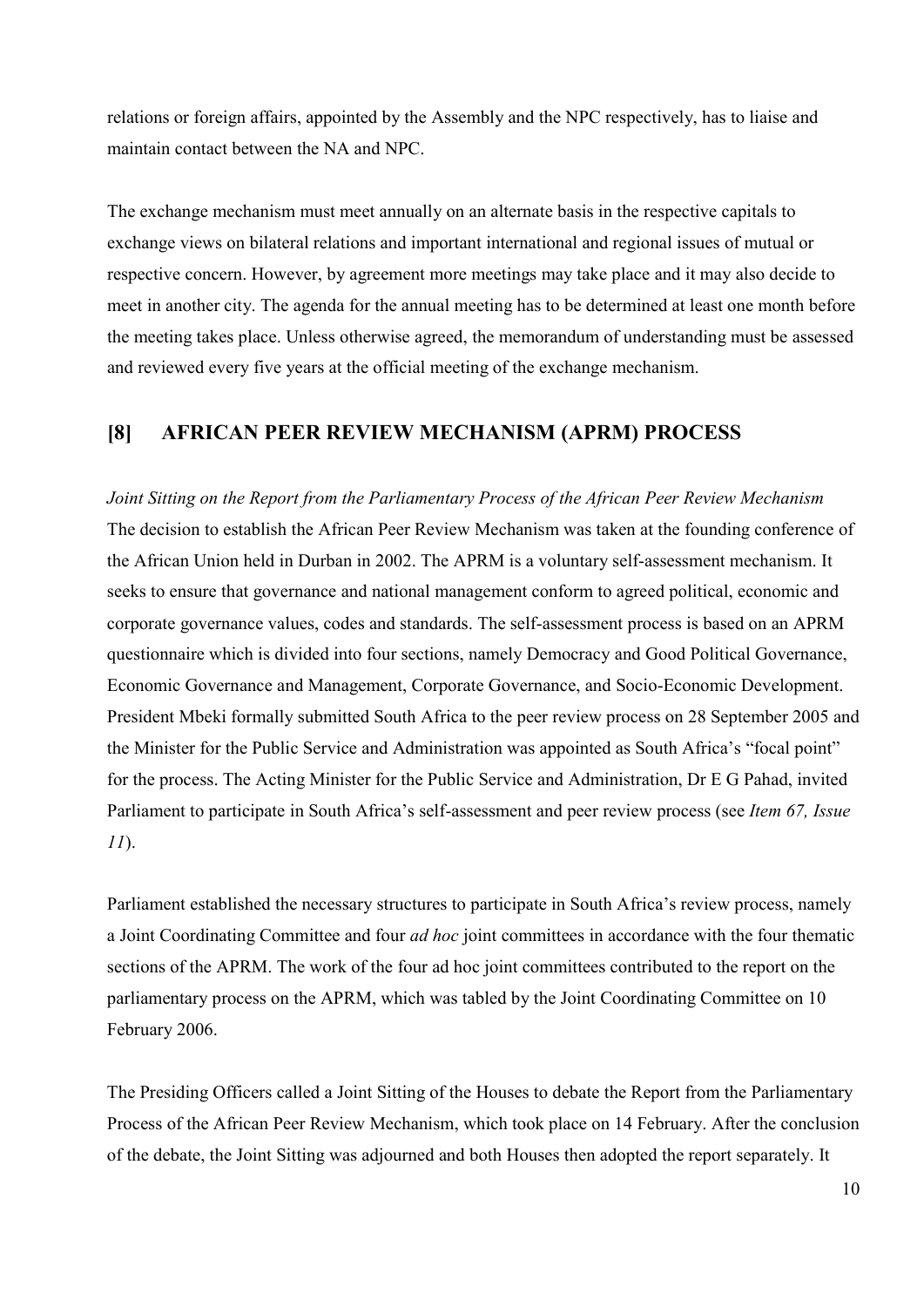was agreed by both Houses that the report be forwarded to South Africa's focal point on the APRM to be incorporated into South Africa's self-assessment country report and programme of action.

In adopting the report a number of recommendations were also adopted by the Houses. The most significant being the following: "The effectiveness and efficiency of Parliament as a democratic institution in South Africa was considered as an important dimension of the review. To this end Parliament will still embark on a comprehensive self-assessment to be conducted by an independent panel during 2006."

#### *Retention of Ad Hoc Joint Committees on African Peer Review Mechanism*

The section of the APRM questionnaire on democracy and good political governance required an assessment of Parliament. Parliament's Joint Coordinating Committee on the APRM considered it most appropriate that an independent panel conduct such an assessment. Unfortunately, due to time constraints and the unavailability of identified panelists at short notice, this assessment was unable to be conducted during Parliament's involvement in the country's self-assessment process.

On 22 March, the Joint Rules Committee decided to retain the Joint Coordinating Committee on the APRM and the *ad hoc* joint committees on the four thematic areas of the APRM questionnaire. The scope of work of the committees was to propose and develop plans to implement the recommendations contained in the report which are specific to Parliament; to monitor the national APRM process and the Country Programme of Action; to document the parliamentary experience and process during the first APRM self-assessment; and to develop terms of reference and recommend panelists for the independent assessment of Parliament.

The panel was composed of the following persons: Ms P Govender (chairperson), Adv S Baqwa, Mr C W Eglin, Ms J February, Mr J Kane-Berman, Mr P R Malavi, Ms M R K Mashigo, Mr A Matshiqi, Prof S Seepe, Mr M Sisulu and Dr F van Zyl Slabbert. The first meeting of the panel was convened by the Presiding Officers on 5 December.

## **[9] ELECTION OBSERVER MISSION TO DEMOCRATIC REPUBLIC OF THE CONGO (DRC)**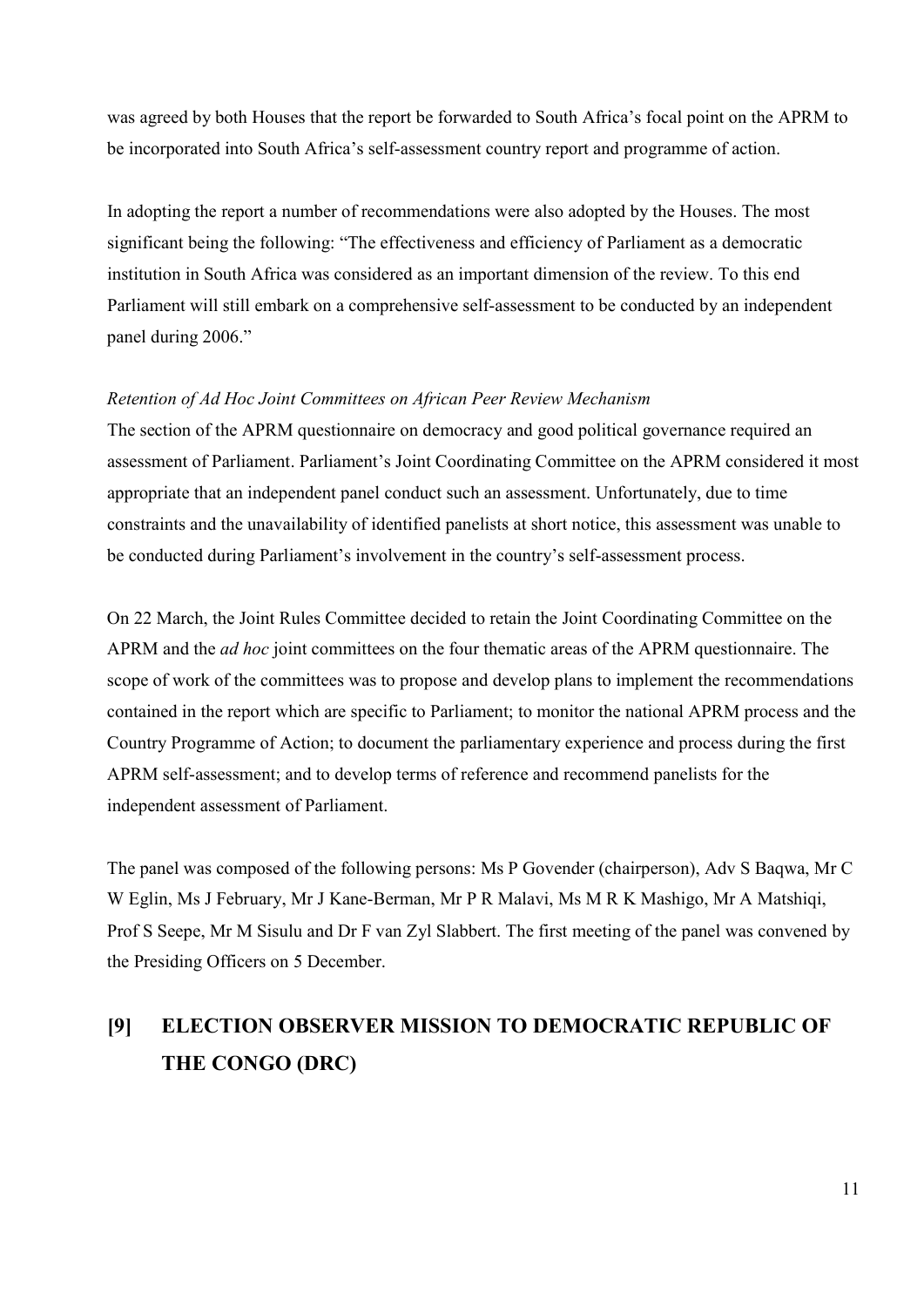On 21 June, the Chief Whip of the Majority Party moved a motion in the National Assembly in regard to the holding of elections on 30 July 2006 in the DRC. The motion contained details of the composition of the delegation and principles and rules governing observer missions.

As a number of parties objected to the proposed principles and rules, the motion was subsequently withdrawn with leave of the House.

Immediately thereafter the Chief Whip of the Majority Party moved an amended motion which did not contain the principles and rules governing observer missions. According to the motion, the parliamentary delegation consisted of members of the ANC, DA, IFP, UIF, PAC and UPSA. The motion was subsequently agreed to by the National Assembly. On the same day the National Council of Provinces agreed to a similar motion to send a parliamentary delegation to observe the elections in the DRC. In terms of the motion agreed to by the Houses, the parliamentary delegation formed part of South Africa's National Observer Mission to the DRC. The Final Report of the South African Observer Mission to the DRC was tabled in Parliament on 23 October.

On 12 October, the Chief Whip of the Majority Party moved a motion in regard to the holding of a second round of presidential and provincial elections on 29 October in the DRC.

The Assembly agreed, subject to the concurrence of the National Council of Provinces, that Parliament sends a 30-member multiparty delegation to observe the elections; that the delegation forms part of the South African National Observer Mission; that the delegation observes the campaign in the run-up to the elections, the casting of votes and the counting of the votes; and that the delegation tables the report of the National Observer Mission in Parliament for consideration and debate. The National Council of Provinces concurred with the National Assembly resolution on 17 October.

By the end of the parliamentary session the report on the second round of elections had yet to be tabled.

## **MEMBERS**

## **[10] DISCIPLINARY MEASURES AGAINST MEMBERS RE: ABUSE OF TRAVEL VOUCHERS**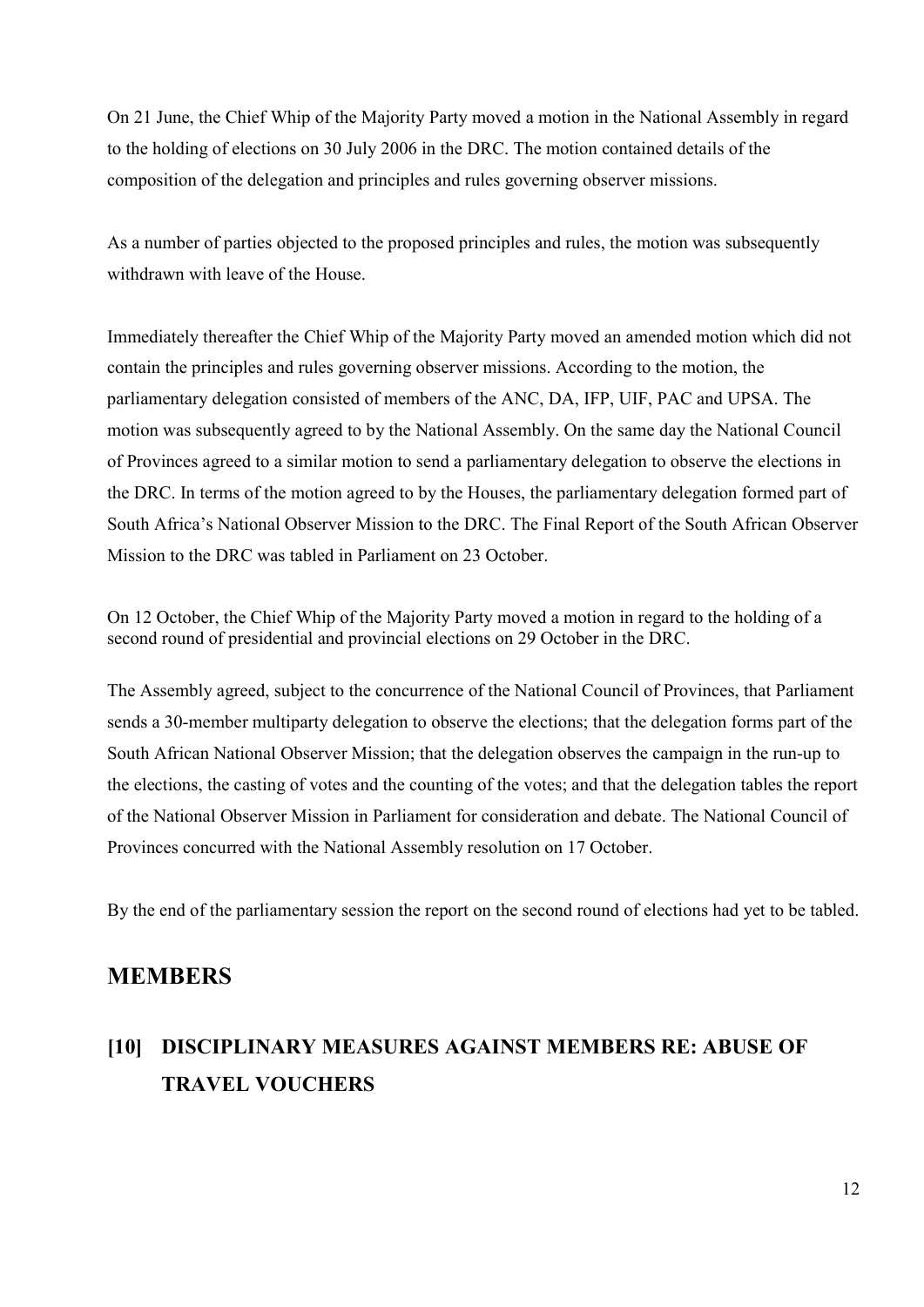On 17 October, the Acting Speaker, Mr G Q M Doidge, informed the House that in the light of media reports about members entering into plea bargains relating to the abuse of travel vouchers, he had consulted the Speaker and had urgently requested the relevant court documents to enable the Presiding Officers to consider the terms of the court judgment (see also *Item 11, Issue 11*).

Once the relevant documents had been received, the Presiding Officers would make an announcement on the steps they proposed taking. The Acting Speaker appealed to members to afford the Presiding Officers an opportunity to follow the procedure which he had outlined before raising matters pertaining to the court judgment in any other context.

On 1 November, the Speaker announced in the House that all the relevant documents pertaining to the charges, plea bargains and court orders against a number of members had been obtained. She indicated that on a previous occasion, in similar circumstances, the Rules Committee had agreed that the Speaker should follow the disciplinary procedures available in the Rules. Following that precedent, the Speaker formally requested the Deputy Speaker to convene the Disciplinary Committee without delay to advise her on appropriate action to take against the members in respect of whom judicial processes had been concluded.

The Speaker further informed the House that the National Prosecuting Authority (NPA) had identified another 12 members as having utilised their travel vouchers for vehicle hire in contravention of the parliamentary rules and regulations. However, after preliminary enquiries, the NPA had decided not to prosecute those members. The Speaker also referred the available information in respect of the 12 members to the Disciplinary Committee for advice. The Speaker informed parties that they would be approached to designate members to serve on the committee.

Once all parties had submitted the names of their representatives to serve on the committee, the Speaker, in terms of Rule  $191(1)(c)$ , which empowers the Speaker to designate "any other Assembly" member or members" to serve on the committee, designated a further three members to serve on the committee. The names of the members of the Disciplinary Committee were published in the ATC on 16 November.

On 17 November, the committee held its first meeting to discuss its mandate and terms of reference and to plan its programme for the following year. The committee issued a media release on the same day in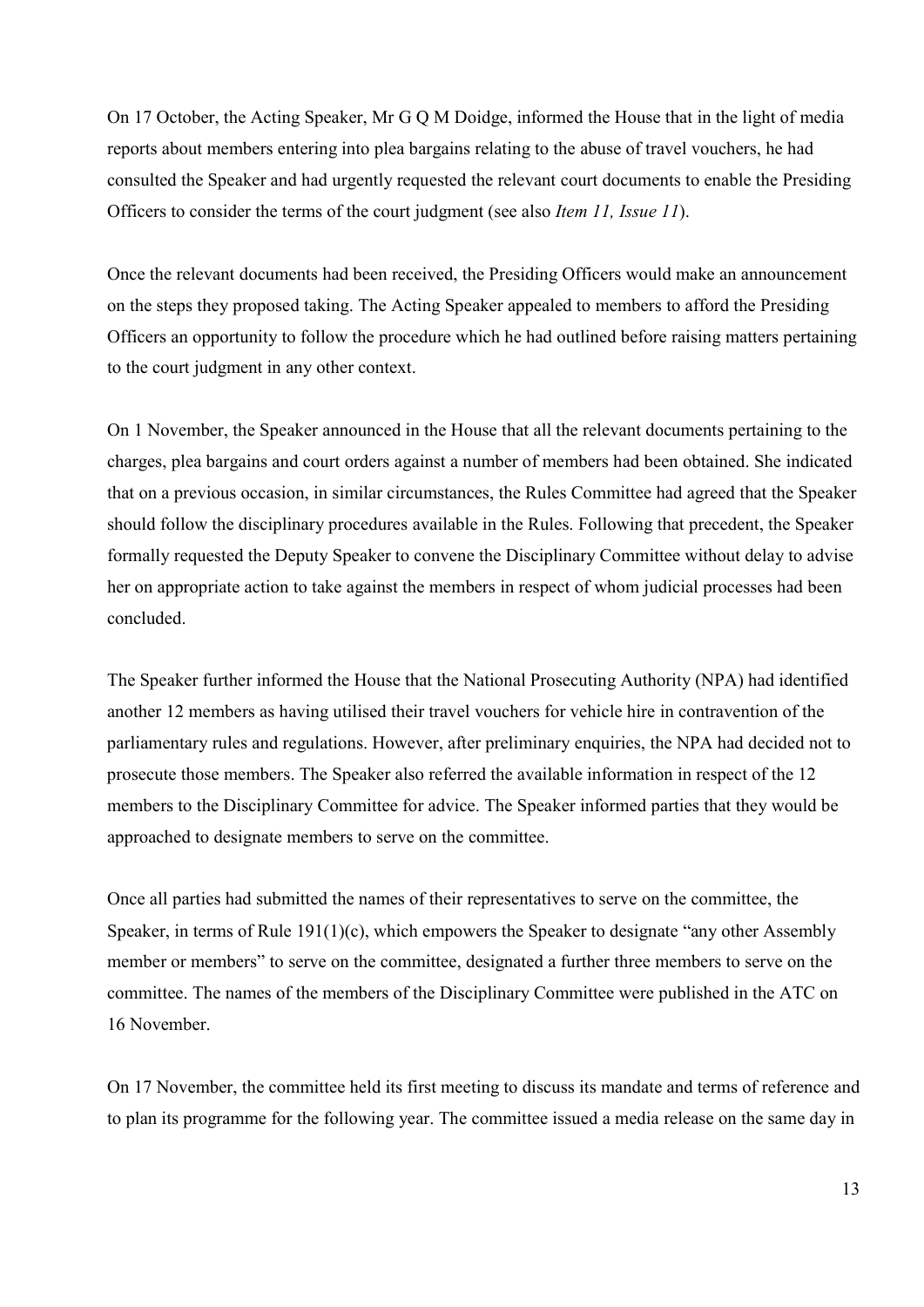which it outlined, among other things, its mandate and membership. It also emphasised that it regarded its task as urgent and would aim to complete its work without delay.

### **PROCEDURAL AND RELATED ISSUES**

### **[11] NEW RULES AND RULE AMENDMENTS**

During 2006, a number of new rules and rule amendments were adopted.

#### **A. RULES GIVING EFFECT TO LEGISLATION**

#### **Establishment of Committee on the Auditor-General**

In terms of the Public Audit Act, No 25 of 2004, the NA has to provide for an oversight mechanism to assist and protect the Auditor-General in order to ensure his or her independence, impartiality, dignity and effectiveness and to advise the NA (see *Item 34, Issue 10*).

It was agreed that such a mechanism would be in the form of a committee. After agreement was reached in the Rules Committee in 2005 on the size and terms of reference of the committee, the Subcommittee on Review of the NA Rules was tasked with drafting the required rules to establish the oversight mechanism. On 14 October 2005, the Rules Committee adopted a set of rules to establish the committee.

On 27 March 2006, the report of the Rules Committee containing the proposed new rules was published in the ATC. The House adopted the report on 31 March, thereby agreeing to the establishment of the oversight mechanism (see NA Rules 208A – 208D).

#### **Definition of "money bill" extended**

The Constitution was amended on 26 April 2002, by, amongst others, extending the definition of a money bill to include bills which abolish, reduce or grant exemptions from national taxes and other charges or those which authorise the withdrawal of money from the National Revenue Fund.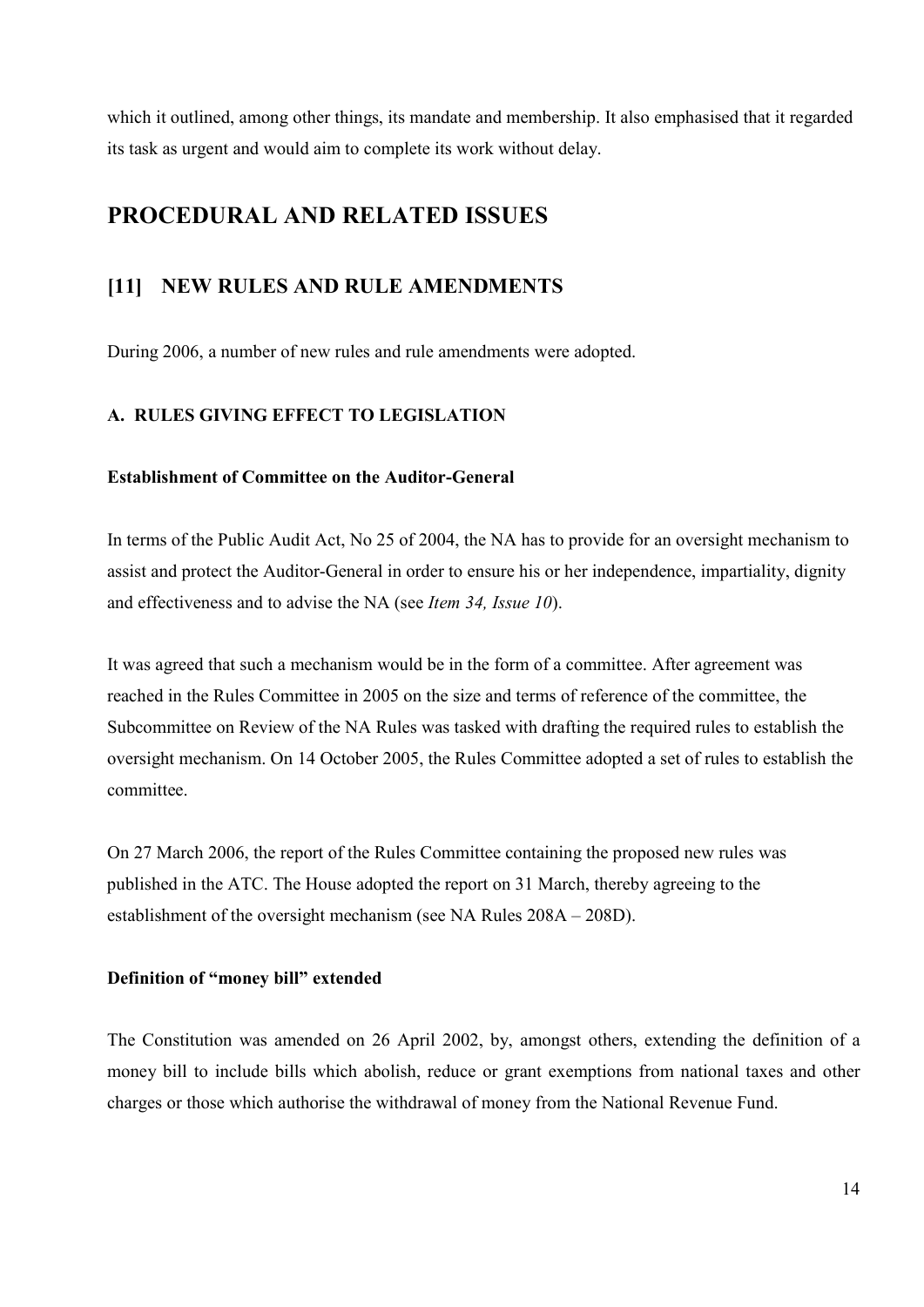To bring the Joint Rules in line with the Constitution, the definition of a money bill in the Joint Rules was amended by the JRC on 24 March and agreed to by the Houses on 16 November.

#### **B. AMENDMENTS PERTAINING TO HOUSE CHAIRPERSONS**

On 11 October, the First Report of the NA Rules Committee was published in the ATC. The report contained a set of rule amendments resulting from the appointment of House Chairpersons (see *Item 7, Issue 10*). The report was adopted by the House on 2 November. The rule amendments substituted the term "House Chairperson" for the terms "Chairperson of Committees" or "Deputy Chairperson of Committees" where they occurred in the rules.

### **[12] ADDRESS BY PRESIDENT OF PALESTINE**

Rule 43 provides that the Speaker, after consultation with the Leader of Government Business, may invite a Head of State, when on a State visit to the Republic, to address the National Assembly. Established practice, however, has been that visiting Heads of State address a Joint Sitting of both Houses by invitation of the Speaker and the Chairperson of the NCOP.

During the State visit of Mr Mahmoud Abbas, President of Palestine and head of the Palestinian National Authority, the NCOP was in the Northern Cape with its programme "Taking Parliament to the People". Since a Joint Sitting was not possible, the Speaker invited Mr Abbas to address a meeting of the Assembly on Friday, 31 March. He was welcomed by Mr G Solomon and after his speech a vote of thanks was delivered by Ms N B Gxowa.

### **[13] JOINT SITTINGS AND JOINT DEBATES**

In terms of Joint Rule 7(2), the Speaker and the Chairperson of the NCOP may call for a joint sitting of Parliament when necessary. The practice is that only Heads of State on official visits to the country may address sittings of Parliament.

#### **Address by Secretary-General of United Nations**

On 8 March, both Houses passed a resolution agreeing to invite Mr Kofi Annan, Secretary-General of the United Nations, to address a Joint Sitting of Parliament on 14 March while on an official visit to South Africa. In accordance with the resolutions, and in terms of Joint Rule 7(2), the Speaker and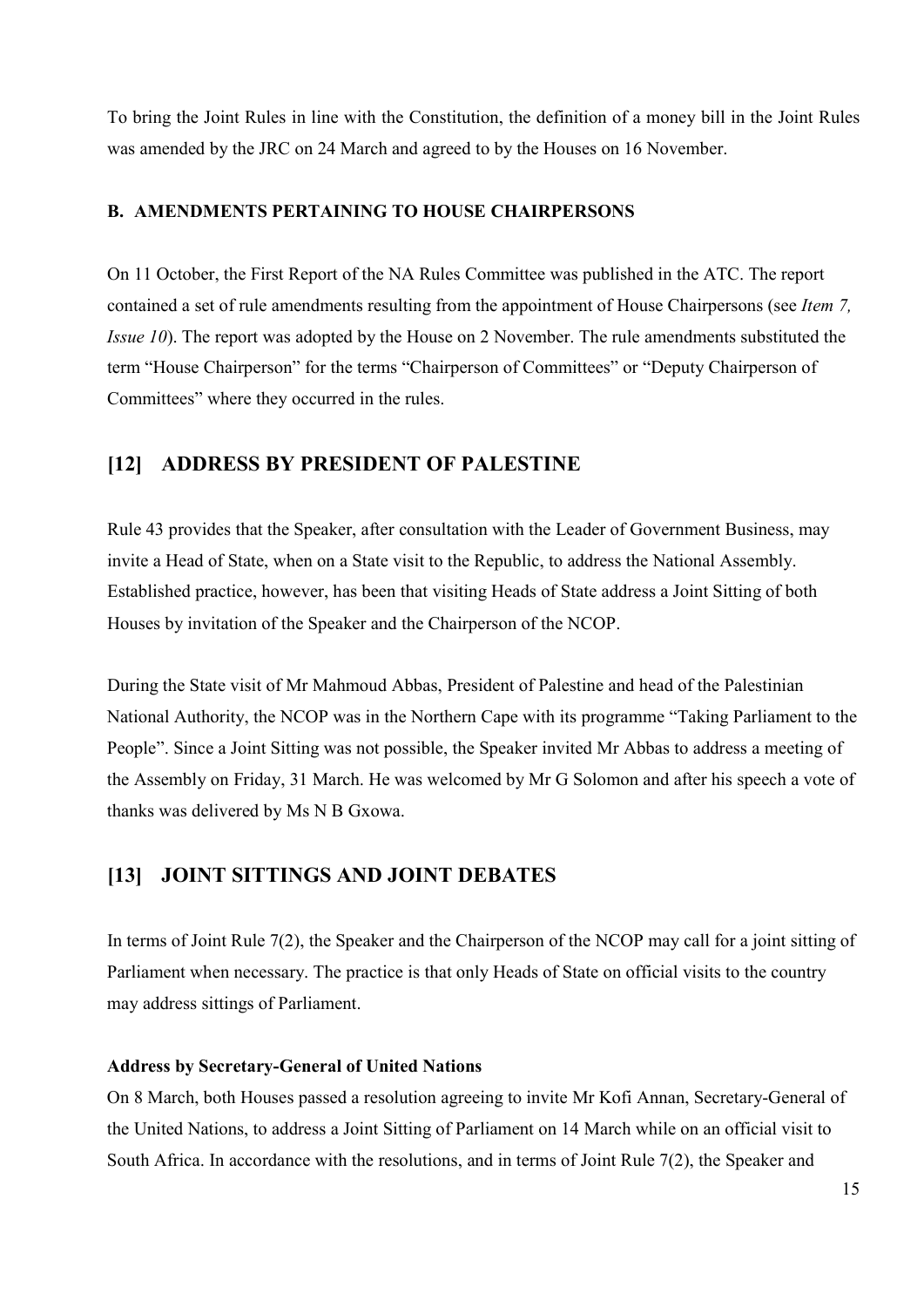Chairperson of the NCOP convened the Joint Sitting. As required by Joint Rule 9(c), members were officially informed by way of a notice in the ATC of 13 March. On the day, Mr D J Sithole expressed a word of welcome on behalf of the NA, while Ms M P Themba of the NCOP proposed a vote of thanks at the conclusion of Mr Annan's address.

#### **Joint debates**

Compared to previous years, the number of joint debates increased significantly in 2006. The Speaker and the Chairperson of the NCOP called a total of four Joint Sittings in order to conduct joint debates.

The first was called for 14 February to enable members of both Houses to debate the report that emanated from the parliamentary process on the African Peer Review Mechanism. As no decisions can be taken at a Joint Sitting, the Houses subsequently adopted the report in separate sittings (See *Items 8 and 53*).

The next Joint Sitting was called for Wednesday, 8 March, for a debate entitled "South African Women: Yesterday, today and tomorrow" to commemorate International Women's Day.

The Speaker and the Chairperson of the NCOP again convened a Joint Sitting on 8 May for a debate to celebrate the  $10<sup>th</sup>$  anniversary of the adoption of the Constitution. Though the participation of all parties in the debate was envisaged during initial discussions in the Programme Committee, it was later decided that only the President would address the Joint Sitting.

On 25 May, both Houses met in a Joint Sitting to debate the topic "Perspectives on and of Africa" in commemoration of Africa Day. On the same day the Houses separately adopted motions calling for unity in Africa, the strengthening of African institutions and the eradication of poverty on the continent.

### **[14] INTERIM RULES FOR JOINT DEBATES**

Before calling the Joint Sitting for the debate on the report on the parliamentary process on the African Peer Review Mechanism (see *Item 8* above), and in view of the fact that there appeared to be an increased need for joint debates, the Speaker and Chairperson of the NCOP framed interim Joint Rules to govern joint debates covering the use of offensive language, the calling of members and the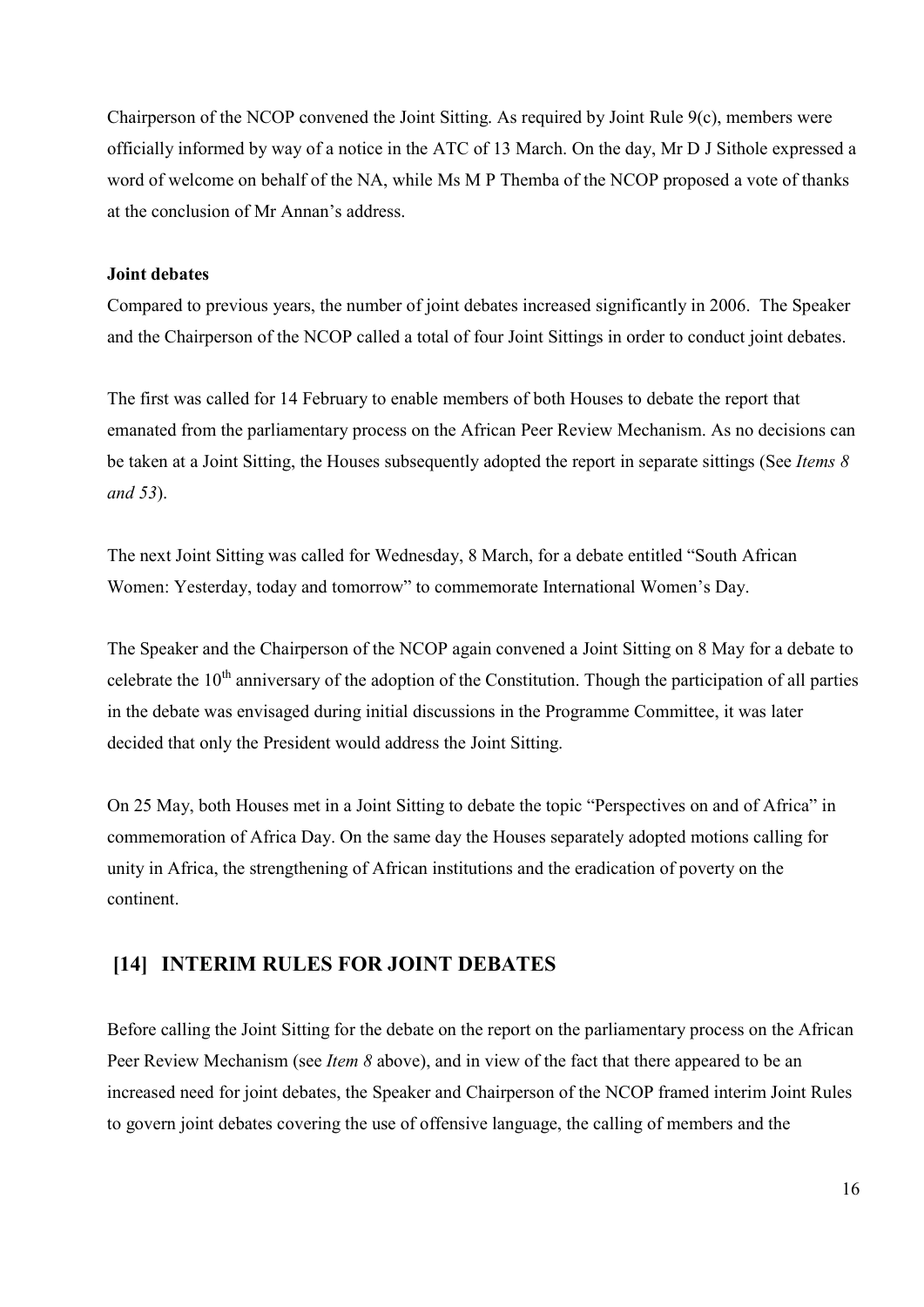application of time limits, charges against members and addressing the sitting from the podium during Joint Sittings.

This was done in terms of Joint Rule 2(1) which allows the Presiding Officers to give a ruling or frame a rule in respect of any matter that the Joint Rules do not provide for. Such rules then remain in force until a meeting of the Joint Rules Committee has decided on whether to retain them or not. The interim Joint Rules were published in the ATC of 13 February and presented to the Joint Rules Committee on 22 March for consideration.

The JRC agreed to refer the interim rules to the Subcommittee on Review of the Joint Rules for processing. In its progress report to the JRC on 21 June, the subcommittee indicated that it had not yet completed its deliberations on the matter. It had, however, identified a *lacuna* in the Constitution regarding the attendance of, and participation in, Joint Sittings by the South African Local Government Association (Salga). The Constitution refers only to the participation of Salga in the NCOP. This view was supported by a legal opinion sought by the subcommittee. However, a practice had developed for Salga also to attend Joint Sittings. As this was not a matter that fell within the mandate of the subcommittee, it asked the JRC for a policy decision. The subcommittee reported further that it was also giving consideration to areas of incompatibility with regard to the rules of order in debate between the NA Rules and NCOP Rules and would aim to address this in drafting the rules for joint debate.

By the end of the parliamentary year, the subcommittee had not yet presented its final report on the interim Joint Rules to the JRC and a decision on Salga's participation in Joint Sittings was postponed for the purpose of further consultation.

#### **[15] DEBATE INTERRUPTED FOR FURTHER CONSULTATION**

On 8 August, the Programme Committee agreed that a 75-minute debate would take place on Thursday, 17 August, on the situation in the Middle East. A draft resolution in the name of the Chief Whip of the Majority Party was placed on the Order Paper for consideration and debate.

During the course of the debate, it became clear that much controversy existed about the exact wording of the resolution that was being considered by the House. Both the Chief Whip of the Opposition, Mr D H M Gibson, and Mr M B Skosana on behalf of the IFP, moved amendments to the original motion.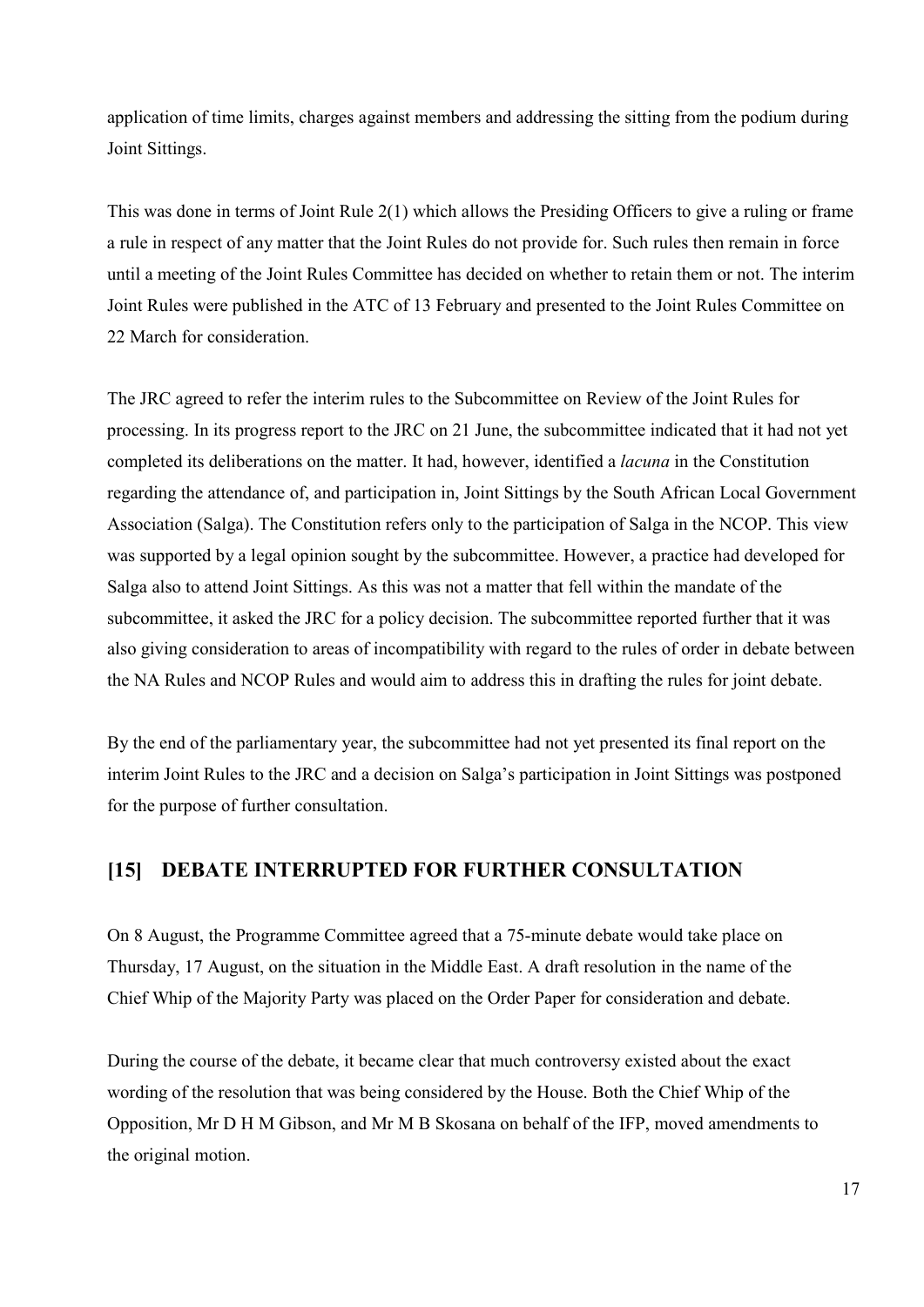At the completion of the speakers' list, House Chairperson C-S Botha who was presiding at the time interrupted the debate at the request of the Chief Whip of the Majority Party, who had indicated that parties wanted to consult further before the House formally considered the motion.

However, over subsequent weeks parties failed to reach agreement and the original motion and the two amendments to the motion were scheduled for consideration on 20 September. At the conclusion of the debate, the House divided on the amendments and on the original motion. The amendments were defeated and the original motion by the Chief Whip of the Majority Party was agreed to.

### **[16] FAST-TRACKING OF BILLS**

Two bills were fast-tracked during the 2006 parliamentary year, namely the Division of Revenue Bill and the 2010 FIFA World Cup South Africa Special Measures Bill.

On 15 February, the Joint Subcommittee of the Joint Programme Committee agreed, in terms of Joint Rule 216(2), to a request from the Leader of Government Business for the fast-tracking of the *Division of Revenue Bill* [B 3–2006], a section 76 bill introduced in the National Assembly on the same day as part of a package together with the Appropriation Bill. The decision of the subcommittee was ratified by resolution of the NCOP on 16 February and by the National Assembly on 17 February. This made it possible for Parliament to dispense with any relevant House Rule or Joint Rule and to shorten any period in the legislative process relating to the finalisation of the bill, so that it could be enacted by 31 March. The bill was passed with amendments by the NCOP on 28 March, and by the National Assembly in the amended form on 30 March, and assented to by the President on 1 April.

The Joint Subcommittee of the Joint Programme Committee also agreed on 20 June to a request from the Leader of Government Business for the fast-tracking of the 2010 FIFA World Cup South Africa Special Measures Bill [B 13–2006], a bill introduced on 6 June in the National Assembly as a section 75 bill. The request was submitted in view of South Africa's international commitment to adopt special legislative measures regarding the 2010 FIFA World Cup within specified timeframes. The Joint Subcommittee further noted that the bill, as introduced, was to be split into separate section 75 and section 76 bills, and agreed that the two bills, upon receipt, be fast-tracked, in order for them to be passed by both Houses before 31 August. In order to meet the deadline, the relevant NA and NCOP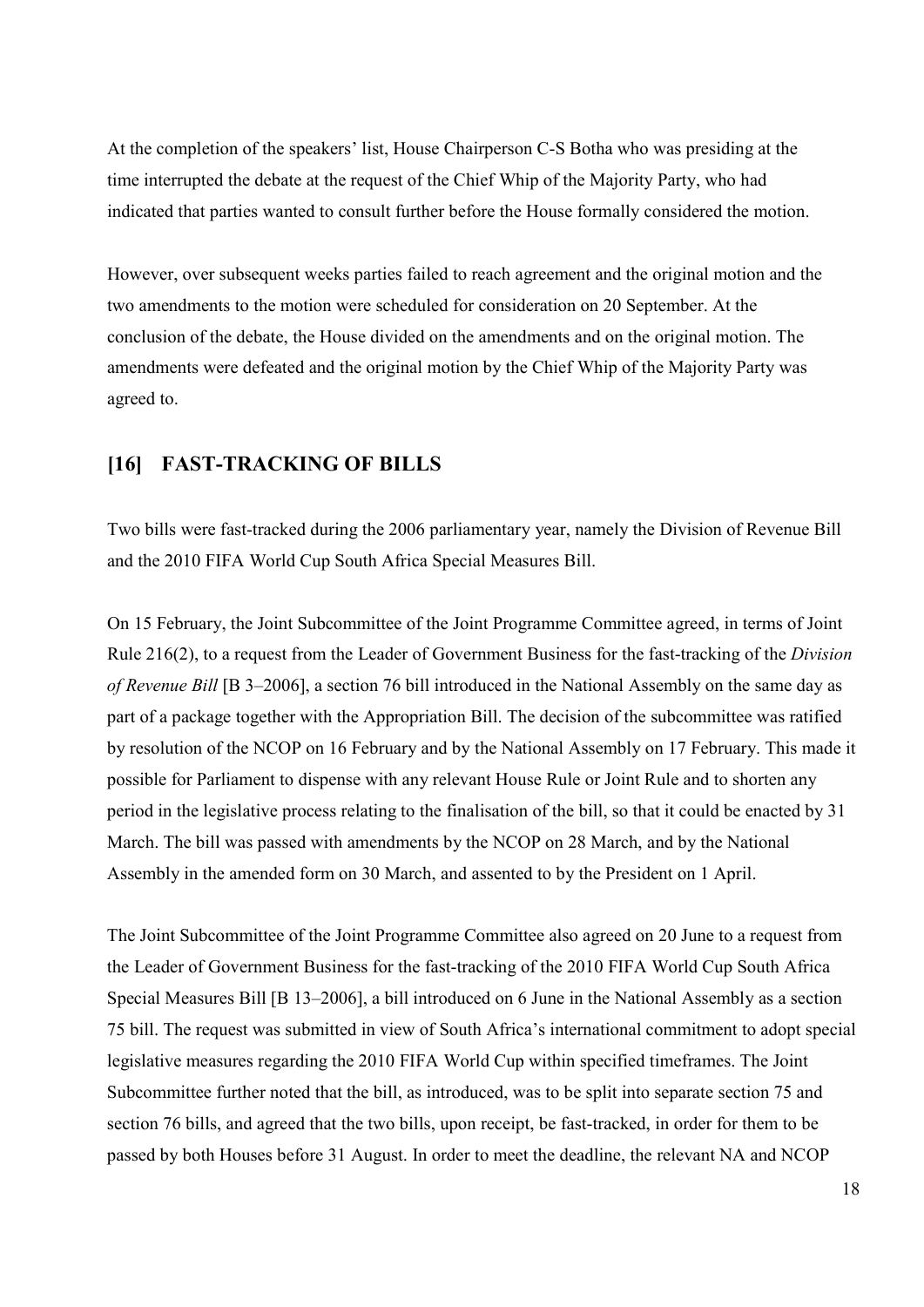committees were instructed to confer on the bills. The Subcommittee further set timeframes for the committees of the National Assembly and the National Council of Provinces within which the bills were to be finalised. The decision of the Subcommittee was ratified by both the NA and the NCOP on 21 June.

On 20 June, the 2010 Fifa World Cup South Africa Special Measures Bill [B 13–2006] was reintroduced, and the Second 2010 Fifa World Cup South Africa Special Measures Bill [B 16–2006] was also introduced.

The bills were passed by the Assembly on 15 August and by the Council on 25 August.

## **[17] ESTABLISHMENT OF TASK TEAM ON PARLIAMENTARY PROGRAMME FRAMEWORK**

Towards the end of each year, the Joint Programme Committee, comprising the National Assembly Programme Committee and the National Council of Provinces Programme Committee, agrees on a programme framework for the next year. The Programme Committee of each House then separately determines its respective programme based on this framework.

In her address at the Chief Whips' Forum workshop on 15 March, the Speaker mentioned that the activities of Parliament needed to be programmed in a way that allowed members more time for constituency work. At the JRC meeting on 22 March, the Chief Whip of the Majority Party, as chairperson of the Chief Whips' Forum, placed before the JRC the need for a task team to generally review the structure of the parliamentary programme framework. The JRC agreed to the establishment of a task team of the Chief Whips' Forum to consider the parliamentary programme framework, with a view to making proposals to the JRC for modification of the programme. The Speaker and the Chairperson of the National Council of Provinces were co-opted members to the task team.

The Assenbly Panel of House Chairpersons also considered the parliamentary programme framework at its meeting of 23 March. While not provided for in the NA Rules, the Panel of House Chairpersons is a working arrangement between the three House Chairpersons to facilitate the sharing of information on matters pertaining to their offices. The Panel identified challenges that necessitated the review of the parliamentary programme. These included reducing the frequent changes to the parliamentary programme, anchoring of the parliamentary programme in terms of the new oversight model,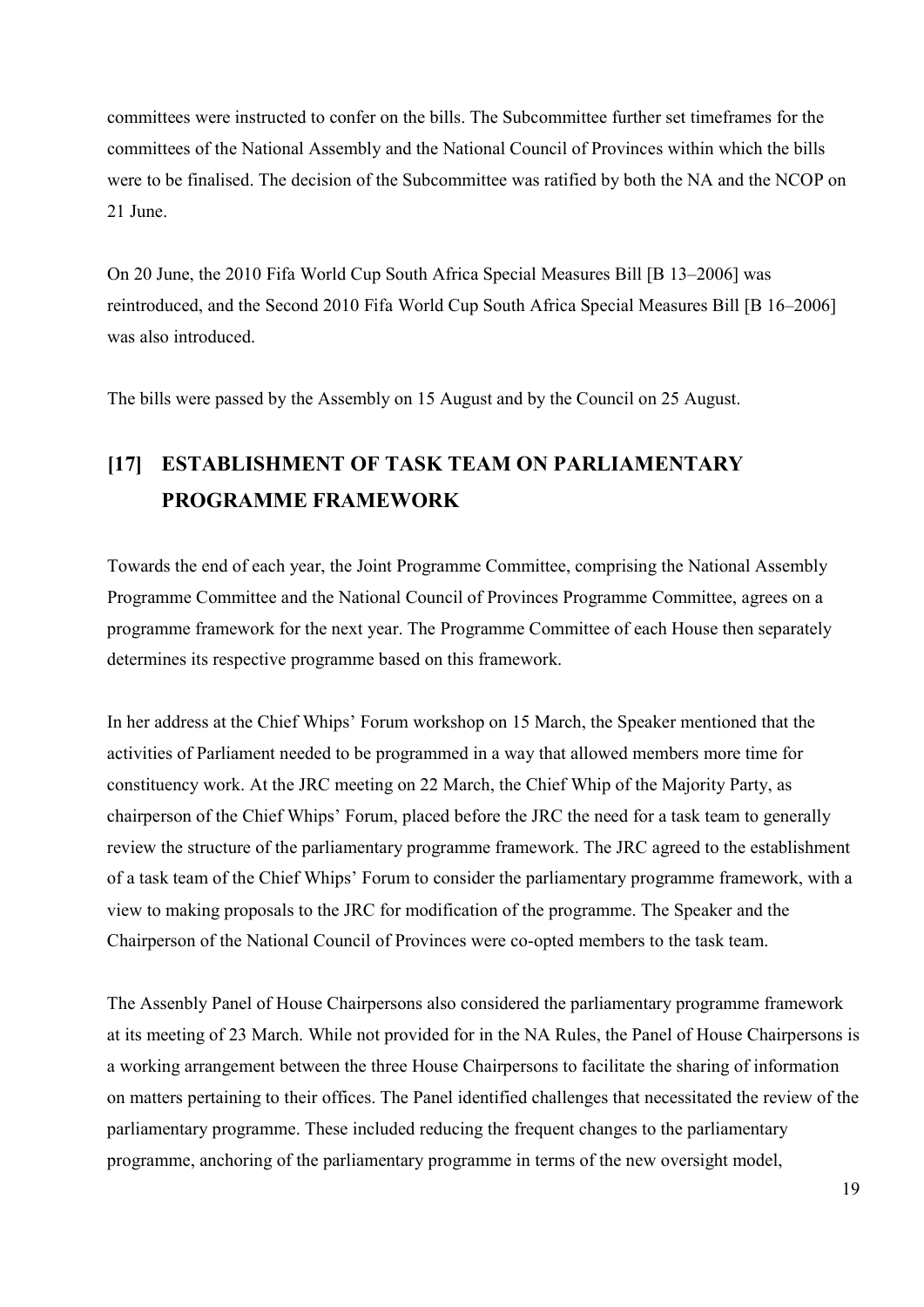considering public participation needs for oversight work of members, considering the work of committees, providing regular constituency and committee periods which are predictable, and aligning the programme of Parliament and the programme of the Executive. They further identified principles that need to inform the programme framework. The discussions of the Panel were fed into the Chief Whips' Forum.

On 29 March, the Chief Whips' Forum agreed that Ms E Ngaleka and Mr J H Van der Merwe would be members of the task team. Messrs T M Masutha, J H Jeffery, L J Modisenyane and M J Ellis were later added. The task team looked at international practices on programming from Canada, Sudan, Ethiopia, Australia and the United Kingdom.

On 21 June, the JRC agreed that the task team of the Chief Whips' Forum should continue with its work and that the Presiding Officers should consider whether it was necessary to co-opt other members onto that task team. Requirements of both Houses would have to be taken into account when developing the framework.

In addition, the National Council of Provinces organised a workshop on parliamentary programming. The workshop included participants from provincial legislatures and members of the South African Local Government Association (Salga). The workshop looked at the co-ordination, synchronisation and harmonisation of the programmes of the NCOP, provincial legislatures and Salga.

### **[18] EARLY START OF SITTINGS**

Rule 23(2) of the Assembly Rules provides that the Assembly may conduct its business on Mondays to Thursdays from 14:00, or such later time as the Speaker determines, to adjournment, and on Fridays from 09:00, or such later time as the Speaker determines, to adjournment.

On 23 March, the House, notwithstanding the hours of sitting of the House as provided for in Rule 23(2), unanimously adopted a resolution to sit on Tuesday mornings from 10:00 on 28 March, 16, 23 and 30 May and on 6 June. This arrangement was agreed to after the Speaker made a request in the National Assembly Programme Committee (NAPC) that alternative programming means be considered to avoid late night sittings in order to limit financial costs that could be incurred as a result. It was anticipated that the House would have late sittings on the above days owing to the scheduled Budget Votes debates.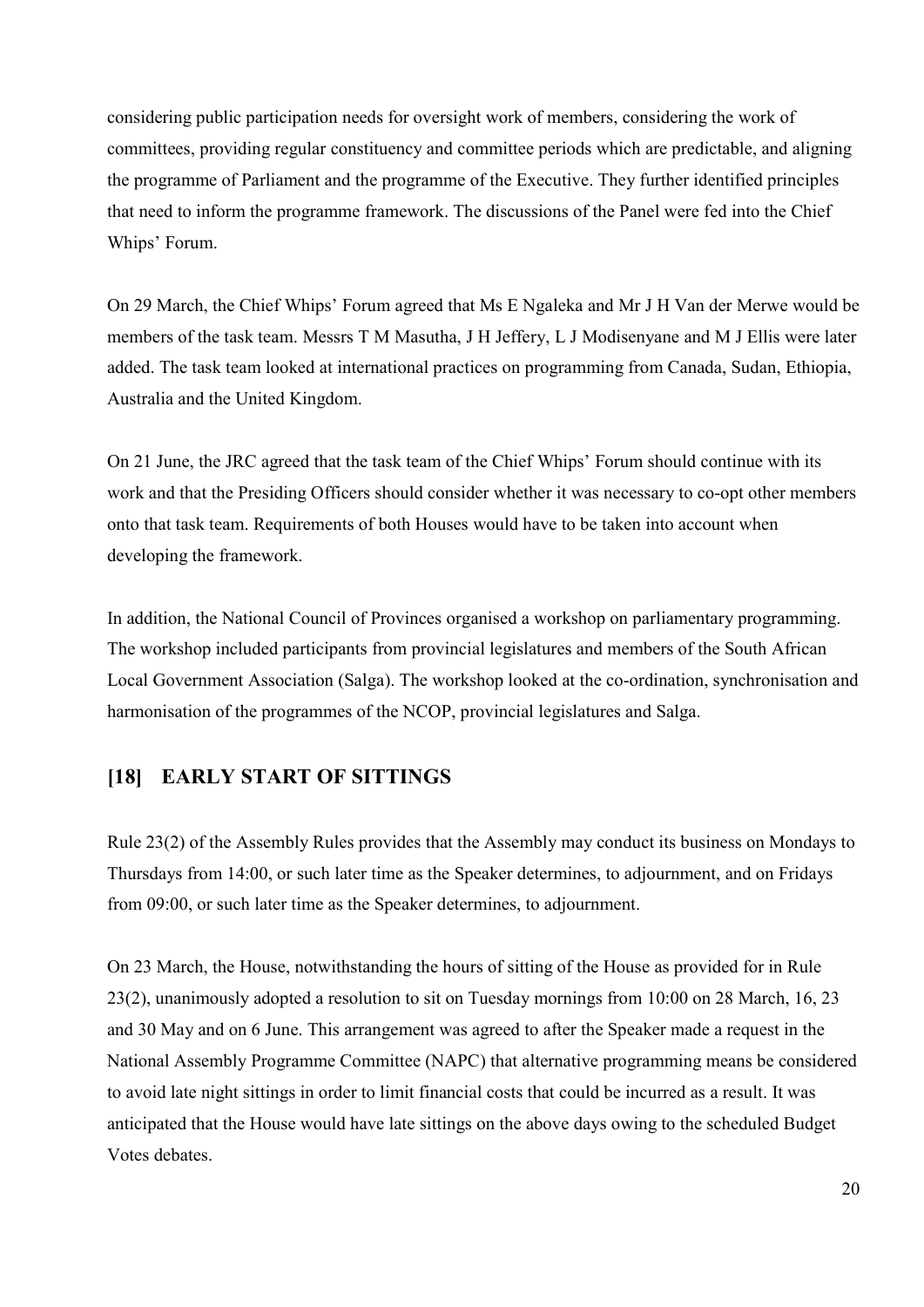At the conclusion of the Budget Votes debates, the House reverted back to the normal sitting hours as prescribed in the Rules.

### **[19] QUESTIONS FOR ONE HOUR**

In terms of Rule 113(2) of the National Assembly Rules, questions to the Executive are scheduled for two hours every Wednesday when Parliament is in session. NA Rule 3 however provides that any provision of the Assembly Rules relating to the business or proceedings at a meeting of the House or committee of the Assembly may be suspended by resolution of the House.

On 31 March, the House adopted a resolution moved by the Deputy Chief Whip of the Majority Party that, notwithstanding any Rule to the contrary, questions be taken for only one hour on the following Tuesdays: 16, 23 and 30 May and on 6 June rather than on the Wednesdays in those weeks, in accordance with the programme as agreed to by the National Assembly Programme Committee.

This arrangement was meant to allocate more time to deliberations on the Budget Votes scheduled for the above days. At the conclusion of the deliberations on the Budget Votes, the House reverted back to the normal practice of having two hours allocated for questions to the Executive every Wednesday as prescribed in the Rules.

### **[20] FIRST READING DEBATES**

The practice has been that a bill as introduced is regarded as having been read a first time. The referral of the bill to the relevant portfolio committee is usually announced in the same ATC that announces the introduction of the bill. The bill comes before all Members and the House for the first time at the end of the National Assembly process, that is, for Second Reading debate and decision.

The National Assembly rules provide for First Reading procedures in Rule 246(1). It reads: All bills introduced in the Assembly have a First Reading and a Second Reading in the Assembly after the introduction, and all bills introduced in and as passed by the Council have a First Reading and Second Reading in the Assembly after their referral to the Assembly.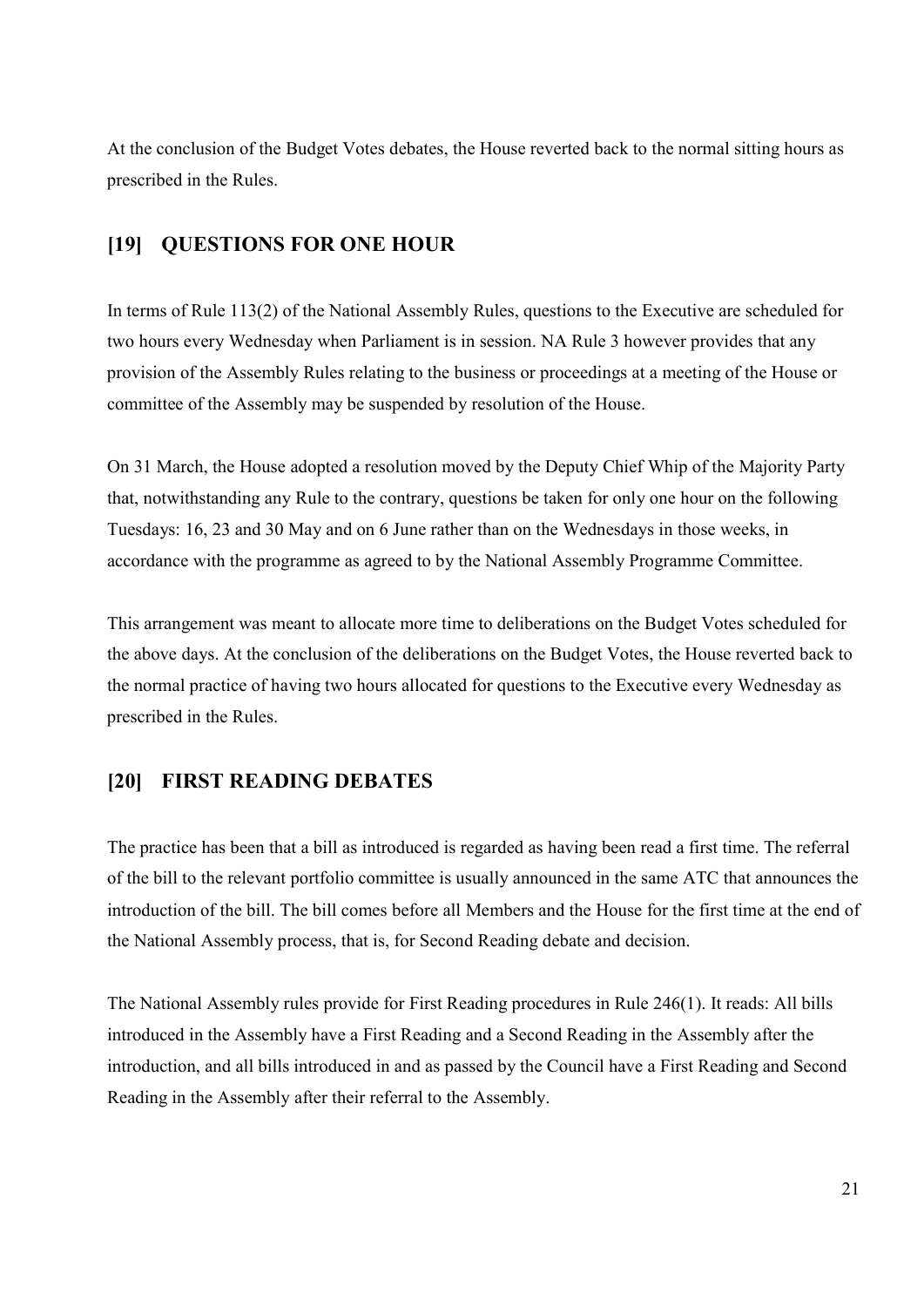The Rules further provide that if the person in charge of a bill wishes to make an introductory speech, that person must submit to the Secretary a notice of First Reading of a bill together with a request for an opportunity to make an introductory speech on the bill. If no request has been made to make an introductory speech, or if the request has not been granted, then, in terms of Rule 247(4), the bill as tabled is regarded as having been read a first time.

In August, the Speaker announced in the National Assembly Programme Committee (NAPC) that the NA Forum (Speaker, Deputy Speaker and House Chairpersons, assisted by the Secretary to the National Assembly) had agreed that a process of having debates on the first reading of bills should be introduced. This process would give members an opportunity to discuss the broad aspects of a bill before the relevant committee begins its deliberations, and would facilitate earlier House ownership and members' awareness of cross-cutting issues and interests.

The proposal was that the first reading debates would be spontaneous and have no speakers' lists. This type of debate would ensure that by the time the committee discusses the bill they would have a sense of what Members' position is on the subject matter.

The proposed new format of the first reading debates was discussed at the NAPC meeting of 7 September. On 12 September, the House adopted a motion to implement the provisions in Rule 246(1) for First Reading debates on bills in accordance with certain guidelines for a trial period until the end of 2006.

The following guidelines were adopted:

- (a) A First Reading debate may be conducted on bills introduced in the Assembly.
- (b) There shall be no speakers' list for a First Reading debate.
- (c) The member in charge of a bill, be it a Minister, a member or a representative of a portfolio committee, must be allocated fifteen minutes to make an introductory speech on the background to, reasons for and objects of the bill, and to reply to the debate.
- (d) In the case of a bill introduced by the Executive, a Deputy Minister may participate in the First Reading debate on behalf of a Minister.
- (e) Members may speak on the bill for no longer than three minutes each.
- (f) With the exception of the member in charge of the bill, or a Deputy Minister participating on behalf of the Minister, a member granted an opportunity to speak would not be given a second opportunity in the same debate.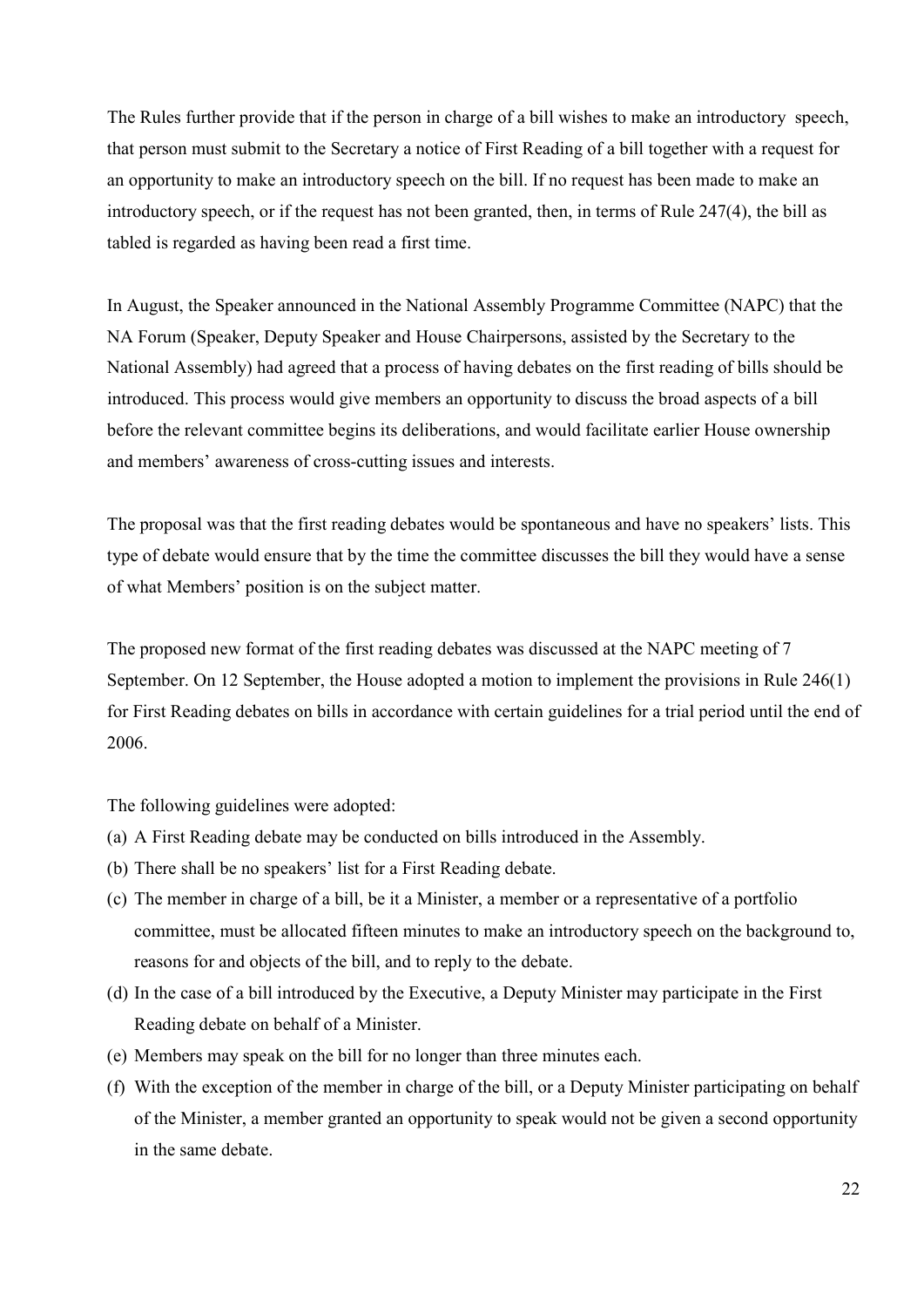- (g) Members intending to participate in the debate must press the ''to speak'' button on their desks.
- (h) Decisions regarding the scheduling of First Reading debates are taken by the Programme Committee.
- (i) If a bill is introduced in the Assembly during a non-plenary period, it may be scheduled for a First Reading debate as soon as possible upon the resumption of plenaries.
- (j) Once the speeches have been made, a bill is regarded as having been read a first time.
- (k) No amendment to a bill is allowed on its First Reading and no decisions will be taken by the House after a First Reading debate.

It was also agreed that the NAPC would review the measures after the expiry of the trial period and, if required, would recommend specific rule adjustments to the Rules Committee.

The first First Reading debate in this format took place on Tuesday, 24 October, on the Transnet Pension Fund Amendment Bill.

## **[21] INTERIM MECHANISM FOR SCRUTINY OF DELEGATED LEGISLATION**

Both the Interim Constitution of 1993 and the Constitution of the Republic of South Africa, 1996, grant Parliament, as the legislature of the country, the authority to delegate subordinate regulatory authority to other bodies, including the Executive. This is regarded as necessary for effective law-making. The constitutional imperatives for the scrutiny of delegated legislation are contained in sections 101 and 140 of the Constitution.

In October 2002, the Joint Subcommittee on Delegated Legislation, a subcommittee of the Joint Rules Committee established by the Joint Rules to give effect to the above-mentioned constitutional imperatives, presented a report containing various recommendations to the JRC in regard to the establishment of a scrutiny mechanism for delegated legislation.

The report was referred to parties for perusal and feedback to the JRC. However, the matter was not taken further in the Second Parliament. At the first meeting of the JRC of the Third Parliament, on 4 August 2004, the report was presented to the new members of the committee as a legacy issue. The JRC agreed to accommodate a presentation on the report at a special meeting at the end of that month. However, owing to time constraints, this special JRC meeting only took place on 25 May 2005. At that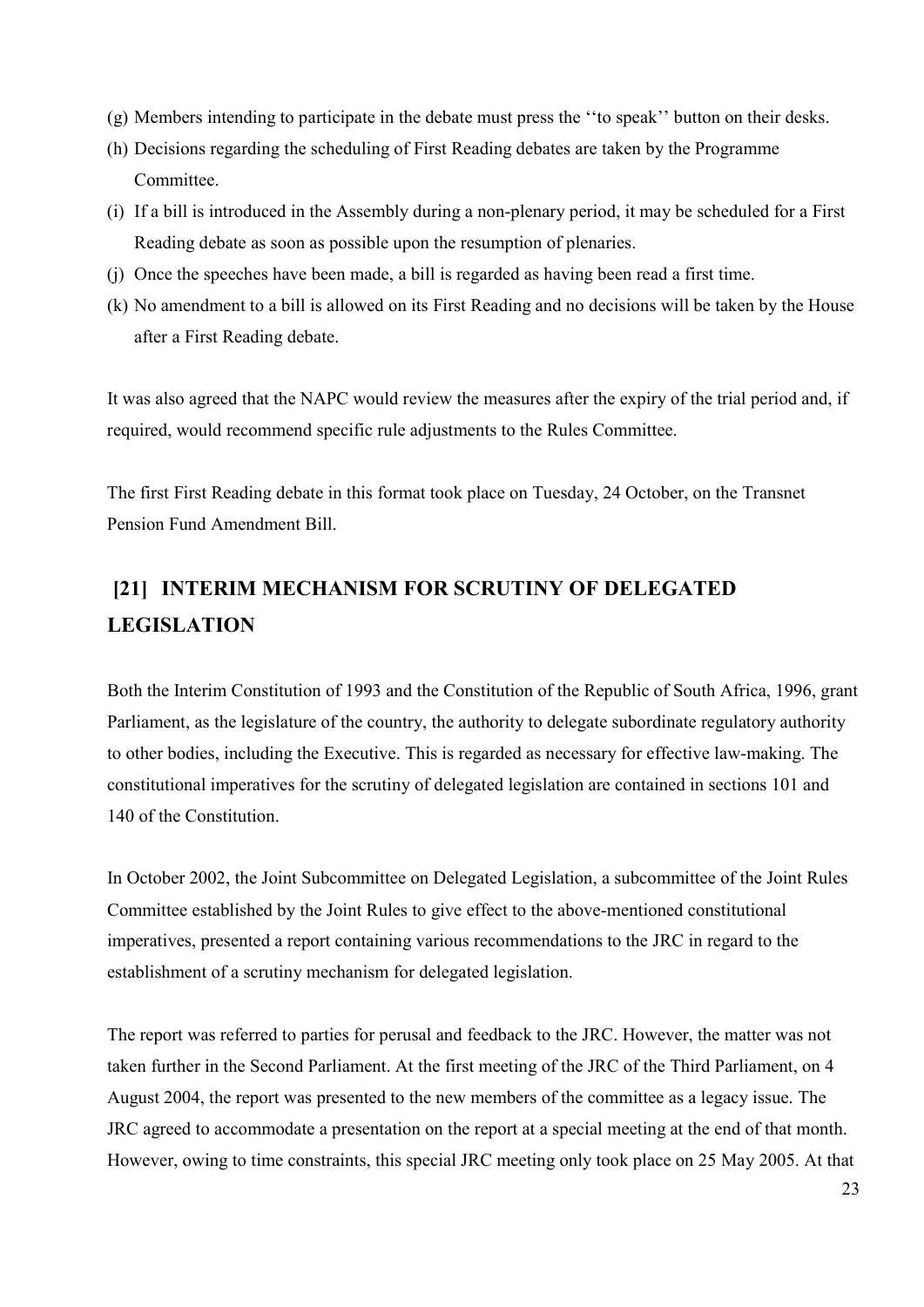meeting, the co-chairperson of the joint subcommittee of the Second Parliament, Adv T M Masutha, gave a detailed presentation, highlighting the recommendations of the joint subcommittee, whereafter members of the committee engaged with the contents of the report. The Speaker then proposed that members go through the recommendations and return to the JRC with specific responses so that the committee would be in a position to issue instructions on what was needed to follow up on agreed positions.

Formal consideration of the matter was resumed at a meeting of the JRC on 22 March 2006. During the discussion, it was pointed out that there was a need for Parliament to engage the Executive in regard to the recommendations outlined in the report, as the Executive was usually responsible for drafting subordinate instruments such as regulations. The meeting agreed on the need for an interim structure to deal with delegated legislation. It also instructed that ways should be found to engage with the Executive without immobilising the process of establishing the interim structure.

At a further meeting on 21 June, the JRC agreed to the following:

- $(i)$  That an interim scrutiny committee be established, the committee to
	- act in an advisory capacity to portfolio and select committees with regard to the scrutiny of delegating provisions in enabling statutes referred to it;
	- scrutinise any delegated instruments requiring approval by Parliament; and
	- be provided with the necessary capacity and legal expertise;
- (ii) That the establishment of the interim scrutiny mechanism be referred to the Joint Subcommittee on the Review of the Joint Rules for formulation of the necessary rules;
- (iii) That the subcommittee also investigate the criteria to be used by the interim scrutiny mechanism; and
- (iv) That the Speaker consult the Executive on the issue.

The Speaker had indicated at an earlier meeting of the JRC that the matter of the scrutiny of delegated legislation was on the agenda of her next meeting with the Leader of Government Business. On 21 December, the Speaker also wrote to the Leader of Government Business, informing her about Parliament's intention of establishing an interim scrutiny committee and inviting members of the Executive to engage with Parliament on the establishment of the committee or any other matter in the report.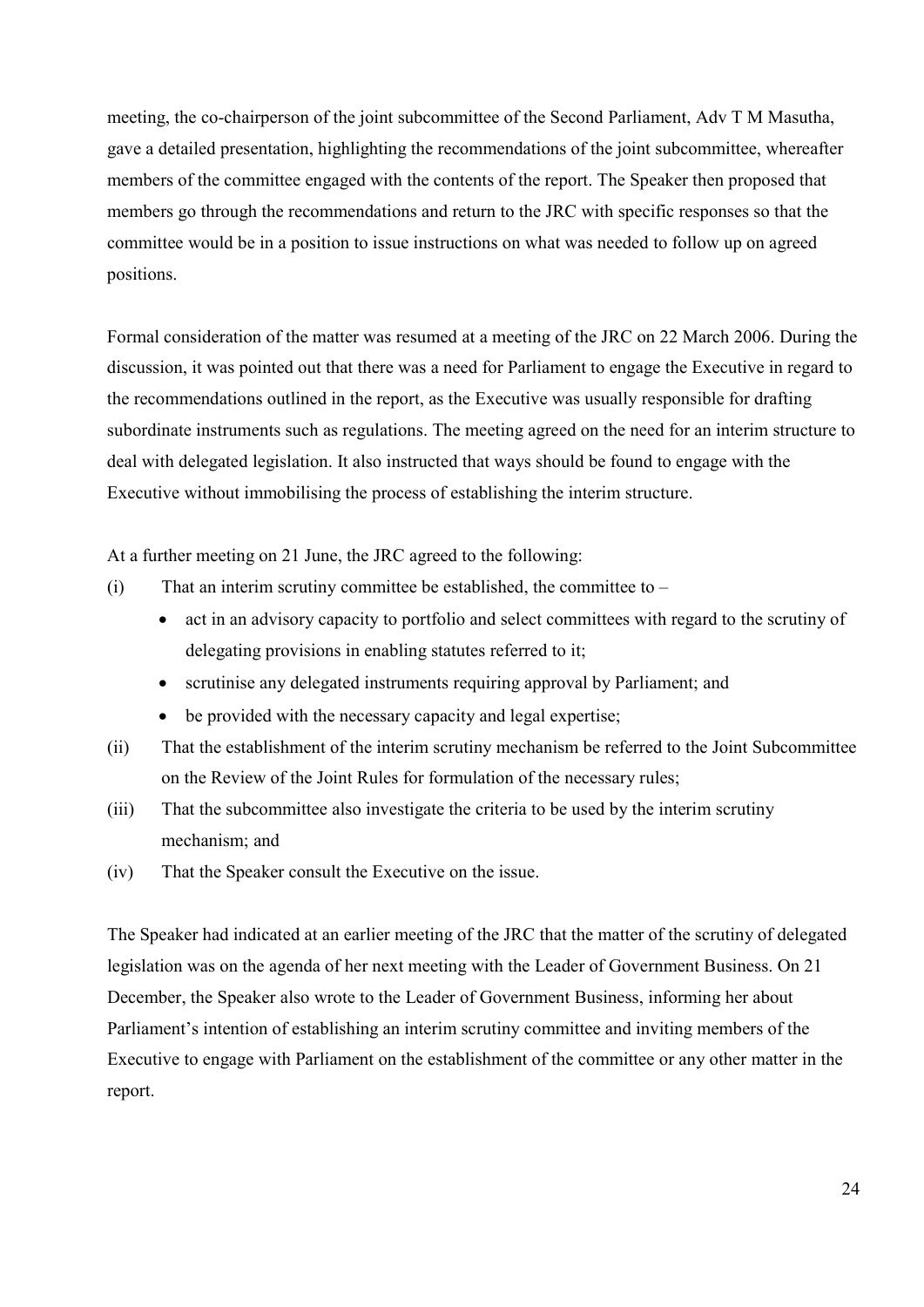By the end of 2006, the Joint Subcommittee on Review of the Joint Rules had not yet completed its deliberations on draft rules for the establishment of the scrutiny committee.

## **[22] PROTOCOL RATIFIED TOGETHER WITH INTERPRETATIVE DECLARATION**

The Protocol to the Organisation of African Unity (OAU) Convention on the Prevention and Combating of Terrorism ('the Protocol'), which was adopted by the African Union on 8 July 2004, was tabled on 18 July 2006 and referred to the Portfolio Committee on Safety and Security for consideration and report.

The main purpose of the Protocol is to enhance the effective implementation of the OAU Convention on the Prevention and Combating of Terrorism as originally adopted by the 35<sup>th</sup> OAU Summit in July 1999 and to give effect to Article 3(d) of the Protocol relating to the establishment of the Peace and Security Council of the African Union, the need to co-ordinate and harmonise continental efforts in the prevention and combating of terrorism, as well as the implementation of other relevant international instruments.

In its consideration of the Protocol, the committee expressed itself specifically on Articles 3(1)(e) and 8. In terms of Article 3(1)(e), signatories to the Protocol must undertake to take appropriate actions against the perpetrators of "mercenarism" as defined in the OAU Convention for the Elimination of Mercenarism in Africa, and other applicable international instruments. Article 8 of the Protocol deals with extradition matters.

In its report the committee recommended that the Assembly approve the Protocol, and adopt the following interpretative declarations:

- "That the Government of the Republic of South Africa is not a Party to the African Union Convention for the Elimination of Mercenarism in Africa and notes that this is a Convention that has been identified by the Assembly of the African Union as being suitable for review. In the interim the Government of the Republic of South Africa will interpret and apply Article 3(1)(e) in accordance with legislation of the Republic of South Africa applicable to mercenarism, which prohibits the recruitment, use, training of, or engagement in, any mercenary activity".
- "The Government of the Republic of South Africa shall apply the provisions of Article 8 of the Protocol in accordance with the obligations imposed upon States Parties in Article 8 of the OAU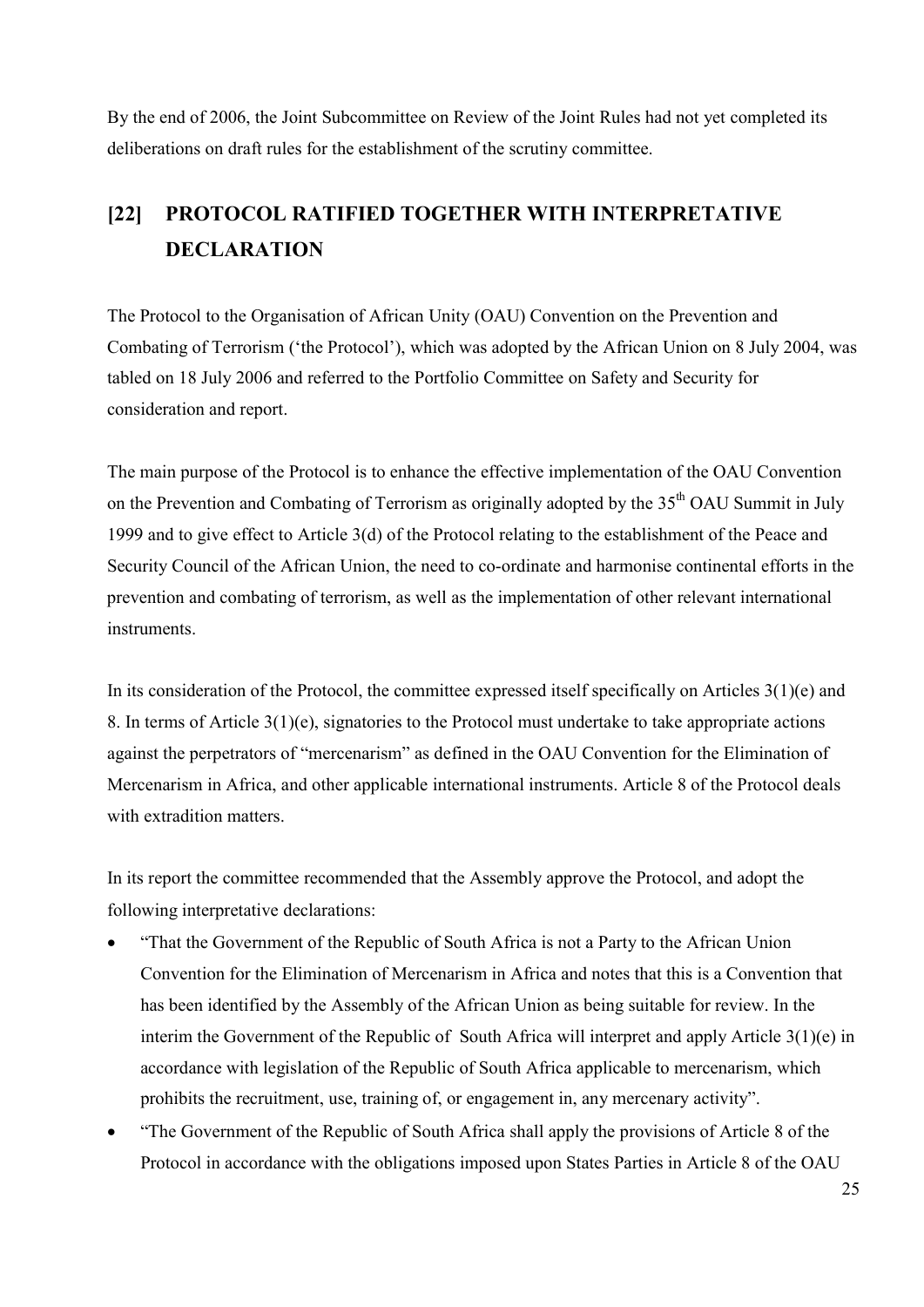(now African Union) Convention on the Prevention and Combating of Terrorism" (ATC, 26 September 2006, p2102).

On 25 October, the Assembly approved the Protocol together with the additional interpretative declarations as recommended by the committee. The NCOP adopted the report of the Select Committee on Security and Constitutional Affairs which recommended that the Protocol be ratified together with a similarly worded interpretative declaration.

### **[23] "BUGGING SCANDAL" DEBATE REQUESTED**

In the first quarter of the year, reports surfaced in the media that telephone lines of certain prominent politicians, including members of the opposition, had been bugged illegally by the National Intelligence Agency. These reports coincided with an investigation by the Inspector-General of Intelligence into broader allegations of involvement by members of the National Intelligence Agency (NIA) in illegal information gathering. The report by the Inspector-General was submitted to the Joint Standing Committee on Intelligence to consider in terms of its mandate.

While the Joint Standing Committee was still considering the matter, the Chief Whip of the Opposition, Mr D H M Gibson, on 27 March requested a debate as a matter of urgent public importance on the allegations that members of the intelligence community intercepted parliamentary telephone calls of his party and the Chief Whip of the Majority Party in contravention of both the Constitution and the Interception and Monitoring Prohibition Act, No 127 of 1992.

Rule 104 of the Assembly Rules provides for a request for a debate on a matter of urgent public importance to be submitted in writing and for this request to be received before 12:00 on a sitting day when the House sits at 14:00 or at least one hour prior to an earlier or later time appointed for a sitting. The rule further states that a question of privilege may not be discussed, the rule of anticipation shall not apply during such a debate and not more than one matter shall be discussed under this rule on the same day.

The matter referred to by Mr Gibson in his letter complied with all the guidelines for a request for a debate on a matter of urgent public importance and was considered as being of a serious nature, not only in relation to specific individuals, but also for the country as a whole. However, on the proposal of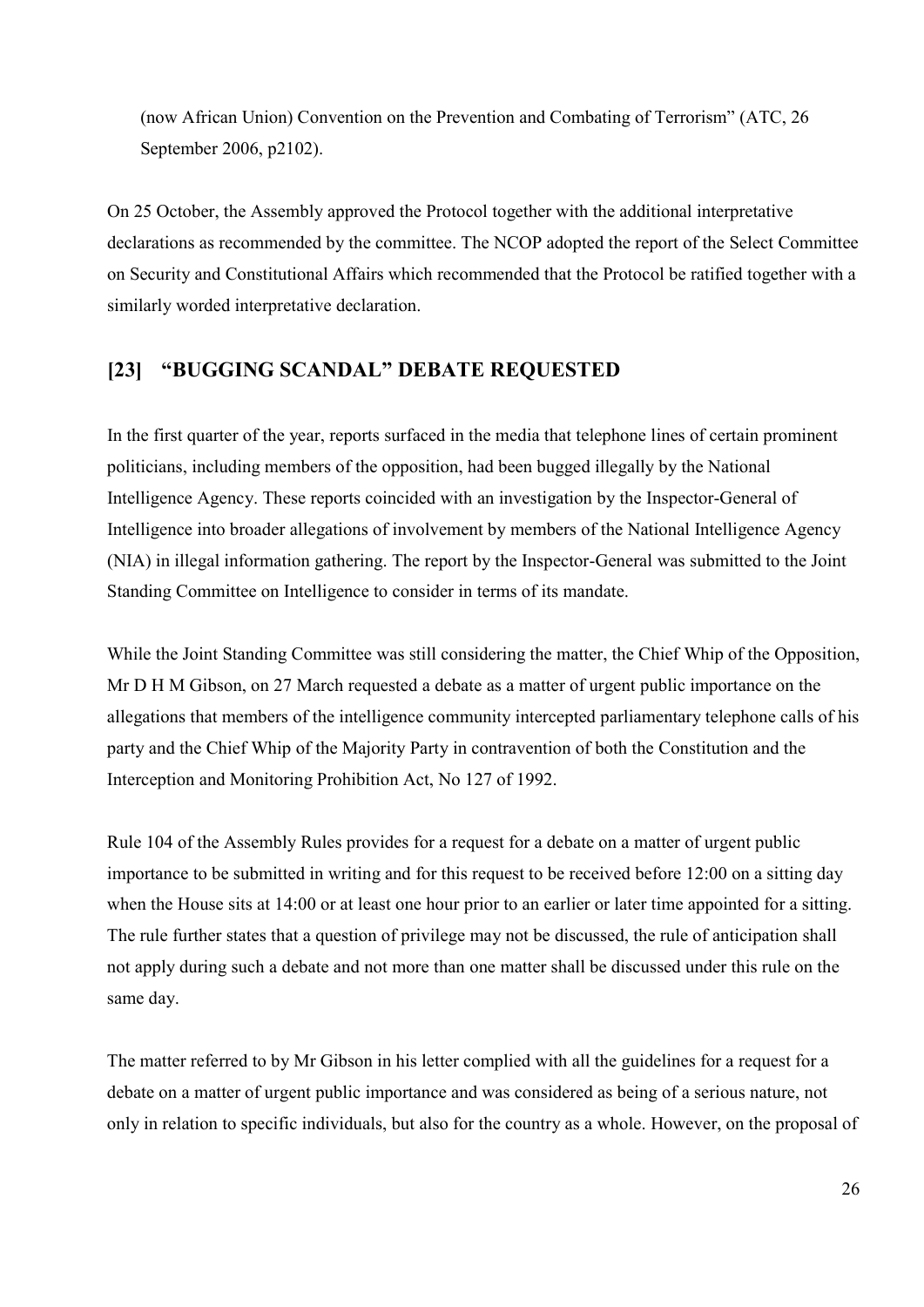the Speaker the National Assembly Programme Committee decided that the House debate the matter only once the joint standing committee had reported on it.

On 21 August, the joint standing committee published a special report on the Report of the Inspector-General of Intelligence submitted to it in terms of section 6(2) of the Intelligence Services Oversight Act, No 40 of 1994 (see ATC, 21 August, p1790). In its report the committee recommended that the NIA immediately revise its policies regarding the internal manner in which applications for interceptions are dealt with and how officials are instructed to do the actual task. The necessity to comply with policy and the law when "bugging" the telephones of citizens must be taken very seriously. There must be proper compliance with the Regulation of Interception of Communications and Provision of Communication-related Information Act, No 70 of 2002.

The National Assembly debated the report on 21 September and on a motion by the Deputy Chief Whip of the Majority Party the report was noted by the House.

### **[24] FLEXIBLE TIME FOR PRESIDENT'S REPLIES TO QUESTIONS**

In terms of Rule 113 of the Assembly Rules, the reply to questions is limited to three minutes. However if the Presiding Officer is of the opinion that the matter is of sufficient importance, an additional two minutes may be allowed. The reply to a supplementary question is limited to two minutes. The practice, based on an agreement, has been to allocate to the President five minutes for his initial reply and two minutes for his reply to a supplementary question.

In response to a request by the President's Parliamentary Counsellor to revise the time limits for the President to reply to questions, the Task Team on the Review of the Parliamentary Programme made a proposal to the Chief Whips' Forum that Rule 113(3) be amended to allow the President five minutes to reply to a question, but if the Presiding Officer is of the opinion that the matter is of sufficient importance additional time may be allowed. The Chief Whips' Forum agreed to the proposed amendment and referred the matter to the NA Rules Committee for consideration. At the time of writing the matter had not yet been considered by the Rules Committee.

On 10 October, the Assembly agreed to a motion moved by the Deputy Chief Whip of the Majority Party granting the Presiding Officer the discretion to determine the time allocated for the President's replies to questions for the rest of the term.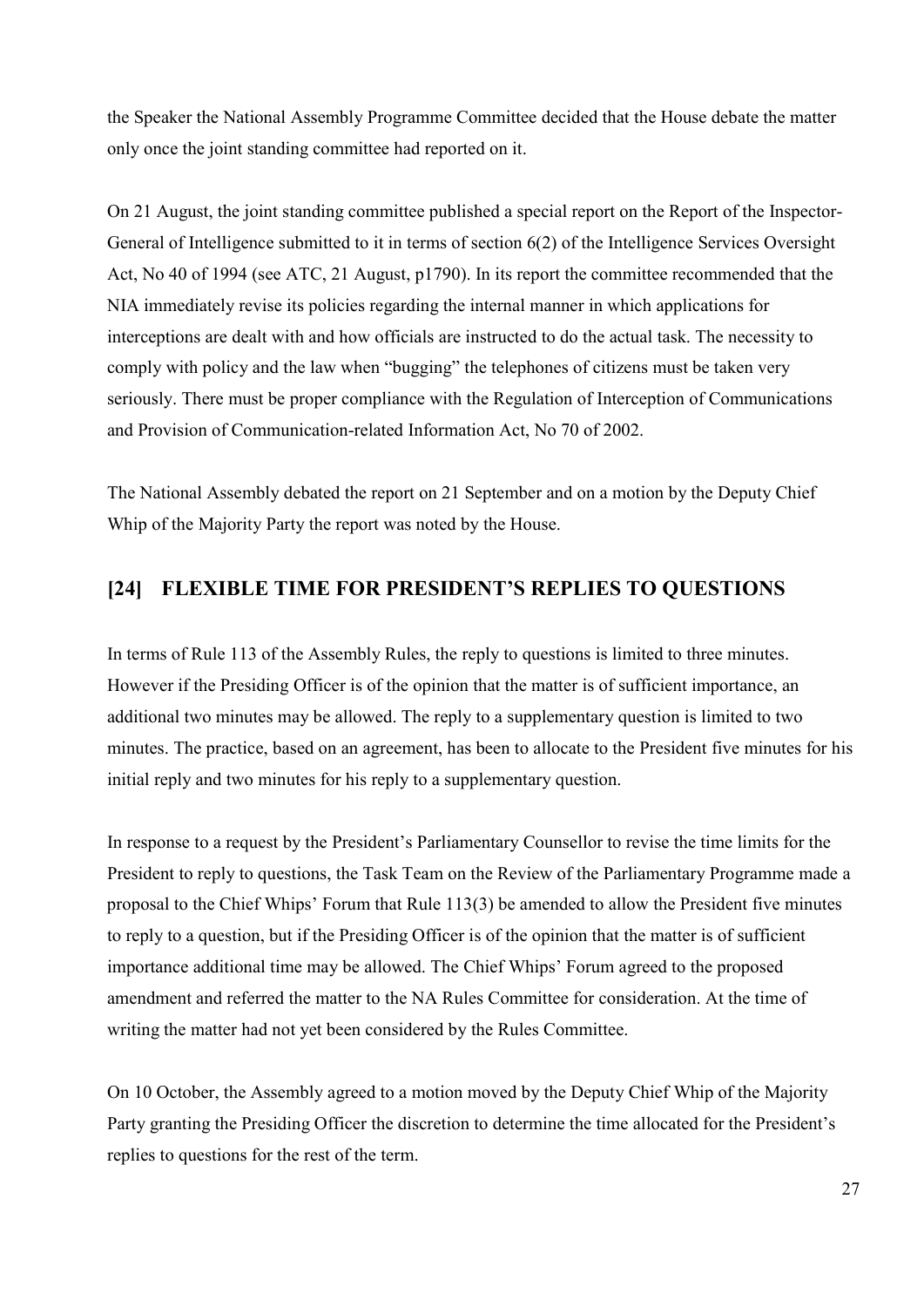In order to assist the President and the Presiding Officer to keep track of time, the clock in the Chamber was still set at five minutes.

### **[25] MOTIONS OF CENSURE**

A motion of censure, unlike a substantive motion, has as its aim an expression of disapproval or condemnation on political grounds for a particular behaviour or action. The intent is therefore not that it should give rise to a disciplinary process, but to allow room for political debate at the conclusion of which the House can express itself on the behaviour or action in question.

• A motion of censure against Mr D H M Gibson by the Chief Whip of the Majority Party. On 6 September, the Chief Whip of the Majority Party moved, amongst others, that the House "notes

On 6 September, notice of a motion of censure was given by the Chief Whip of the Majority Party against Mr Gibson. The motion was published on the Order Paper on 7 September and was scheduled for consideration by the House on 20 September. The motion noted "the reprehensible actions of the Hon D H M Gibson, MP, Chief Whip of the Democratic Alliance, and other members of the Democratic Alliance, accompanied by members of the news media, who attempted to enter a private property belonging to President Thabo Mbeki and First Lady Mrs Zanele Mbeki, on Friday, 1 September 2006, in Johannesburg".

Two other motions of censure against the Speaker and the former Minister of Minerals and Energy were not passed, but the motion of censure against Mr Gibson was carried by the House. Mr Gibson was afforded an opportunity to respond briefly to the House's decision, but not for purposes of reopening or extending the debate. The precedent for this statement was set when the Speaker made a statement in response to the motion of censure against her by Mr Gibson the previous week.

Mr Gibson requested the Speaker to use her discretion to allocate additional time to the Democratic Alliance, or alternatively that the Speaker requests the whips to give favourable consideration to the matter. It was further requested by the Democratic Alliance that Mr Gibson be afforded an opportunity to address the House or make a statement after the debate.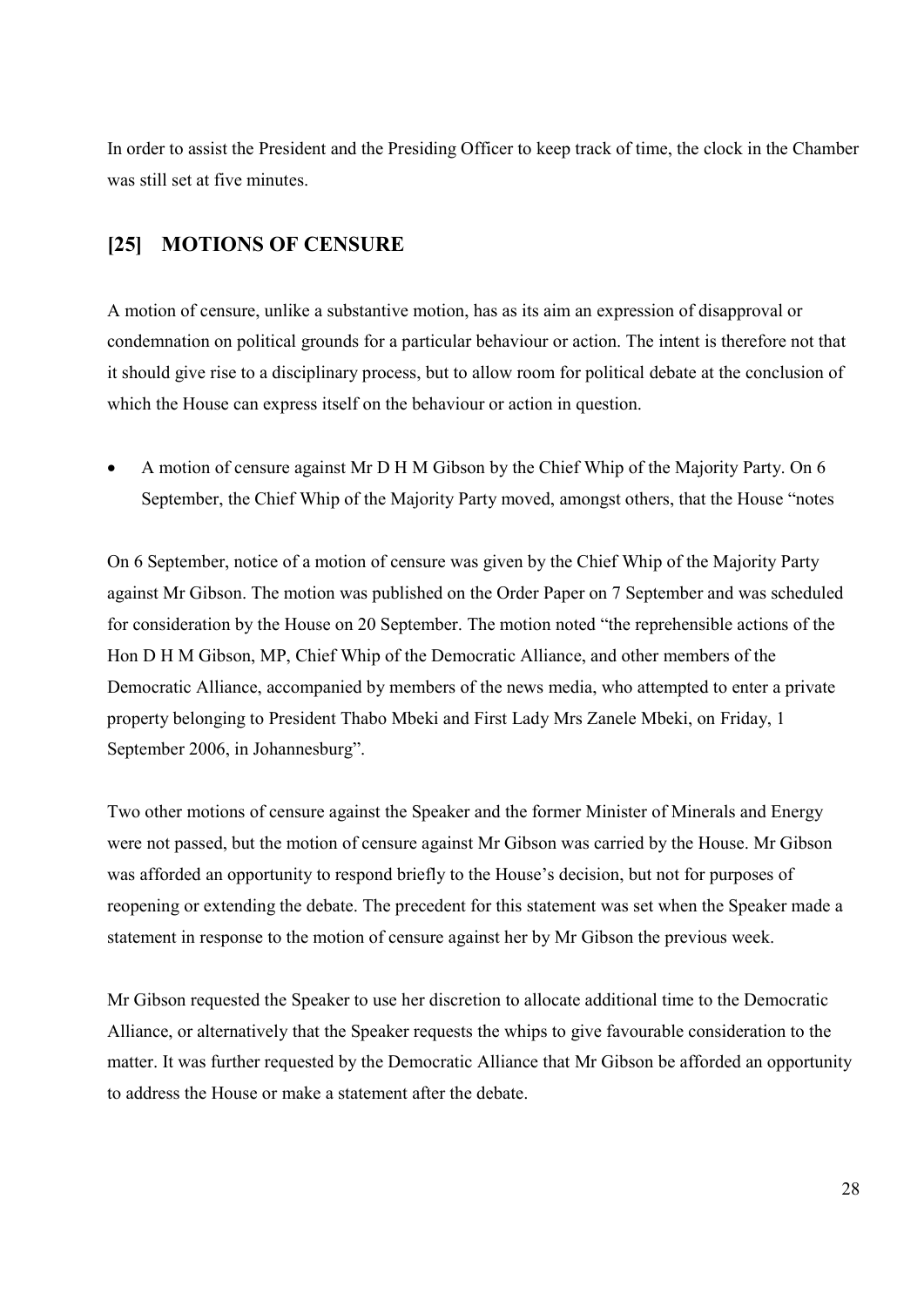As the Speaker does not have the discretion in time allocation for debates, and taking into consideration that the established practice is that time allocations are dealt with and negotiated among the whippery, the Speaker referred the request for the allocation of more time for the Democratic Alliance to the Chief Whip of the Majority Party for processing within the whippery.

The Speaker decided to afford Mr Gibson an opportunity to address the House, provided that the statement would be brief and not be for purposes of reopening or extending the debate.

The motion was moved and debated in the House on 20 September. Mr M J Ellis moved an amendment to the motion, which was negatived after a division. Thereafter the House adopted the original motion by majority vote. Mr Gibson made a statement on his conduct in regard to the motion of the Chief Whip of the Majority Party.

### **[26] SCOPE OF DEBATE ON SUBSTANTIVE MOTION**

A motion which reflects upon the character of a member is not permissible unless made by way of a substantive motion. Such a motion would have to be clearly formulated and contain a properly substantiated charge which requires *prima facie* evidence of the wrongdoing.

On 19 September, Mr D H M Gibson, Chief Whip of the Opposition, moved a motion that the House appoint an *ad hoc* committee to investigate whether the Minister for Public Enterprises deliberately misled or made a false statement to Parliament in respect of statements he had made concerning events at the Koeberg Nuclear Power Station.

At the commencement of the debate, House Chairperson C-S Botha, who was in the chair, cautioned members to confine their inputs to the question of whether an *ad hoc* committee should be appointed to investigate the allegation made against the Minister. She added that the merits of the allegation would be a matter to be investigated by the *ad hoc* committee, should it be appointed. Members were therefore requested to only motivate their position for or against the appointment of the *ad hoc* committee.

At the conclusion of the debate the Chief Whip of the Majority Party moved an amendment to the motion before the House. The effect of the amendment was that an *ad hoc* committee should not be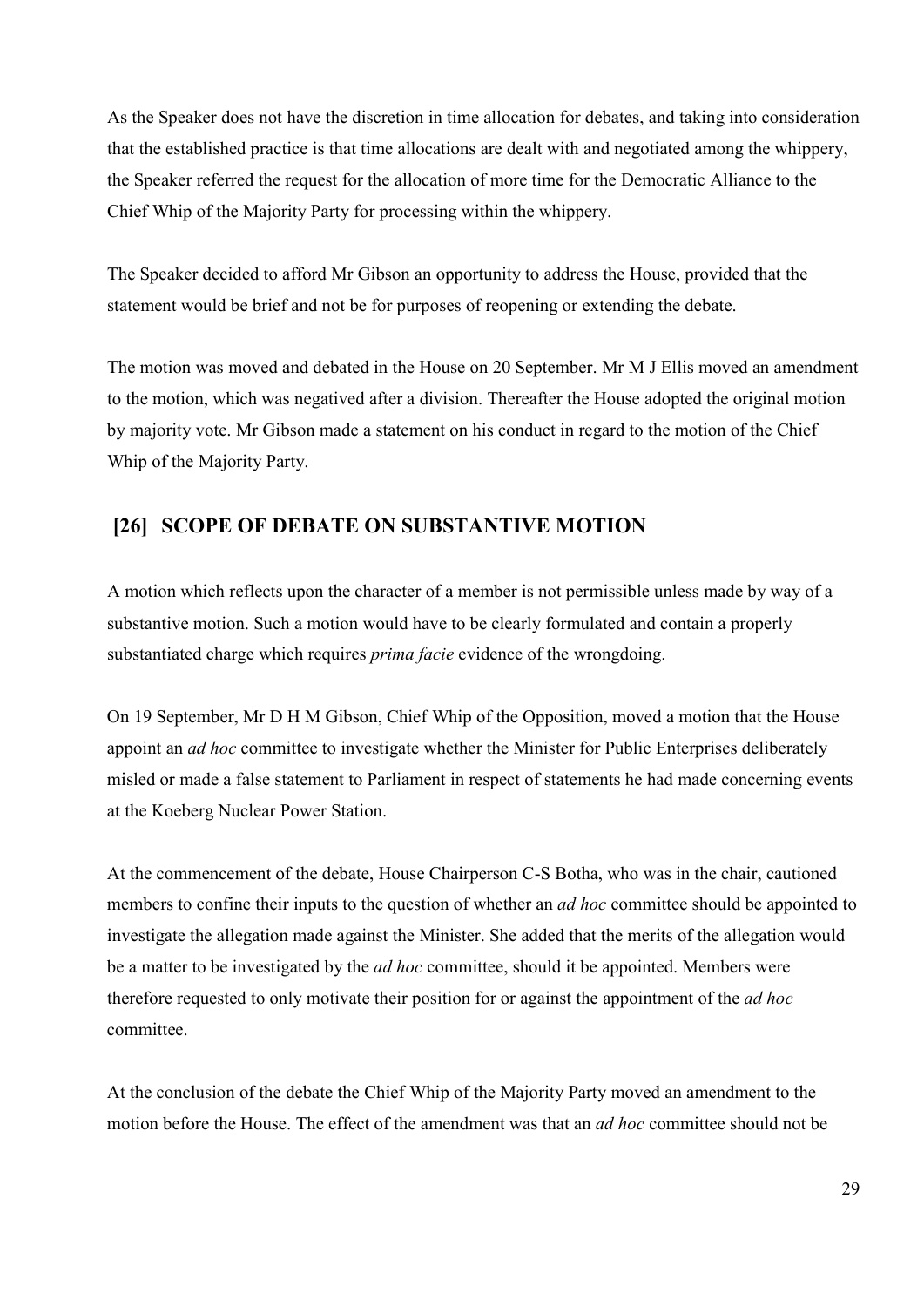appointed and that the matter had been dealt with extensively and conclusively. The amendment was agreed to after a division.

### **[27] CANCELLATION OF PLENARY**

In terms of Assembly Rule 111, questions to the President must be scheduled for a question day at least once per term in accordance with the annual parliamentary programme. The practice has been to schedule questions to the President on Thursdays following a request from the President's office.

The responsibility for programming or rescheduling the business of the Assembly lies with the National Assembly Programme Committee (NAPC). In terms of Rule 190(e), the NAPC may take decisions and issue directives and guidelines to prioritise or postpone any business of the Assembly. Between meetings of the NAPC, the Speaker, as its chairperson, normally takes decisions after consultation with party representatives.

On 30 August, the President was scheduled to answer questions for the third term. However, owing to the President's indisposition, the Speaker announced the cancellation of that afternoon's plenary at a meeting of the Chief Whips' Forum.

These questions to the President were rescheduled for 12 October, two weeks into the fourth term. The President also answered questions for the fourth term on 15 November.

## **[28] TIME FOR PARTY RESPONSES TO MINISTERIAL STATEMENTS SET FOR ANNUAL SESSION**

Rule 106 of the Assembly rules states that a member of the Executive may ask the Speaker for an opportunity to make a factual or policy statement relating to government policy, any executive action or other similar matter of which the Assembly should be informed. Following any executive statement, a member or members of each of the parties may comment on the executive statement for not more than three minutes per party.

On 31 August, the Minister of Arts and Culture made a statement on the renaming of Johannesburg International Airport to OR Tambo International Airport. In order to avoid having to pass a resolution on each occasion in specifying times for responses by parties, the Assembly, on the same day, adopted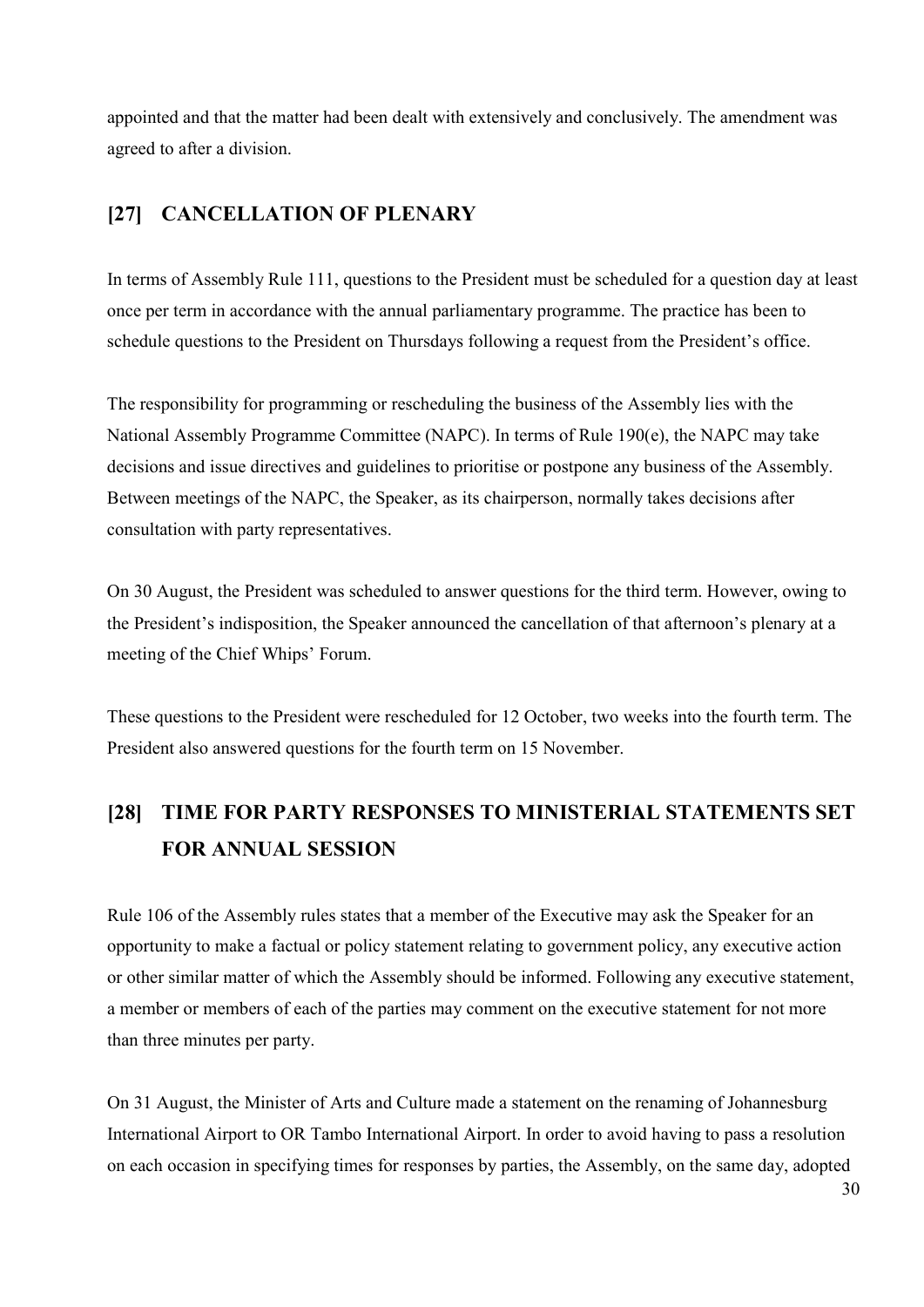a motion specifying speaking times for party responses for such statements for the remainder of the year. The times allocated, which took account of the relative strength of parties in the House, were as follows: ANC, 8 minutes; DA, 3 minutes; IFP, 2 minutes; all other parties, 1 minute each (see also *Issue 4, Item 22*).

## **[29] COMPLAINT BY MEMBER OF THE PUBLIC ABOUT REFERENCE TO HIM IN THE ASSEMBLY**

Rule 105 of the Assembly Rules provides that a member, other than the Deputy President, a Minister or a Deputy Minister, may make a statement in the Assembly on any matter. On 1 July 2005, Mr Jayendra Naidoo's attorneys submitted a complaint to the Speaker on his behalf concerning remarks made by Ms P de Lille, MP, on 21 June 2005 in the National Assembly during members' statements. The complaint relates to the alleged abuse of her role as a Member of Parliament and the principle of parliamentary privilege in circumstances that amount to a deliberate attempt to impugn the reputation of Mr Naidoo. Mr Naidoo requested some form of redress for him within Parliament, and consideration of proposed rule amendments to protect the rights of ordinary citizens in future.

The remarks made by Ms De Lille in the National Assembly were made under the protection of members' constitutional freedom of speech in Parliament. Section 25 of the Powers, Privileges and Immunities of Parliament and Provincial Legislatures Act, No 4 of 2004, which came into operation on 7 June 2004 provides, amongst others, that a person other than a member who feels aggrieved by a statement or remark made about that person by a member in a House or committee may submit a written request to the Secretary to have his or her response recorded.

Section 12 of the Act provides that the House in question must appoint a standing committee to deal with issues of contempt of Parliament, including a breach or abuse of parliamentary privilege. The "section 12 committee" as envisaged in the Act had not been established and there were therefore no rules regulating the manner in which such a request should be considered. The subcommittees of the Joint Rules Committee tasked with reviewing the rules of the Houses are in the process of drafting the relevant rules.

The absence of a section 12 committee and rules for processing such a request however do not prevent a complainant from submitting a request to the relevant House for redress. On 14 October 2005, the National Assembly Rules Committee therefore decided that, in the absence of such a committee, a task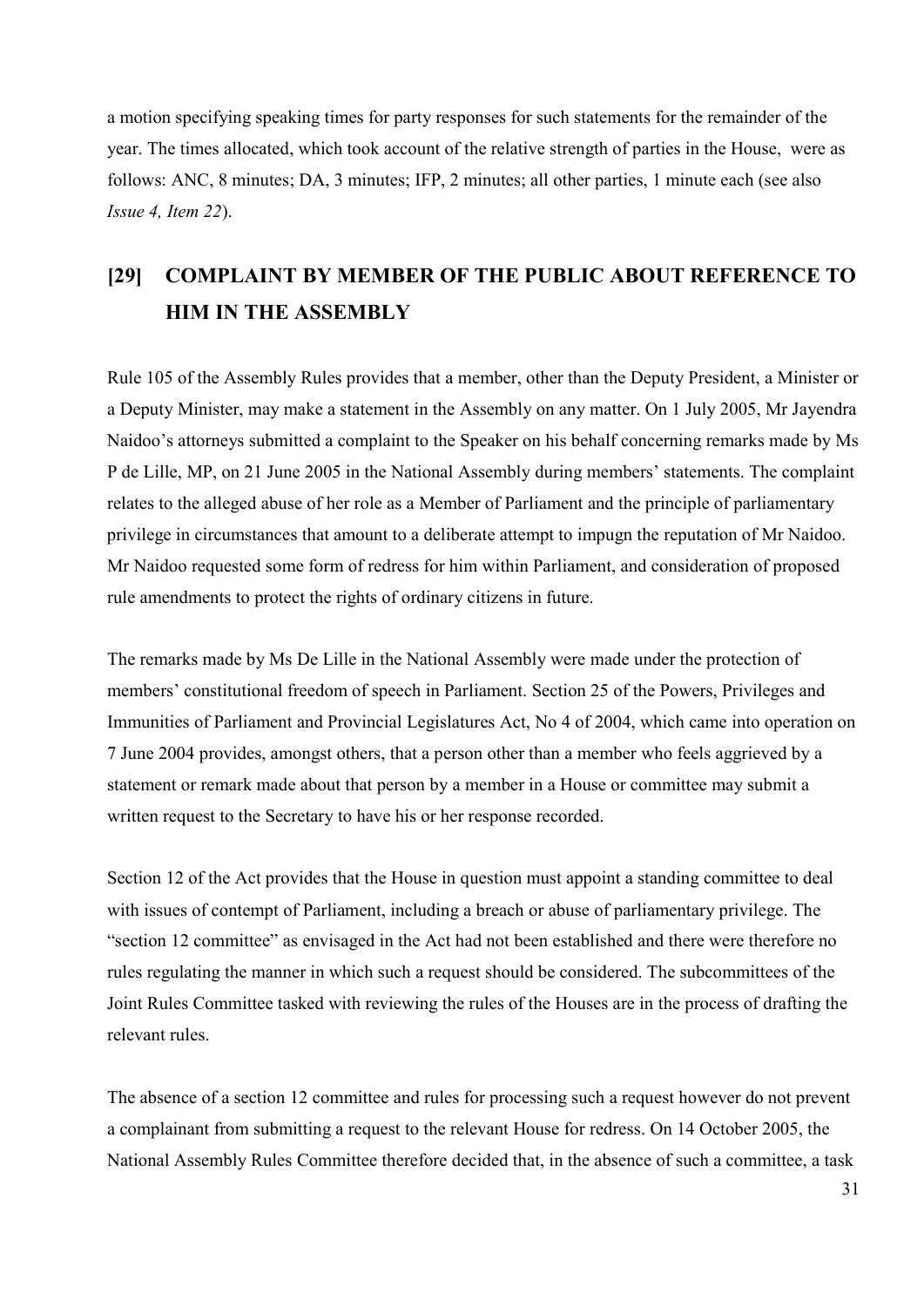team be established to assess the matter and advise the Speaker accordingly. The matter was referred to the Subcommittee on the Review of the Assembly Rules

On 13 December 2005, the subcommittee agreed at its meeting to advise the Speaker that Mr Naidoo be given an opportunity to submit his response to the remarks by Ms De Lille. The Speaker subsequently informed Mr Naidoo's attorneys about this decision. After a follow-up enquiry Mr Naidoo's lawyers informed the Speaker that they were still considering the matter.

At the time of writing, no response was received from Mr Naidoo.

## **LEGISLATION AND COMMITTEES**

### **[30] COMMITTEE RECOMMENDS THAT MINISTER WITHDRAWS BILL**

The Government Immovable Assets Management Bill [B1 – 2006] was introduced and referred to the Portfolio Committee on Public Works on 6 February. The committee produced an *interim* report on the bill on 8 August. The report highlighted the committee's consultations with the Department of Public Works, especially the committee's concern that the scope of the bill should be broadened to include a chapter on local government. The committee therefore recommended that the House request the Minister of Public Works to withdraw the bill for reconsideration.

The Constitution provides that in exercising its legislative power, the National Assembly may consider, pass, amend or reject legislation before it. In addition, the Constitution provides for the Assembly to initiate or prepare legislation, except money bills (section 55). The Rules of the National Assembly thus provide for the Assembly to consider, pass, amend, reject or re-draft legislation. The Assembly does not therefore appear to have the authority to remove a bill from Parliament other than by formally rejecting it. A bill may therefore only be removed from the parliamentary process under the following circumstances:

- 1. The Joint Tagging Mechanism declares the bill constitutionally or procedurally out of order.
- 2. The Minister in charge of the bill withdraws the bill before the Assembly, as the first House, takes a decision on the Second Reading of the bill.
- 3. The bill lapses if it is on the Order Paper, but has not been dealt with by the last sitting day of an annual session or when the Assembly is dissolved.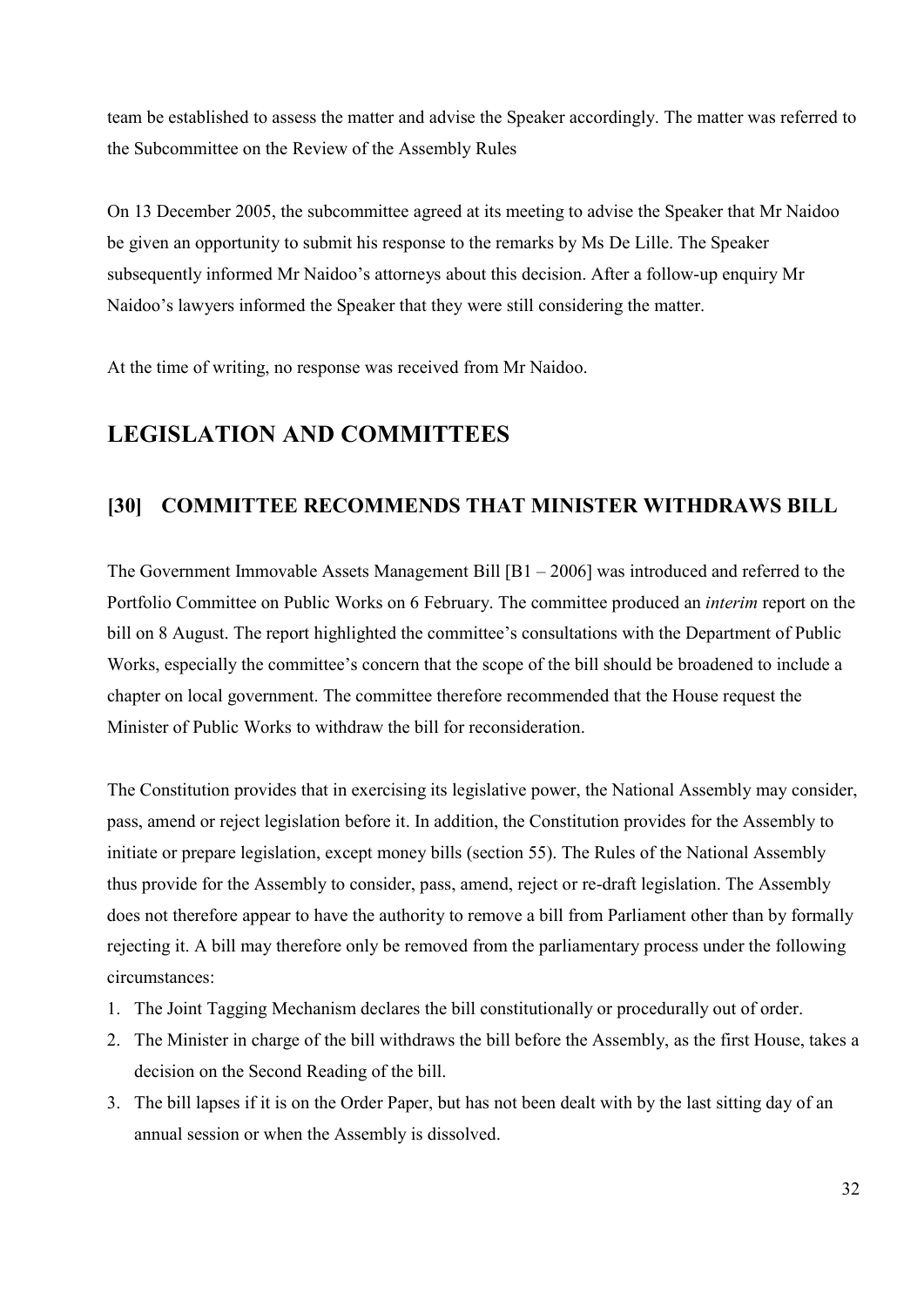The *interim* report of the committee did not represent its report on the bill itself. On 5 September, the committee published its second report on the bill, which recommended that the House reject the bill. This report fulfilled the committee's constitutional obligation to deal with the bill and placed the bill before the Assembly for decision. On 21 September, the House by resolution referred the bill back to the committee for further consideration.

The House did not consider the *interim* report of the committee nor did the Minister respond to it. As a result the report lapsed at the end of the annual session.

### **[31] MEDIATION COMMITTEE ON OLDER PERSONS BILL**

In Item 49 of Issue 11, progress was reported on in respect of the Older Persons Bill, a section 76 bill, which at the end of the 2005 parliamentary year was before the Portfolio Committee on Social Development.

On 10 March, the portfolio committee reported that it had agreed to the Older Persons Bill with amendments. On 23 March, the Assembly passed the bill and referred it to the NCOP for concurrence. As the NCOP did not agree with the Assembly's amendments, the bill was accordingly referred to the Mediation Committee on 13 June (see *Issue 8, Item 24* for information on the composition of a Mediation Committee). The Assembly, on 14 June, elected its representatives on the committee in accordance with the Constitution and Assembly Rules 225 and 226.

The Mediation Committee met on 14 June and, after deliberations, agreed to submit another version of the bill which was tabled in the ATC on 20 June. The committee furthermore noted in its report concerns with the technical errors that occurred in the processing and preparation of the printed version of the bill in the Assembly. In this regard, the committee recommended that the Presiding Officers should investigate the reasons for the technical errors that occurred in the processing and preparation of the printed version of the bill in the National Assembly, and report to the Joint Rules Committee on measures to be put in place to avoid a recurrence of similar errors.

The Older Persons Bill was passed by both Houses on 21 June.

# **[32] CRIMINAL LAW (SEXUAL OFFENCES) AMENDMENT BILL – REFERRED BACK TO PORTFOLIO COMMITTEE FOR RE-TAGGING**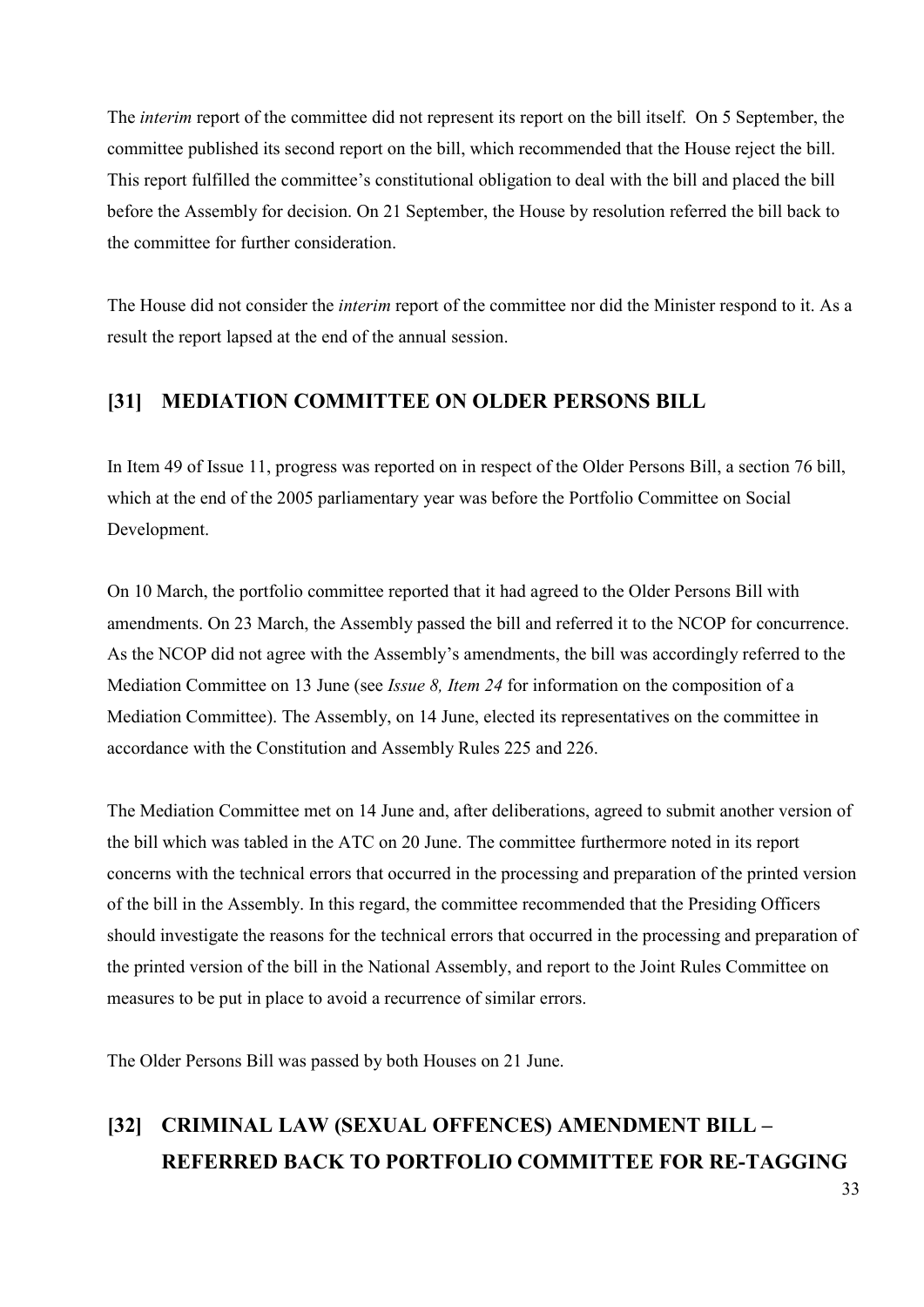The Criminal Law (Sexual Offences) Amendment Bill was introduced in the National Assembly as a section 75 bill by the Minister for Justice and Constitutional Development on 25 August 2003 and referred to the Portfolio Committee on Justice and Constitutional Development. The bill aims to amend the law relating to certain sexual offences and to provide for the amendment and repeal of certain laws.

On 28 August 2003, the Joint Tagging Mechanism (JTM) classified the bill as a section 75 bill (ATC, 29 August 2003, p864). The committee did not complete its consideration of the bill before the Second Parliament was dissolved for the general elections in April 2004. On 15 June 2004, after the elections, the Assembly in the Third Parliament revived the bill and resolved that consideration of the bill should resume from the stage reached before the bill had lapsed. The committee however did not resume discussion on the bill and the bill was ''parked''. The new Minister for Justice and Constitutional Development requested the committee to send the bill back to Cabinet for approval, given the substantial changes made by the committee. The bill was returned to the Minister for further consultation at the Executive level without formally being withdrawn from Parliament, and resubmitted to Cabinet for new approval, before being returned directly to the committee.

The Rules of Parliament do not make provision for a bill to be sent back to the Executive. In this regard, see the discussion in Item 30 above.

The Minister returned the bill to the committee in May 2006. On 10 May, the chairperson of the committee issued a press statement in which public comment on the bill, by way of written submissions, was invited. There was no suggestion of further opportunities for oral evidence. The press statement summarised the objects of the bill and stated where copies of the bill could be obtained. A comparison of the two versions of the bills showed that the bill as "returned" by the Minister was substantially different from when it was originally introduced in 2003.

In the meantime members of the public and organised groups wrote to the Speaker, raising concerns about the bill as "returned". Significant concerns included the following: -

- That the bill be retagged as a section 76 bill to allow provinces an opportunity to comment on it;
- That the "returned" version of the bill was not published for public comment;
- That public hearings were last held on the original bill in September 2003 and organisations were allegedly only given one day's notice then; and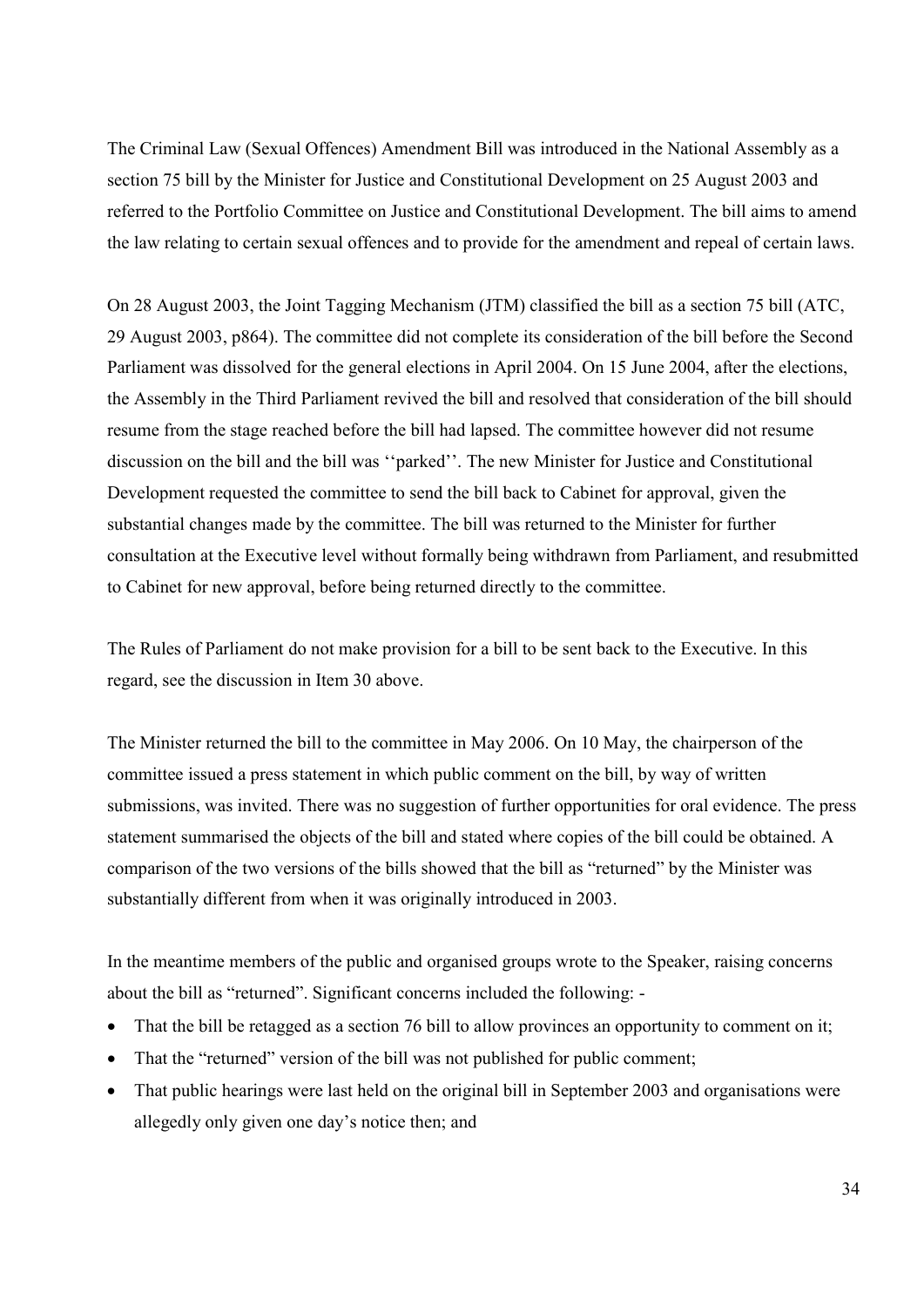• That the composition of the committee that conducted the hearings in 2003 (Second Parliament) had changed in the Third Parliament and new members should be given an opportunity to hear the public.

In the light of the court cases *Doctors for life and others versus Speaker of the National Assembly and others, Case Number* CCT 12/05 and *Matatiele Municipality versus President of the Republic of South Africa and others, Case Number* CCT 73/05, the committee decided to proceed as follows: -

- That it should consider placing formal advertisements in the national papers, calling for public submissions and clearly informing members of the public where copies of the bill, as redrafted, can be obtained;
- That the committee should consider creating a further opportunity for public hearings where written submissions warrant that, since it was a new Parliament, and the bill was substantially redrafted after the public hearings in 2003; and
- That in the light of the extent of changes to the original bill, the committee should consult the Joint Tagging Mechanism on the new version without delay (NA Rule 249(3)).

The committee resumed its consideration of the bill and submitted its report on 10 November 2006 (ATC, 13 November 2006, p2622). Owing to the extent of the changes to the original bill, the committee presented a redrafted version of the bill for the Assembly's consideration, namely the Criminal Law (Sexual Offences and Related Matters) Amendment Bill [B 50B–2003]. As regards the public participation in respect of the bill as `returned' the committee decided that since it is custom to have oral hearings only at the beginning of the passage of a bill through Parliament and since many of the submissions received on the adapted bill boiled down to a repetition of previous submissions made in 2003, no further oral hearings were held.

On 16 November, the Assembly considered the bill and referred it back to the committee to consult with the JTM in terms of Rule 249(3)(e). In terms of the Rule, a committee may consult the JTM on whether the proposed amendments to the bill may affect the classification of the bill or may render the bill constitutionally or procedurally out of order. The decision of the Assembly was based on advice that the bill, as amended, contained section 75 and section 76 provisions, rendering it a mixed bill.

At the time of writing, the committee had not met with the JTM to discuss the reclassification of the bill.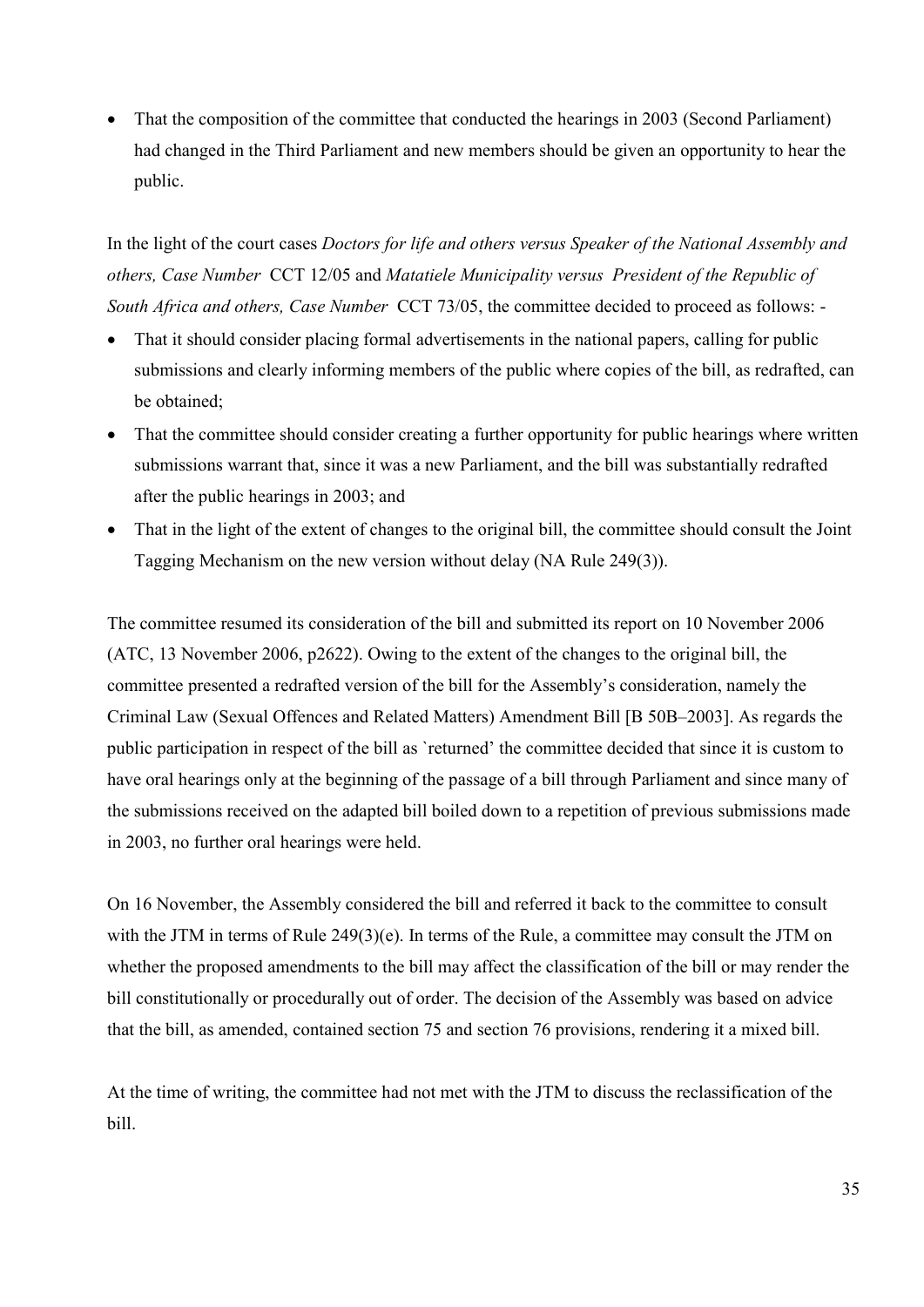## **[33] RE-ENACTMENT OF ACTS DECLARED INVALID BY CONSTITUTIONAL COURT**

On 17 and 18 August, the Constitutional Court declared four Acts invalid, namely the Traditional Health Practitioners Act and the Choice on Termination of Pregnancy Amendment Act, and parts of the Constitution Twelfth Amendment Act and the Cross-Boundary Law Repeal and Related Matters Act.

According to the Court judgement on the Traditional Health Practitioners Act and the Choice on Termination of Pregnancy Amendment Act, the obligation to facilitate public involvement is a material part of the law-making process and failure to comply with it renders the resulting legislation invalid. For this reason, the Court declared the two Acts invalid, but suspended the order of invalidity for a period of 18 months to enable Parliament to enact these statutes afresh in accordance with the provisions of the Constitution.

In keeping with the judgement of the Court, either Parliament or the Department of Health would have to re-introduce the legislation as bills and Parliament would have to consider them afresh. If there were substantial amendments to the re-introduced bills, the Assembly would have to reconsider the bills and hold public hearings on them. If there were no substantial amendments to the bills, the Assembly could pass the bills without holding public hearings. Since the Council had to hold public hearings in any event, it was left to the Council to determine how to do this, for instance by either holding the public hearings through provincial legislatures or through the relevant select committee.

The Constitution Twelfth Amendment Bill and the Cross-Boundary Municipal Laws Repeal Bill had to be passed by Parliament before the local government elections which were scheduled early in 2006 (see *Item 40, Issue 11*). In respect of the Constitution Twelfth Amendment Act and the Cross-Boundary Municipalities Laws Repeal and Related Matters Act which sought, amongst others, to redemarcate the boundary of the municipality of Matatiele and remove it from KwaZulu-Natal and incorporate it with the Eastern Cape, the Court held, amongst others, that a provincial legislature whose provincial boundary is being altered is required by section 74(8) of the Constitution to approve such alteration and that without such approval, the provincial boundary cannot be altered.

It was found that the Eastern Cape had complied with its duty to facilitate public involvement by holding public hearings in the affected areas, but that KwaZulu-Natal did not hold any public hearings or invite any written submissions, and as a result acted unreasonably. KwaZulu-Natal had therefore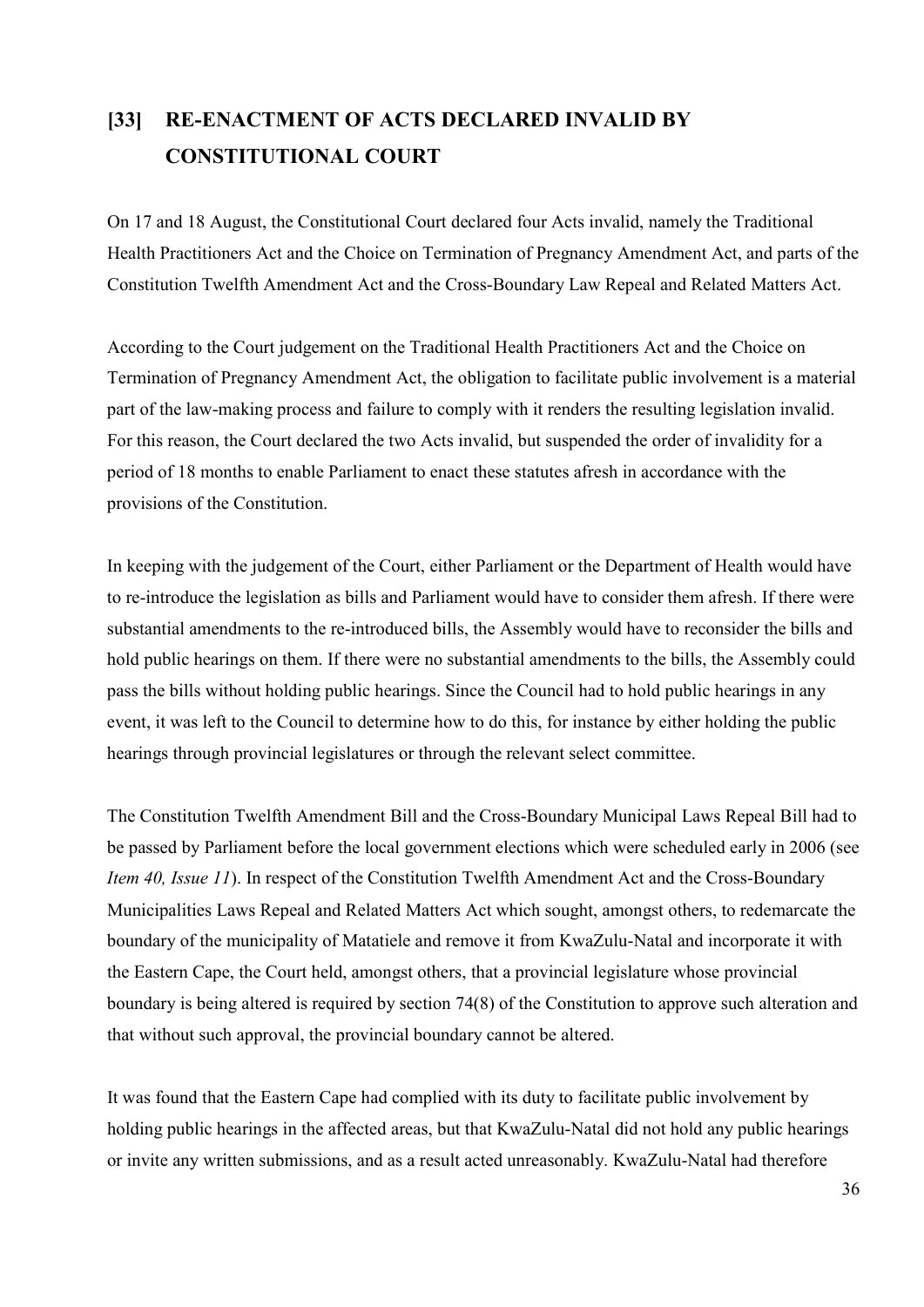failed to fulfil its duty to involve the public in making its decision. The part of the Twelfth Amendment that alters the boundary of KwaZulu-Natal is therefore invalid as it was not adopted in a manner that is consistent with the Constitution. In addition, the Cross-Boundary Law Repeal and Related Matters Act, to the extent that it relates to the boundary of KwaZulu-Natal, is unconstitutional for substantially the same reasons as those rendering the Twelfth Amendment unconstitutional.

In order to comply with the judgement of the Court, Parliament had to reconsider both bills and pass them afresh, with the approval of the Eastern Cape and KwaZulu-Natal legislatures after having held public hearings on the bills. The order of invalidity for the above two bills was suspended for 18 months so that Parliament could adopt a new amendment in a manner that would be consistent with the requirements of the Constitution.

On 5 November, the Presiding Officers wrote to the Leader of Government Business to obtain clarity about who should initiate the process to correct the legislation and what the timeframes were.

### **[34] MANAGING THE PASSAGE OF BILLS**

In terms of section 45 of the Constitution, the Assembly and Council must establish a Joint Rules Committee to make rules and orders concerning the joint business of the two Houses, including rules and orders to determine procedures to facilitate the legislative process, including setting a time limit for completing any step in the process. Consequently, Joint Rules were developed to give effect to this constitutional provision (Joint Rules 213-215).

On 18 May, the National Assembly Programme Committee (NAPC) expressed concern that the arrangement in respect of the submission, introduction and passing of bills by certain dates did not appear to be working as planned, as Parliament was frequently experiencing delays in processing bills within the time limits set. To ensure that the legislative process is better managed, the Joint Programme Committee (JPC) agreed at its meeting of 1 November that a document dealing with a review of the approach to setting deadlines for bills be prepared, in order for Parliament to meet deadlines for the passage of bills whilst also accommodating the needs of both Houses and provincial legislatures.

Previously, different deadlines were set for section 75 and 76 bills based on the understanding that they needed up to four and six weeks respectively for processing. In terms of this approach particular emphasis was put on the minimum periods ordinarily required by the respective Houses to process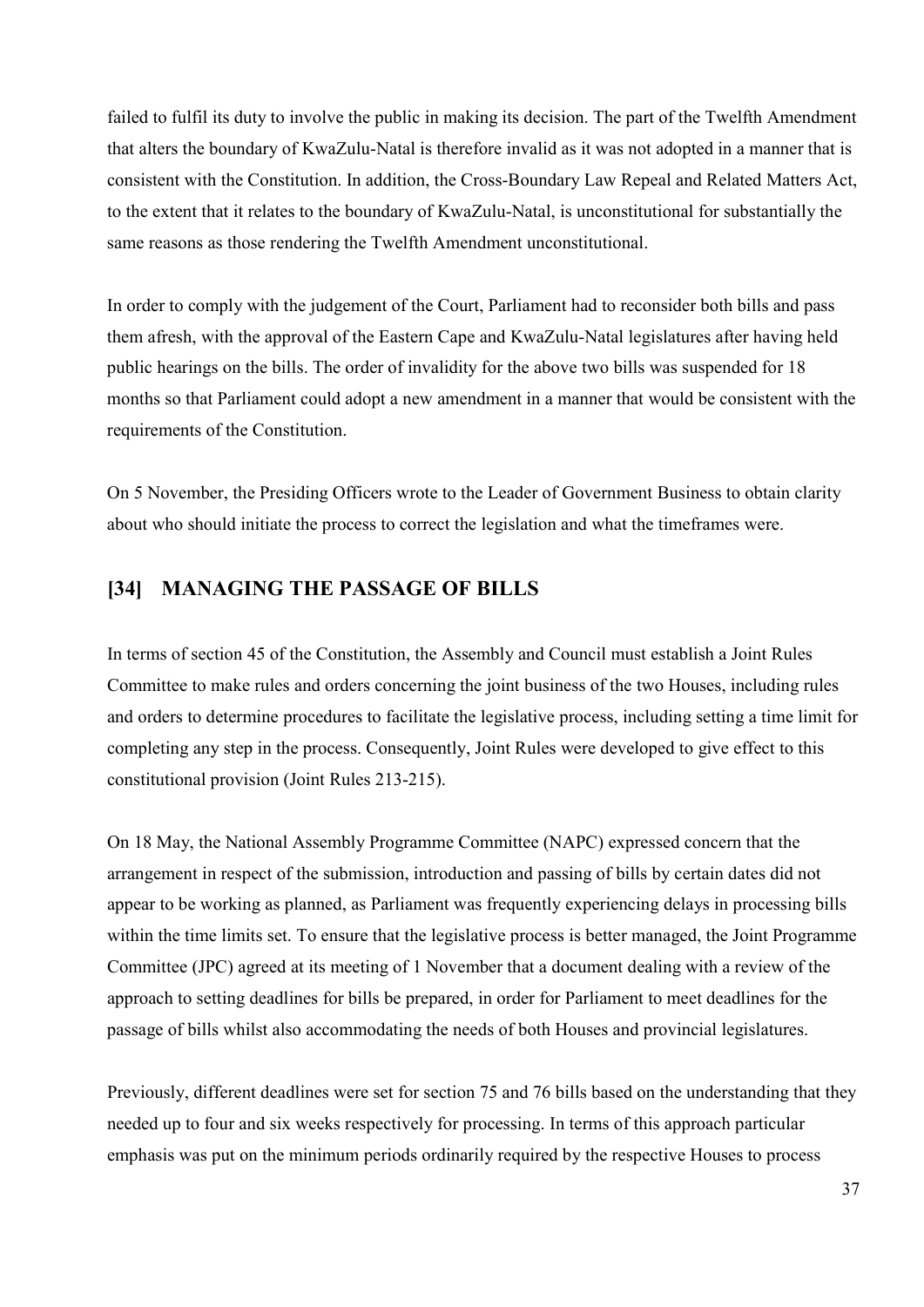bills, subject to political and other special considerations. The Executive was required to submit all bills in June for introduction in Parliament, regardless of classification, in order for them to be finalised by the end of the year, subject to internal deadlines for the transmission of bills between the two Houses being met. The revised deadline was meant to accommodate fully issues in regard to the technical preparation of bills before introduction, the period of transmission between the two Houses, public participation, etc.

In terms of this approach when a committee fails to meet the deadline for processing bills before it, the provisions of Joint Rule 214 must be invoked. Joint Rule 214(1) reads as follows: "If it is not possible to meet a time limit set for a particular step in the legislative process, the affected person, structure, committee, forum or House must bring the fact and circumstances of the delay, within a reasonable time before the time limit expires, to the attention of the Joint Programme Committee or its subcommittee and request the committee or subcommittee to grant an extension or to take such steps as are within the competence of the committee or the subcommittee". Therefore on 27 October, the House Chairperson: Committees wrote letters to the chairpersons of the Portfolio Committee on Home Affairs and the Portfolio Committee on Justice and Constitutional Development, requesting them to request formally for an extension to process the bills that had been before their committees. On 1 November, the JPC acceded to the requests.

## **[35] ICASA AMENDMENT BILL REFERRED BACK TO ASSEMBLY BY PRESIDENT**

In terms of section 79(1) of the Constitution, the President can refer a bill back to the Assembly if he has reservations about the constitutionality of the bill. On 11 April, the President wrote to the Speaker to inform her that he was referring the Independent Communications Authority of South Africa Amendment Bill back to the Assembly for reconsideration. In Issue 11, Item 41, it was reported that on 14 December 2005, the Assembly had approved the bill after agreeing to proposed amendments by the NCOP.

In his letter, the President questioned the constitutionality of certain clauses of the bill and was of the view that the appointment of councillors by the Minister of Communications has the potential to impact negatively on the impartiality and independence of the Council, which is in contrast to the requirements of section 192 of the Constitution. This was one of the reasons why the President requested that the Assembly reconsider the relevant clauses. In this regard, he stated that "whereas there may well be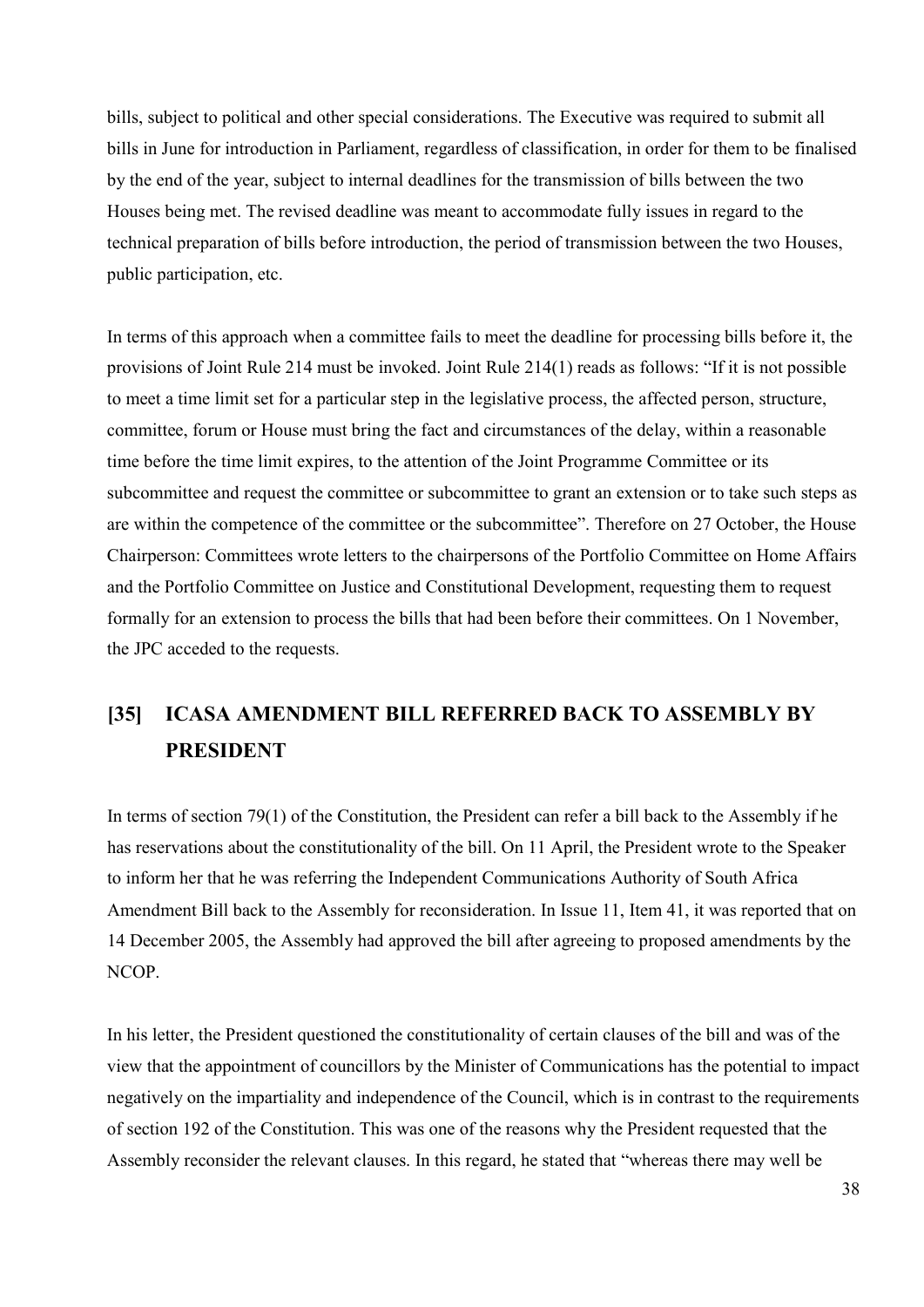grounds for the amendment of the principal Act, we submit that the process relating to the appointment, removal and performance management of the Icasa Council should remain driven by the National Assembly." The Speaker tabled the President's letter in the ATC (26 April, p562) and announced that she had referred the bill and the President's reservations, in terms of Joint Rule 203(1), to the Portfolio Committee on Communications.

In terms of the Joint Rules, the participation of the NCOP is not required if the Assembly accommodates the President's reservations and passes an amended bill. On 25 May, the committee reported that it had considered the President's reservations (Joint Rule 203 determines that the committee must confine itself to the President's reservations) and presented an amended bill (ATC, 25 May, p895). One of the provisions in the amendment bill transferred the authority away from the President to appoint councillors to the Icasa Council and placed it with the Minister of Communications.

Another provision places an obligation on the Assembly to submit to the Minister a list of suitable candidates at least one and a half times the number of councillors to be appointed. The Assembly may invite technical experts to assist in the selection, evaluation and appointment processes of councillors.

On 30 May, the Assembly debated the committee's report and, on the motion of the Chief Whip of the Majority Party, the amended bill was passed. Five opposition parties, namely the DA, IFP, FF Plus, ID and ACDP, registered their objection by dissenting. The amended bill was assented to and signed by the President on 19 June.

#### **[36] BILL RECLASSIFIED: DEEDS REGISTRIES AMENDMENT BILL**

In Issue 11, Item 2, it was reported that section 18 (1)(a) of the Traditional Leadership and Governance Framework Act, No 41 of 2003, obliges the Secretary to Parliament to refer any bill pertaining to customary law or customs of traditional communities to the National House of Traditional Leaders (NHTL) for its comments. In terms of the Act, the NHTL must, within 30 days of a bill being referred to that House, submit its comments to the House in which the bill was introduced.

On 4 May, the Minister of Agriculture and Land Affairs introduced the Deeds Registries Amendment Bill as a section 75 bill. In terms of Joint Rule 160, the bill was referred to the Joint Tagging Mechanism (JTM) for tagging, and to the Portfolio Committee on Agriculture and Land Affairs. On 18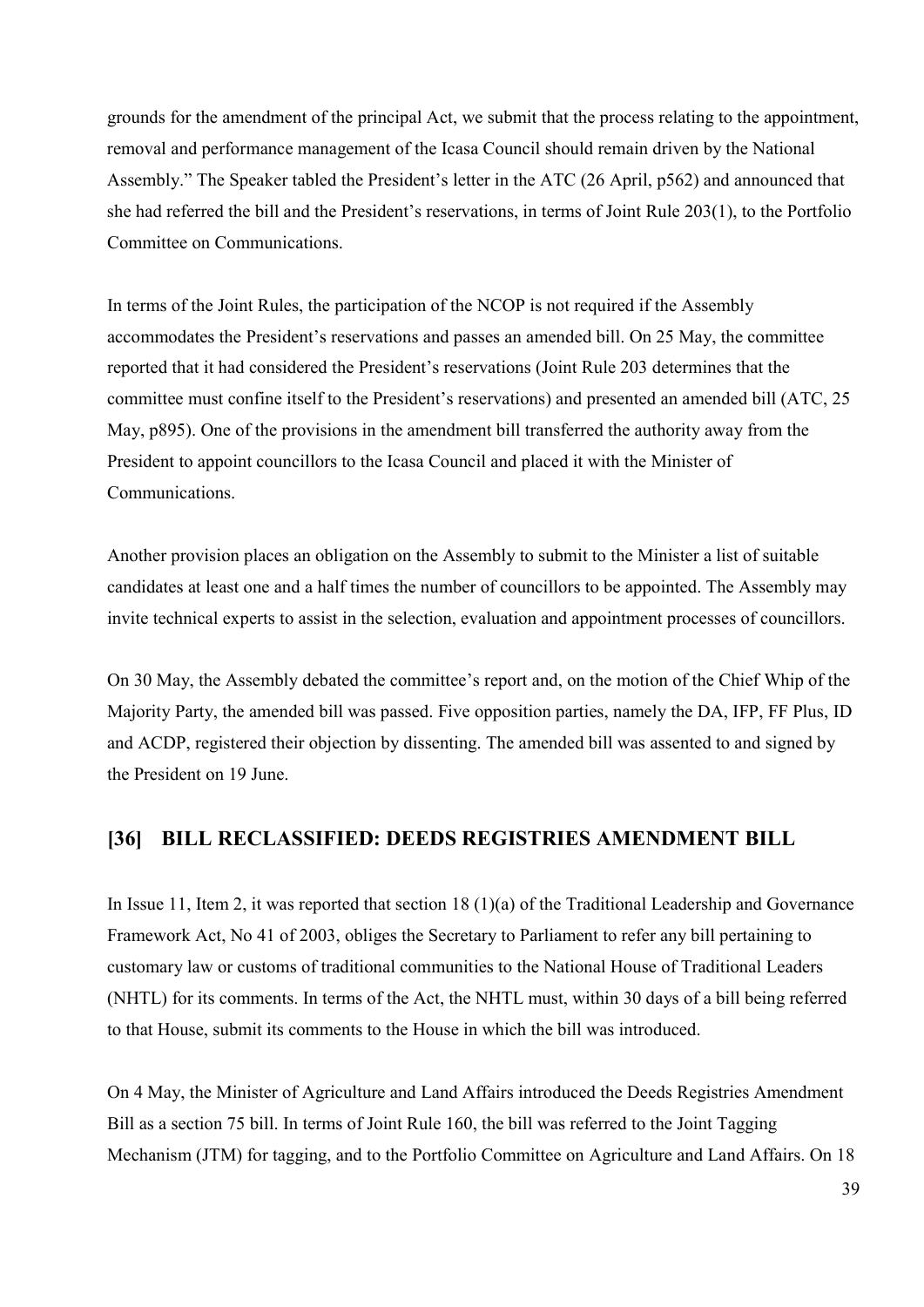May, the JTM classified the bill as a section 75 bill and as a bill falling within the ambit of section 18 (1)(a) of the above Act.

On 31 May, however, the JTM reconsidered its earlier classification of the bill, finding that whilst it was a section 75 bill it did not fall within the ambit of section  $18(1)(a)$  of the Traditional Leadership and Governance Framework Act. The bill was subsequently passed by the Assembly on 8 June, and by the NCOP on 21 June. The bill was assented to and signed by the President on 14 July.

### **[37] SPLITTING OF MIXED BILLS**

The Constitution determines four main legislative categories, namely ordinary bills not affecting provinces (section 75), ordinary bills affecting provinces (section 76), money bills (section 77) and bills amending the Constitution (section 74). These constitutional provisions also prescribe the process that each type of bill will follow through Parliament. In the event that a bill is found by the Joint Tagging Mechanism (JTM) to contain mixed provisions, the practice is to refer it back to the department concerned to split the bill into separate bills that comply with the constitutional legislative categories.

#### **Electricity Regulation Bill**

On 2 September 2005, the Minister of Minerals and Energy introduced the Electricity Regulation Bill. The JTM found the bill to contain both section 75 and section 76 provisions. It was therefore decided to refer the bill back to the department to split the bill.

On 19 October 2005, the Electricity Regulation Bill, containing only section 75 provisions, was reintroduced in the Assembly. By the end of that year, a bill containing section 76 provisions had not yet been introduced (see *Item 26, Issue 11*). On 15 November 2005, the Assembly passed the bill and it was sent to the NCOP for concurrence. The NCOP passed the bill on 16 February 2006, but proposed further amendments. The bill, as amended, was eventually agreed to by the Assembly on 30 March.

The bill containing the provisions which had been excised from the Electricity Regulation Bill in 2005 was introduced in the Assembly on 5 September as the Electricity Regulation Amendment Bill. The NA passed the bill on 9 November and it was sent to the NCOP. By the end of 2006, the NCOP had not yet completed its consideration of the bill.

#### **2010 World Cup South African Special Measures Bill**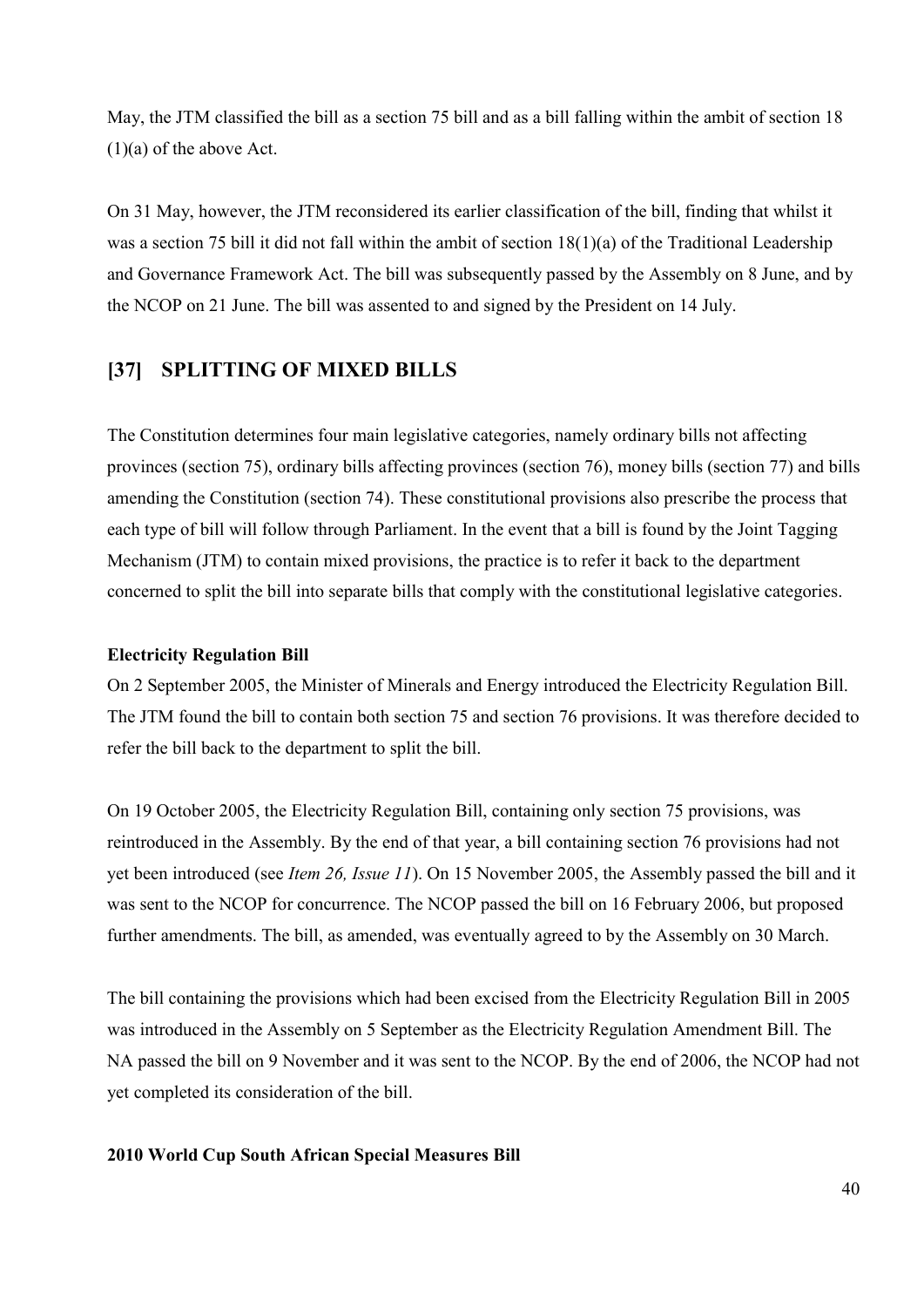On 6 June 2006, the Minister of Sport and Recreation introduced the 2010 World Cup South African Special Measures Bill. The bill was introduced as a section 75 bill.

The purpose for enacting this bill was to fulfil South Africa's international commitment to adopt special legislative measures regarding the 2010 FIFA World Cup within stipulated timeframes.

The Joint Tagging Mechanism found that the bill contained both section 75 and section 76 provisions and it was therefore returned to the Minister for splitting. The Minister reintroduced two separate bills in compliance with Parliament's request to split the bill. The two bills were the 2010 FIFA World Cup South Africa Special Measures Bill [National Assembly - section 75] and the Second 2010 FIFA World Cup South Africa Special Measures Bill [National Assembly - section 76].

After considering the two bills, the Portfolio Committee on Sport and Recreation published its reports on the two bills. The Assembly agreed to both bills on 15 August, after which they were sent to the NCOP for concurrence. On 25 August, the NCOP agreed to both bills. The President assented to the bills on 7 September.

# **[38] REPORT BY ETHICS COMMITTEE ON ALLEGED NON-DISCLOSURE OF FINANCIAL OR PECUNIARY INTERESTS BY MEMBERS OF THE EXECUTIVE**

On 15 September 2005, the Auditor-General requested information regarding the declarations of interest by certain members of the Executive. The Registrar of Members' Interests forwarded the information to the Auditor-General. She indicated to the Auditor-General that she would seek responses from the relevant members of the Executive about their alleged non-disclosure.

On 17 March 2006, the Report of the Auditor-General on the Declarations of Interest by Ministers, Deputy Ministers and Government Employees [RP 19 – 2006] was tabled in Parliament. This report found that Members of Parliament did not always declare their interests in companies and/or close corporations. The inclusion in the Auditor-General's report of information on Ministers and Deputy Ministers was as a result of a transversal audit of 142 departments and was not specifically focused on Members of Parliament.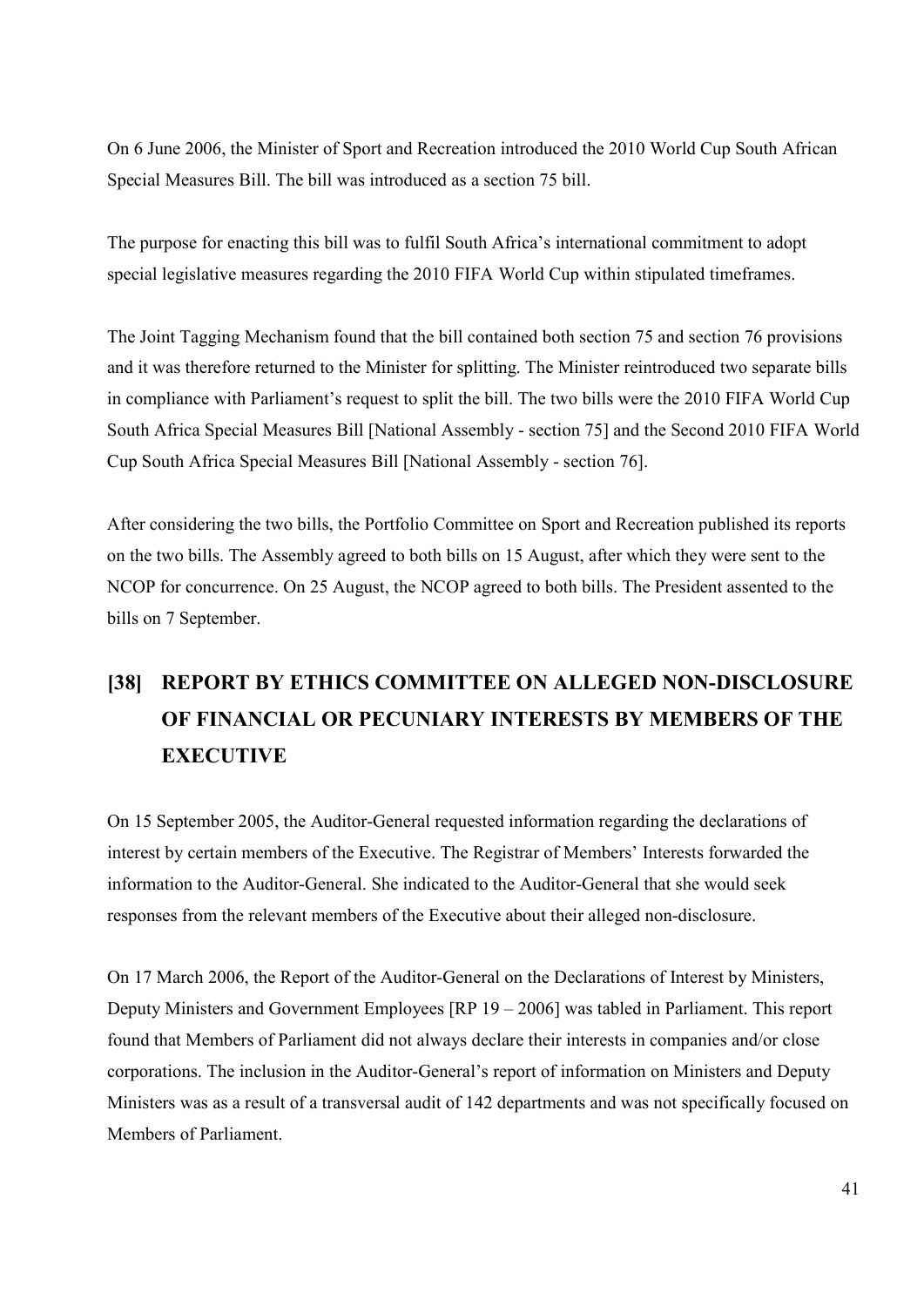On 24 March, the report was referred to the Joint Committee on Ethics and Members' Interests for consideration. The committee considered the allegations in terms of the procedure which requires the committee to assess the validity of complaints made in the public domain. The committee published its report on the matter in the ATC on 23 May. However, the report was not for consideration by the Houses.

The committee concluded in its report that it must develop further guidelines to assist members to comply with the Code of Conduct for Assembly and Council Members. The committee planned to host a series of workshops within Parliament to promote debate around the issue of ethics and examine various models of accountability for elected public representatives. The committee also planned to host a conference on ethics in public life to obtain expert public views and facilitate public comment on this matter.

During its consideration of the matter the committee was informed through an opinion from the Parliamentary Legal Adviser, dated 18 May 2006, that the financial disclosures in regard to the Register of Members' Interests do not form part of the financial statements and financial management of Parliament. Furthermore, disclosures in the Register are an internal arrangement of Parliament in terms of sections 57(1) and 70(1) of the Constitution. The Auditor-General therefore does not have the requisite jurisdiction to audit the Register.

## **[39] INVESTIGATION OF OPERATIONAL PROBLEMS IN OFFICE OF PUBLIC PROTECTOR BY** *AD HOC* **COMMITTEE**

The office of the Public Protector is one of the institutions supporting democracy established in terms of Chapter 9 of the Constitution and, like them, it is independent and subject only to the Constitution and the law. Other organs of state, including Parliament, are required to assist and protect it to ensure its independence, impartiality, dignity and effectiveness, and are prohibited from interfering with its functioning. The Public Protector is, however, accountable to the National Assembly and must report to it at least once a year on its activities and the performance of its functions.

The Public Protector is appointed to that office by the President on the recommendation of the National Assembly. The current incumbent, Adv ML Mushwana, took office with effect from 15 October 2002. In 2003 the Public Protector Act, 1994, was amended to provide for the creation of a post of Deputy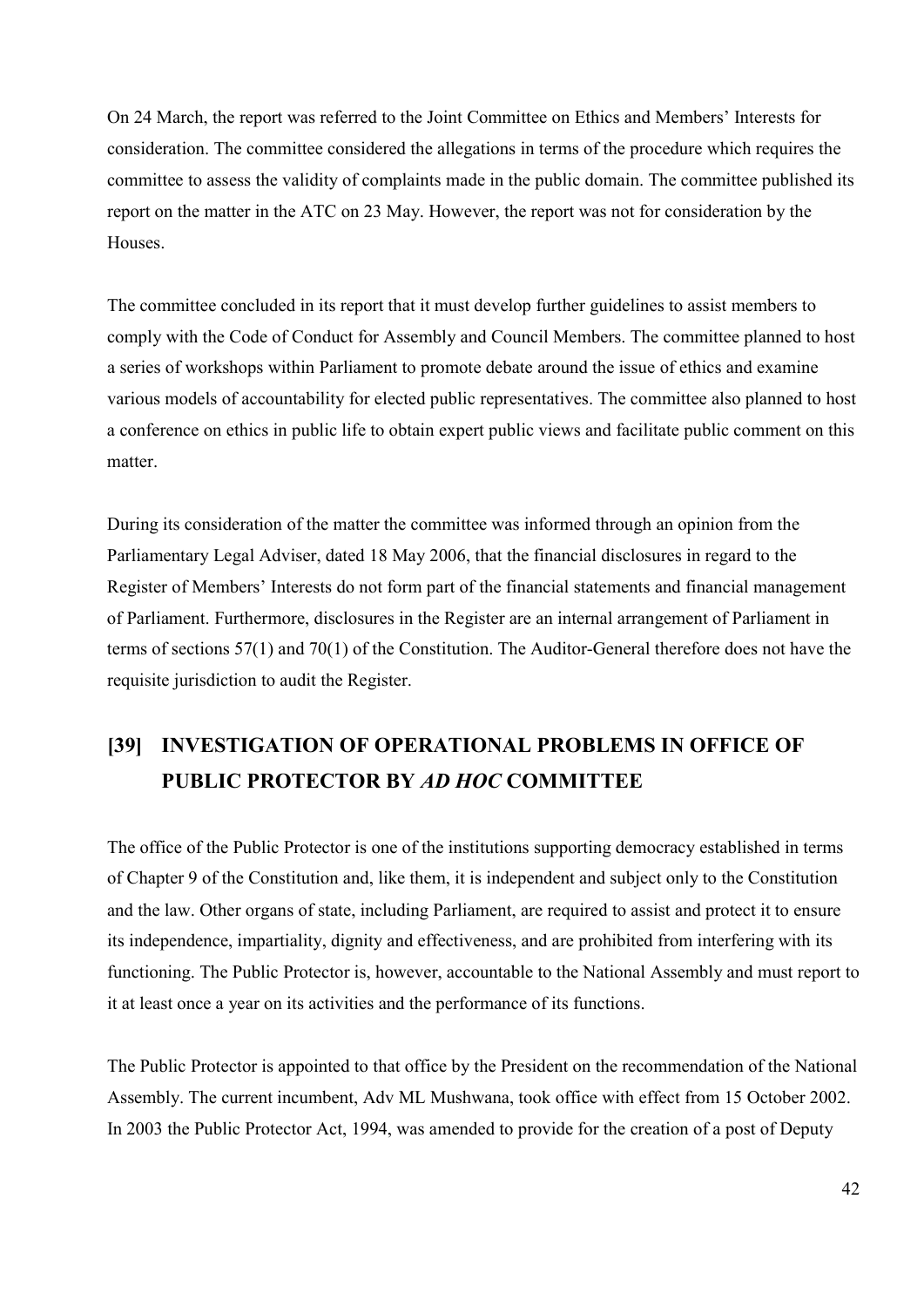Public Protector, also to be appointed by the President on the recommendation of the National Assembly. Adv M T Shai was duly appointed to that post with effect from 1 December 2005.

In the first half of 2006 reports surfaced in the media of tensions that had arisen between the Public Protector and his Deputy. The strained relations between them progressively deteriorated, culminating in public allegations and counter-allegations including allegations of sexual harassment against the Public Protector. Finally, in July 2006, the Public Protector appealed to the Speaker to intervene. This appeal had been preceded by letters written by both parties variously to, amongst others, the Presidency, the Minister and Deputy Minister for Justice and Constitutional Development and the Chairperson of the Portfolio Committee on Justice and Constitutional Development.

The Speaker responded, during the recess, by appointing an *ad hoc* committee on 31 July in terms of the rules with the terms of reference "to enquire into operational problems being experienced by the office of the Public Protector", with the subsequent addition, for clarification, of "as reported to her by the Public Protector". The committee by agreement was a small committee consisting of only seven members as follows: ANC 3, DA 2, IFP 1 and other parties 1 (ATC, 31 July 2006, p1713). The Speaker's decision was ratified by the National Assembly at its first sitting after the recess on 15 August 2006. Given the seriousness of the concerns, the committee was required to complete its work expeditiously and report by 25 August. Although the committee completed its inquiry by the due date, it requested an extension of two weeks to finalise its comprehensive report. This extension was approved by the House on 29 August.

The committee's report was tabled in the House on 5 September (ATC, 5 September, p1952) and considered by the House on 7 September. Introducing the report, the chairperson of the committee, Prof AK Asmal, commented that the Assembly was "on the one hand enjoined to hold the office of the Public Protector accountable for the performance of its functions whilst at the same time also having the responsibility of assisting and protecting it to ensure its independence, impartiality, dignity and effectiveness". Pointing out that the enquiry was launched in response to a specific appeal by the Public Protector in person to the Speaker, the chairperson stated that the Assembly and the committee "have been called upon to play a unique role in conducting an enquiry into the reported problems and proposing measures to resolve or remedy those problems". He emphasised that it was "quite clear to the committee that it was not intended that, in conducting its enquiry, it should assume the role of a judicial enquiry or tribunal of some sort. In other words, it was not the function of the committee to investigate and make findings on the allegations and counter-allegations between the Public Protector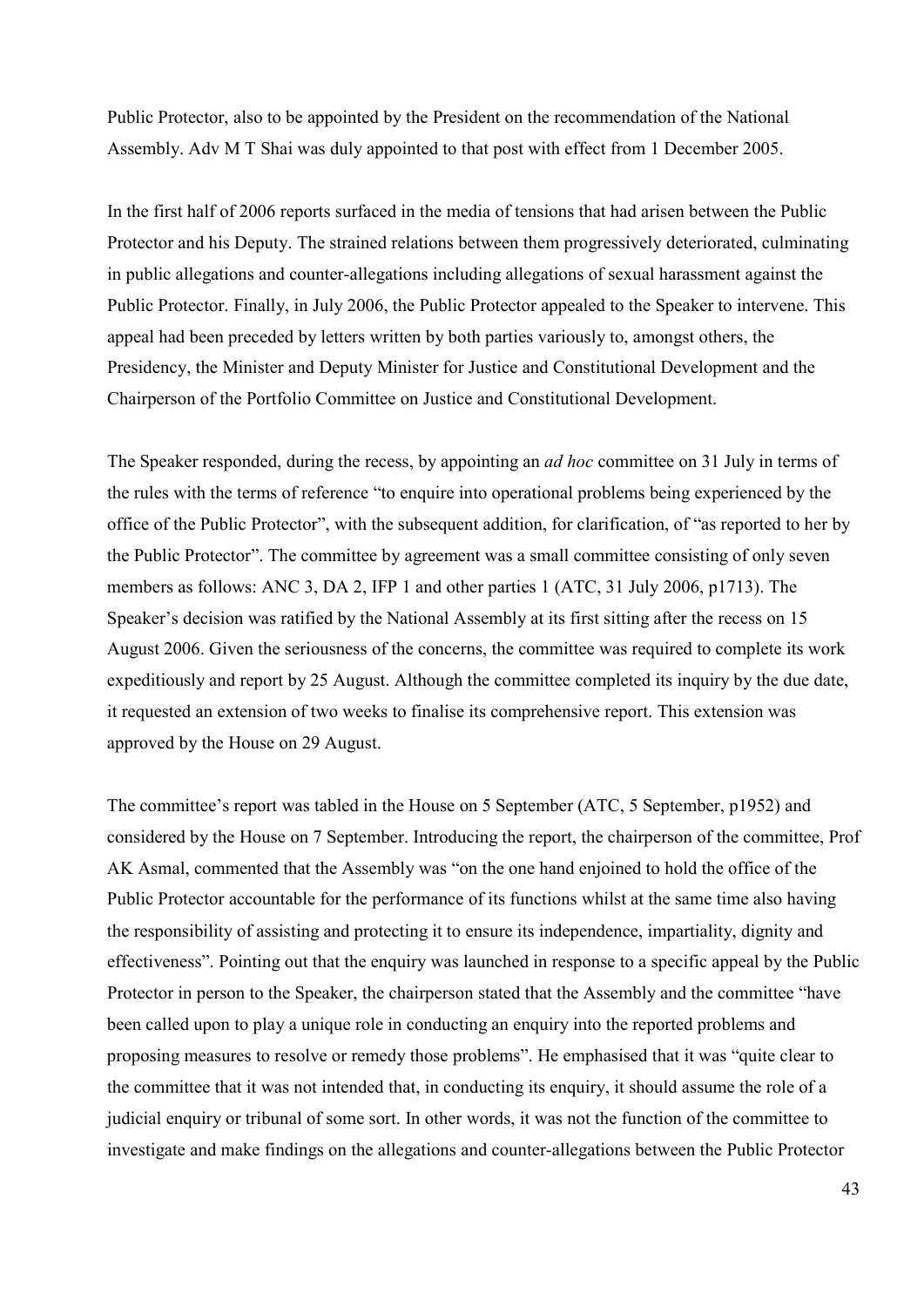and his Deputy that had been receiving so much publicity. The committee's function very pertinently was to assess the extent of operational problems in the office of the Public Protector either giving rise to, or resulting from, the tensions that had surfaced between the Public Protector and his Deputy, and to make recommendations to overcome operational problems" (Hansard, 7 September).

The committee decided to hold closed meetings as the enquiry and supporting documentation "related to private information that could be prejudicial to particular persons and, further, that it affected the status of the office of the Public Protector". However, given the extent of public interest, press statements were issued after each meeting and a press briefing was also held on the report on 6 September, the day after it was presented to the Speaker and published in the ATC and copies had been sent to the Public Protector and the Deputy Public Protector.

In pursuing its enquiry, the committee met separately with the Public Protector and his Deputy and then met with them jointly to elucidate issues on which it had received conflicting information and to assess the extent to which identified problems could be resolved and remedied. The committee identified a range of operational problems in the office of the Public Protector, some of which existed prior to the appointment of the Deputy Public Protector and partly contributed to the tensions that subsequently developed, whereas others arose directly from the strained relations between the two parties. Some of the key findings of the committee are the following:

- The tensions that developed appeared to have their origins in relatively insignificant administrative matters that the Public Protector and his Deputy should have been able to resolve internally. Their separate actions in directing appeals to external authorities that did not have the jurisdiction or competence to intervene appeared to reflect an insufficient grasp of the significance of the constitutional status of the office as an independent institution.
- Both at times displayed a lack of judgement and discretion in allowing their personal differences to override their primary responsibilities as appointed office-holders, and indeed in airing those differences in the media.
- Although the Public Protector Act, 1994, is silent regarding the powers to be accorded to the Deputy Public Protector, and while the Public Protector and his Deputy are appointed by a similar process, the Public Protector in person is accountable for the functioning of the office and has overall authority.
- Nevertheless, powers should be delegated to the Deputy Public Protector appropriate to her high office and directly related to the core competencies of the office. Such delegation of powers should be formally documented.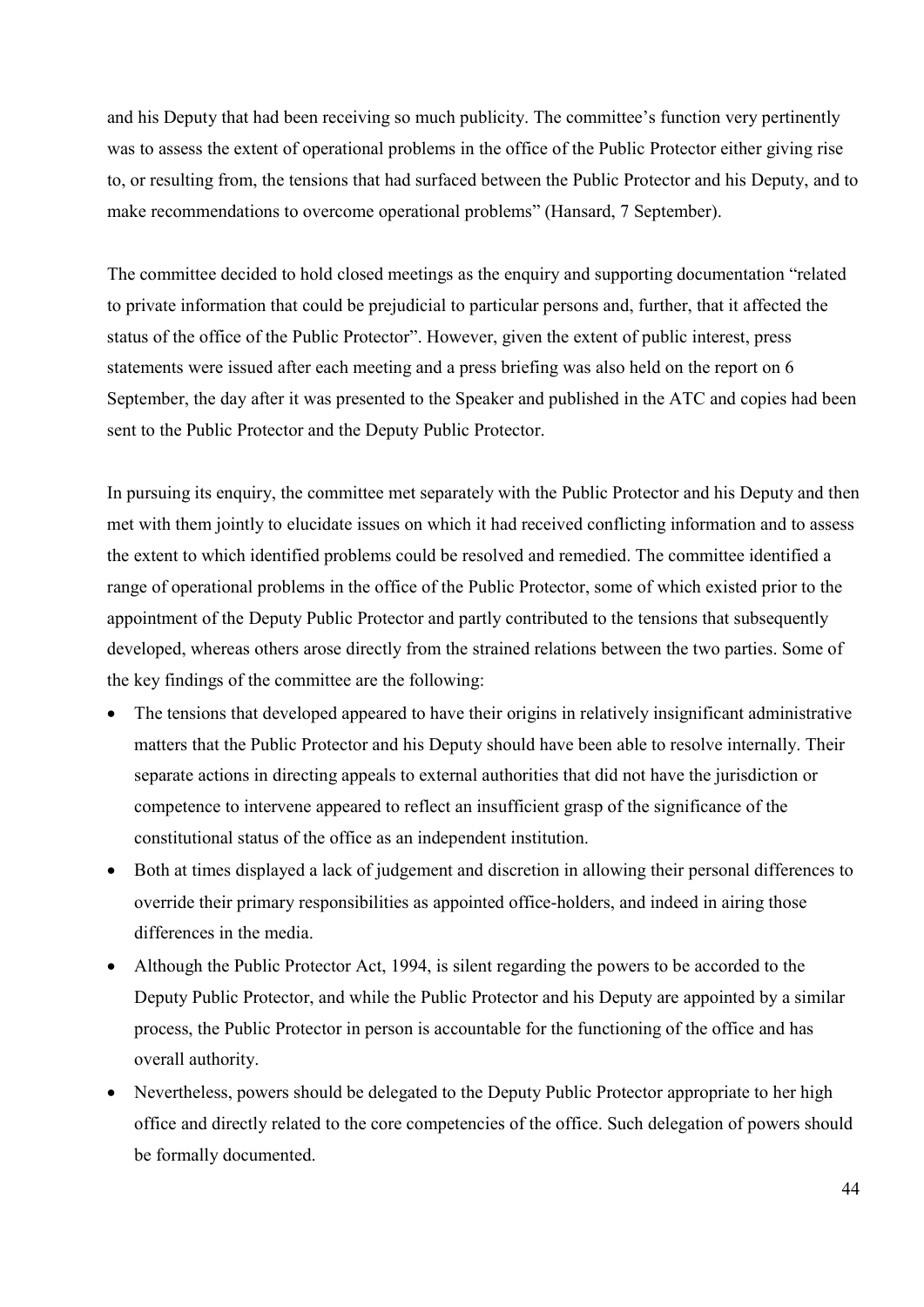- Proper protocol should be observed in communications with external roleplayers. All such communications should in principle be directed by the Public Protector or under his authority. All communications with Parliament should be directed to the office of the Speaker.
- Senior vacancies in the office of the Public Protector should be filled without delay.
- The allegations of sexual harassment required no response from the committee as no formal complaints had been laid and the allegations remained unsubstantiated.

Arising from its findings the committee made a range of recommendations which included "confidence-building measures to assist in removing potential sources of tension" between the parties. Finally, the committee recommended that the Speaker should consider reconvening it before the end of March 2007 to assess progress made and to determine any further action that may be required to ensure that the office was able to fulfil its constitutional and legislative mandate. These recommendations were adopted by the House on 7 September.

# **[40] ESTABLISHMENT OF** *AD HOC* **COMMITTEE ON REVIEW OF INSTITUTIONS SUPPORTING DEMOCRACY AND ASSOCIATED INSTITUTIONS**

On 21 September, the National Assembly agreed to a motion by the Chief Whip of the Majority Party that the House establishes an *ad hoc* committee to review state institutions supporting constitutional democracy (the so-called Chapter 9 institutions in the Constitution) and the Public Service Commission (NA Minutes, 21 September, p2079). The terms of reference of the committee broadly focused on the role and function of these institutions, their relationships with other bodies, institutional governance, their interaction with the public, and their financial and other resource matters. According to the motion, the committee was required to report to the National Assembly by 30 June 2007.

The House resolution stipulated that the committee would comprise 10 members as follows: ANC 5, DA 2, IFP 1, and other parties 2. A subsequent announcement in the ATC reflected the other parties would be represented by the United Party of South Africa and the Minority Front and contained the names of the members appointed to serve on the committee. (ATC, 6 November, p2454). It is interesting to note that the ANC did not have a majority on the committee. This was also the case when the Speaker announced her decision in 2006 to establish an *ad hoc* committee to consider the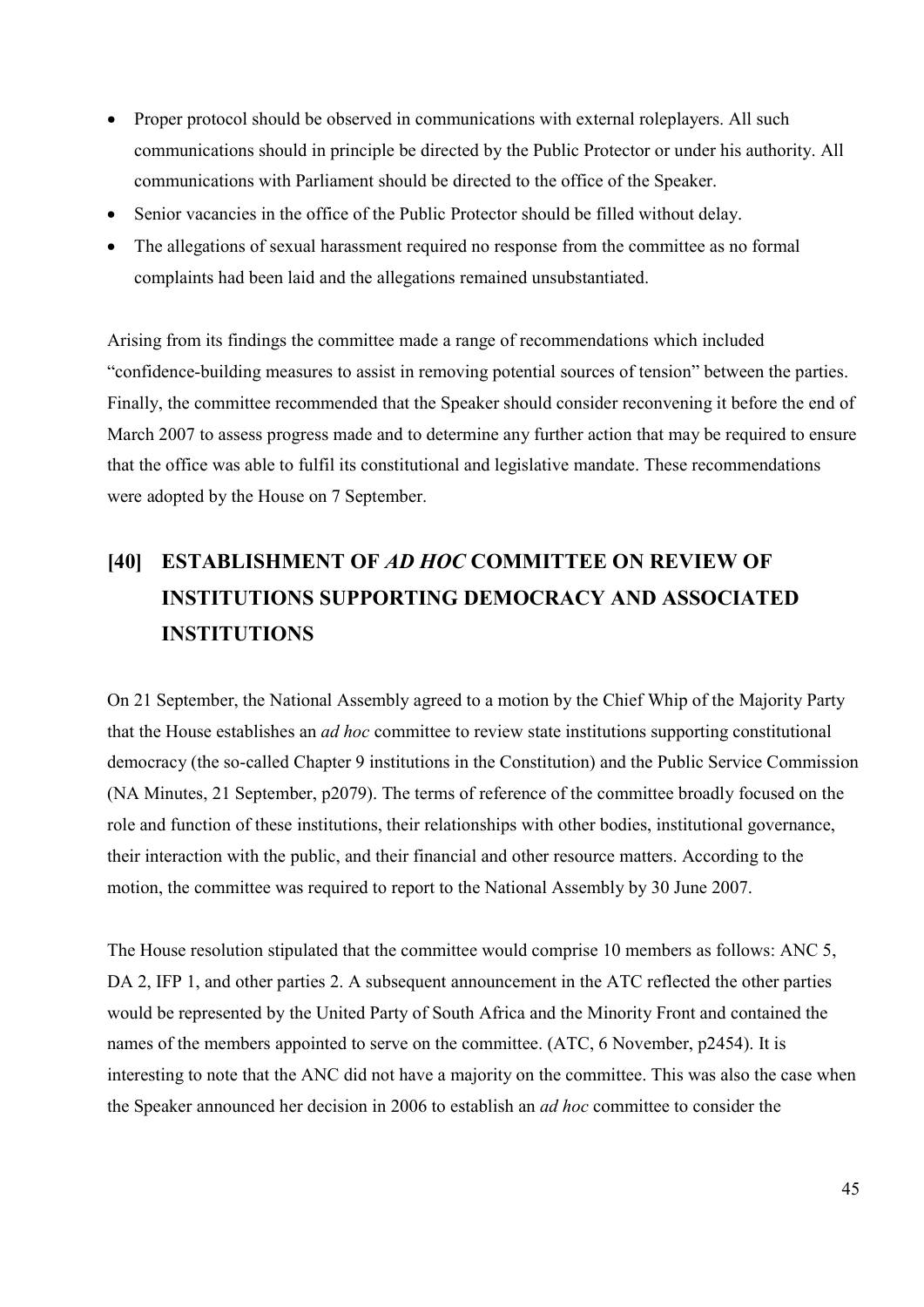operational problems in the office of the Public Protector (ATC, 31 July, p 1713) (See *Item 39* above). Her decision was subsequently ratified by the House (NA Minutes, 15 August, p 1758).

During its first meeting held on 10 October, the committee elected Prof A K Asmal as chairperson. Flowing from the discussion of the committee's terms of reference, it was decided to include the Independent Communications Authority of South Africa, the National Youth Commission, the Pan South African Language Board and the Financial and Fiscal Commission as associated organs of state relevant to the review process. For ease of reference, the committee became known as the *ad hoc* Committee on the Review of Chapter 9 and Associated Institutions.

The committee received presentations from research institutes and NGOs who were conducting or intending to conduct research on the Chapter 9 institutions. The committee placed an advert in national and provincial newspapers to introduce the committee and its work and to call on the public to send written comments to the committee about their experiences with the 11 institutions. Letters were also sent to approximately 150 NGOs, relevant Ministers and Directors-General and parliamentary committees to inform them of the committee's work and to invite them to comment on their relationships and experiences with the institutions with reference to the committee's terms of reference. The committee also planned to find an appropriate organisation to conduct a public opinion survey to gauge public awareness of the institutions under review.

A resource centre was set up in the Parliamentary Library that contained all the responses to the questionnaire by the institutions, as well as submissions by NGOs and the public, and minutes of meetings.

A questionnaire, agreed to by the committee on 25 October and consisting of 25 questions derived from the terms of reference, was sent to the 11 institutions being reviewed. The written responses to the questionnaire and other documents, such as annual reports, formed the basis for the committee's further interaction with the institutions.

On 28 November, the chairperson submitted a progress report on the activities of the committee to the Speaker.

## **MONEY BILLS AND BUDGETARY MATTERS**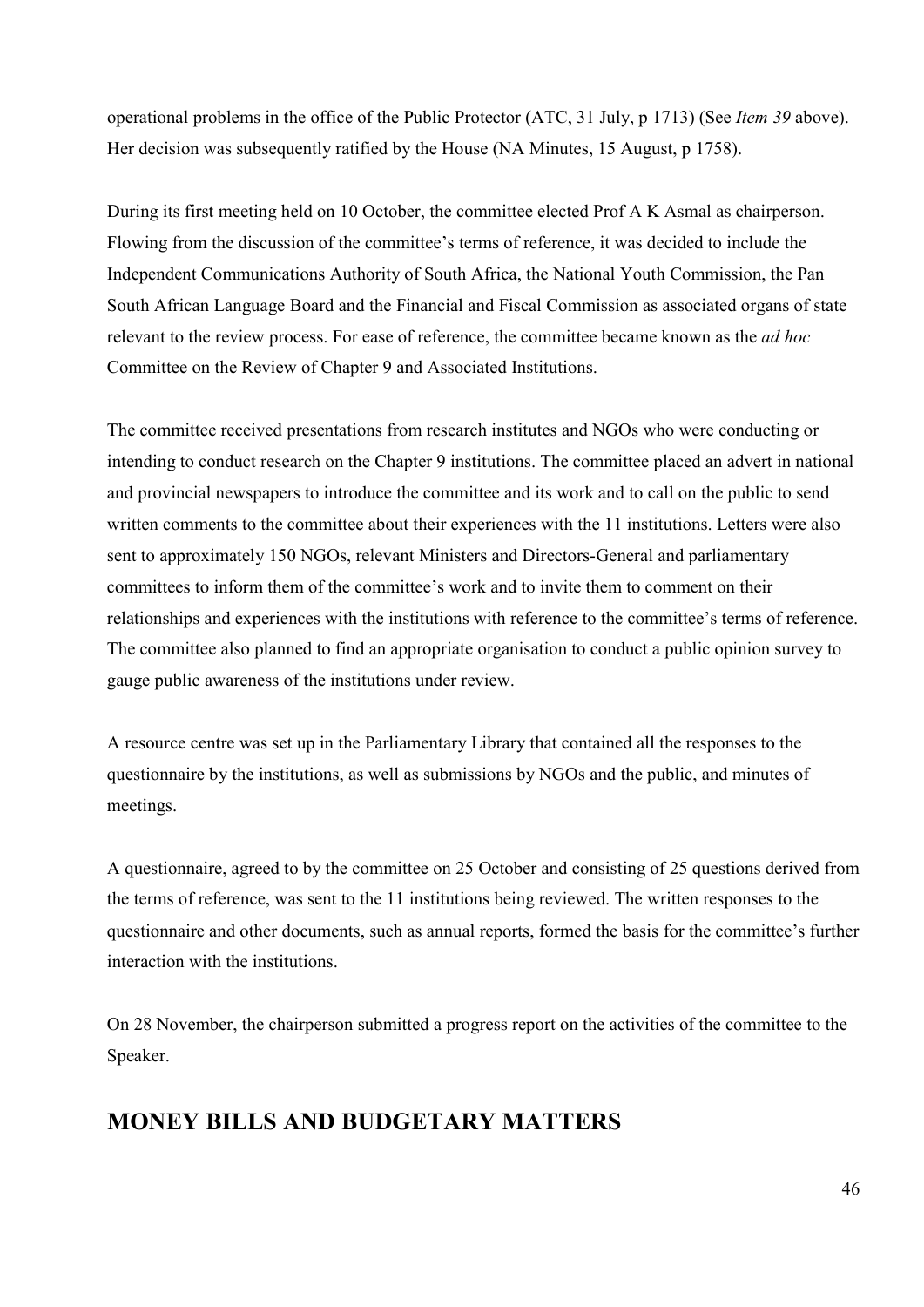## **[41] EXTENSION OF TIME FOR PORTFOLIO COMMITTEE ON FINANCE TO CONSIDER APPROPRIATION BILL**

Assembly Rule 290(3) provides that the main Appropriation Bill, upon introduction, should be referred to the Portfolio Committee on Finance for consideration and report. It limits the period for the committee to consider and report on the budget to a maximum of seven consecutive Assembly working days (see *Item 50, Issue 11*).

Notwithstanding Rule 290(3), the Assembly, by resolution on 14 February, extended the period for the committee to consider the main Appropriation Bill to 24 consecutive working days (NA Minutes, 4 February, p216).

The Minister of Finance tabled the main Appropriation Bill on 15 February and the committee reported on 22 March.

## **[42] REFERRAL OF APPROPRIATION BILL TO PORTFOLIO AND JOINT MONITORING COMMITTEES**

The Appropriation Bill, upon introduction, is in terms of the Rules referred to the Portfolio Committee on Finance for consideration and report. On 6 March, however, the Speaker announced in the ATC that she was also referring the Appropriation Bill to the portfolio committees for consideration and report on the relevant parts of the Schedule in terms of their mandate. The bill was also referred to the Joint Monitoring Committee on Improvement of Quality of Life and Status of Women and the Joint Monitoring Committee on Improvement of Quality of Life and Status of Children, Youth and Disabled Persons for consideration in terms of their mandates (ATC, 6 March, pp 267-268).

On 8 March, the Speaker also referred the Memorandum of Main Estimates in respect of the relevant programmes of the various departments to the two joint monitoring committees for consideration of the relevant programmes of the Memorandum (ATC, 8 March, pp 278-281).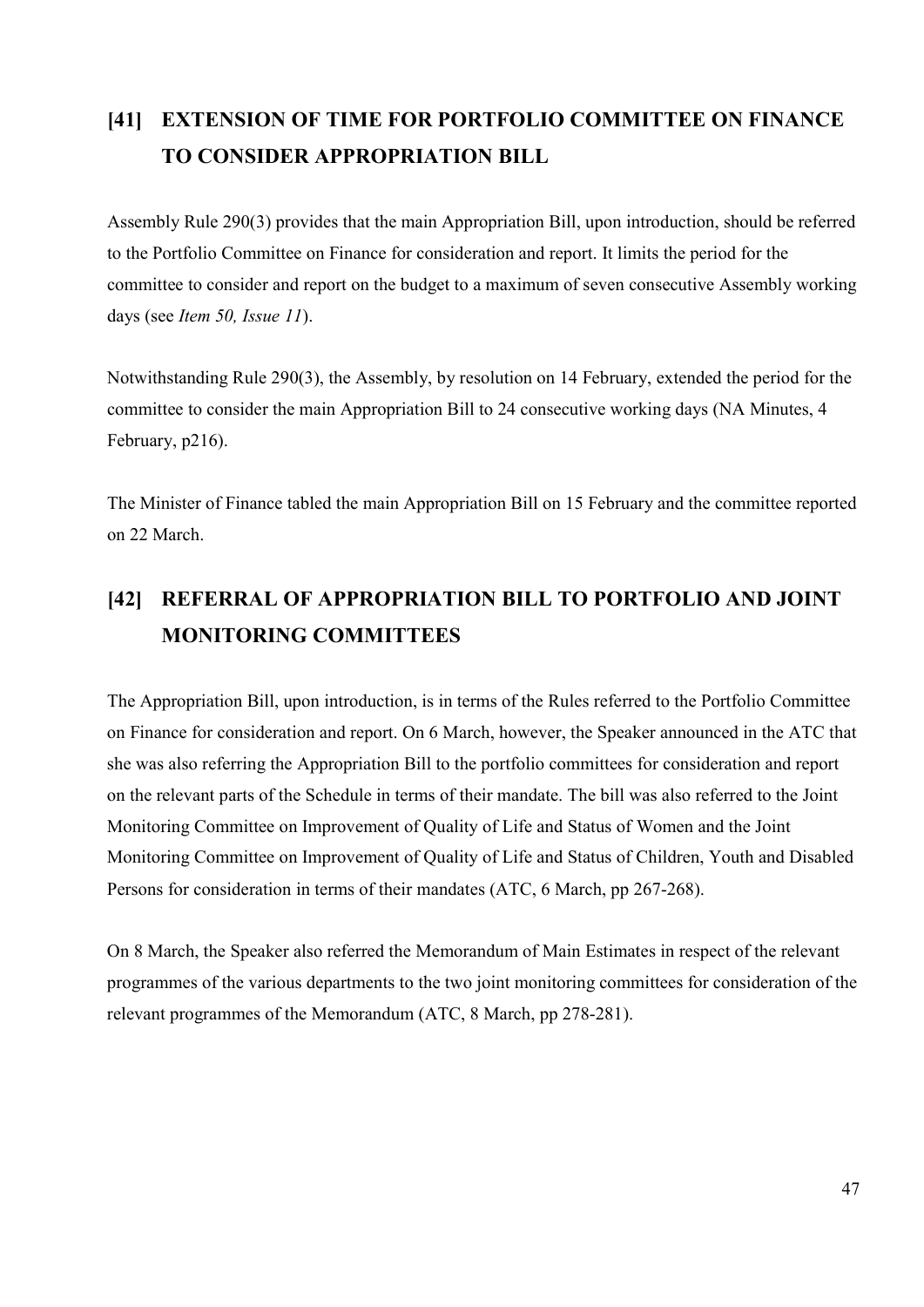## **STATUTORY FUNCTIONS**

## **[43] ELECTORAL COMMISSION: RECOMMENDATION FOR APPOINTMENT OF COMMISSIONER**

In terms of the Electoral Commission Act, No 51 of 1996, the National Assembly must, by resolution, recommend for appointment to the Electoral Commission by the President, candidates nominated by a committee of the House. Such nominations are made from a list of eight candidates submitted to the committee by a panel chaired by the Chief Justice (see *Items 32 and 44, Issue 10*).

In December 2005, the Chief Justice wrote to the Speaker to inform her that, as chairperson of the panel constituted in terms of section 6 of the Act, he had been requested by the Minister of Home Affairs and the Chairperson of the Electoral Commission to institute the necessary process leading to the appointment of a judge to fill the vacancy on the Commission that would occur in February 2006, owing to the resignation of a judge from the Commission. The panel, consisting of the Chief Justice, the Public Protector and representatives of the Human Rights Commission and the Commission for Gender Equality had met to consider nominations and to compile a shortlist of candidates from public nominations. Only one candidate was nominated, namely Judge Herbert Qedusizi Msimang. The panel nevertheless proceeded to interview Judge Msimang and recommended him for appointment. Judge Msimang's nomination was submitted to the Speaker for the attention of the relevant committee of the Assembly.

Section 6(4) of the Act requires the panel to submit a list of "no fewer than eight recommended candidates to the committee of the National Assembly referred to in section 6(2)(d). If this provision is read together with section 6(1) of the Act which envisages the Electoral Commission to consist of "five members, one of whom shall be a judge", the requirement that at least eight names be submitted would not apply in this instance, as the sole vacancy required the appointment of a judge.

On 23 January, the Speaker tabled the request of the Chief Justice and referred it to the Portfolio Committee on Home Affairs. In its report published in the ATC on 2 February, the committee recommended that the House, in accordance with section 6 of the Act, make a recommendation to the President that Judge Herbert Qedusizi Msimang be appointed to serve on the Electoral Commission. On 8 February, the House approved the nomination with the required majority.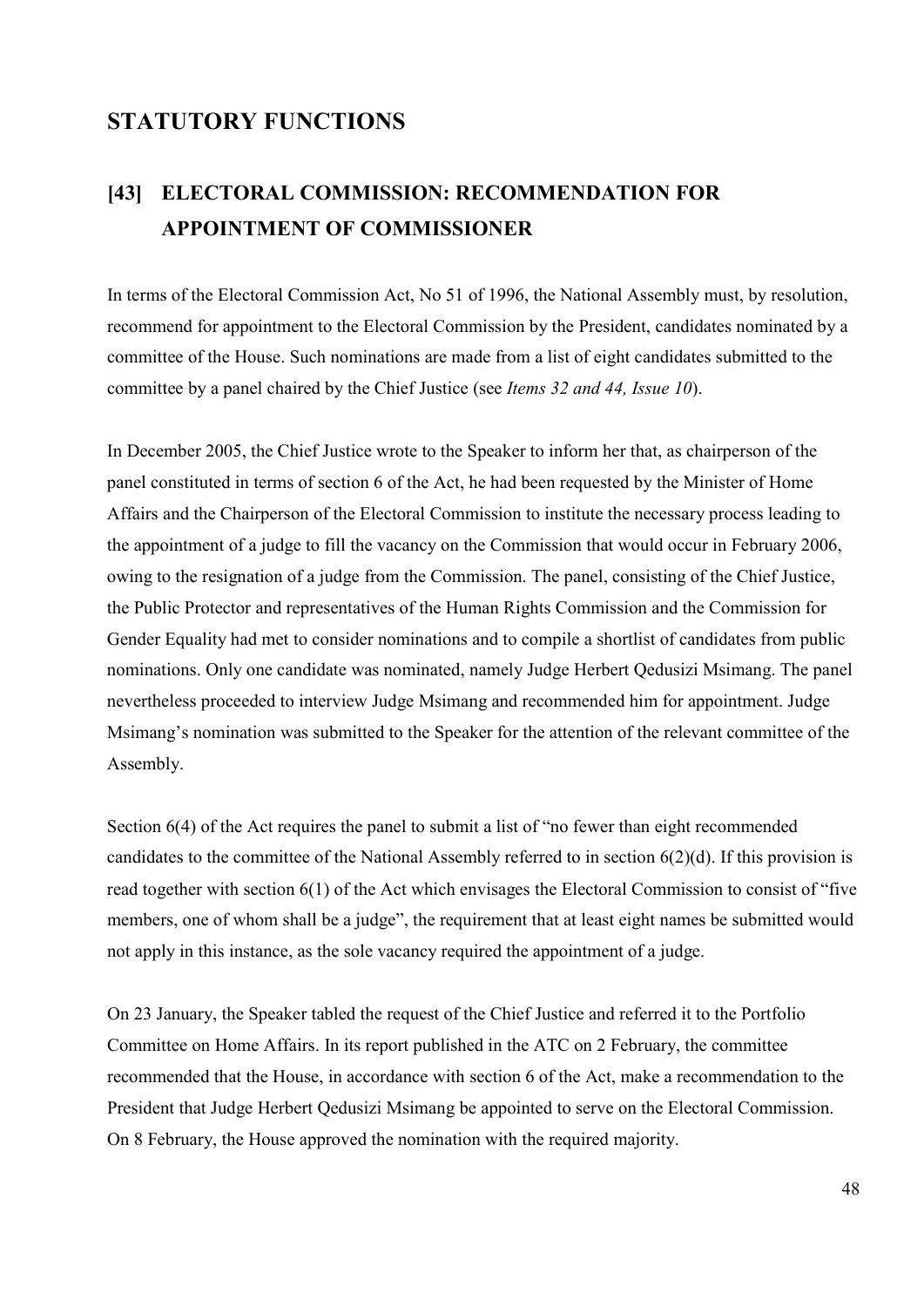## **[44] PRACTICAL GUIDELINES FOR PROTECTED DISCLOSURE BY WHISTLE BLOWERS**

Section 10(4) of the Protected Disclosures Act, No 26 of 2000, provides that the Minister for Justice and Constitutional Development "must, after consultation with the Minister for the Public Service and Administration, issue practical guidelines which explain the provisions of this Act and all procedures which are available in terms of any law to employees who wish to report or otherwise remedy an impropriety". In addition, Parliament is required to approve the guidelines before they are published in the *Gazette*.

 On 25 May, the Draft Practical Guidelines for Employees were tabled and referred to the Portfolio Committee on Justice and Constitutional Development for consideration and report. The committee published its report on 5 June and the Assembly adopted the guidelines on 21 June. According to the parliamentary record, the guidelines had not by the end of 2006 been put before the National Council of Provinces for adoption.

## **[45] COMMISSION FOR GENDER EQUALITY: RECOMMENDATION FOR APPOINTMENT OF COMMISSIONERS**

#### **Filling of vacancies**

Owing to the vacancies which would occur in the Commission on 18 and 30 April 2006, the Deputy Minister for Justice and Constitutional Development wrote to the Speaker on 13 September 2005, submitting two batches of nominations received and requesting that they be referred to the relevant committee for consideration. The Deputy Minister in the same letter informed the Speaker that the Minister had recommended that the term of office of the new Commissioners should not go beyond 30 September 2007. The Minister's proposal effectively limited their proposed term of office to two years whereas the Act determined that the term of office of Commissioners should not exceed five years.

On 2 November 2005, the Assembly passed a resolution to establish an *ad hoc* committee to consider nominations to fill the vacancies in the Commission for Gender Equality. In terms of the resolution, the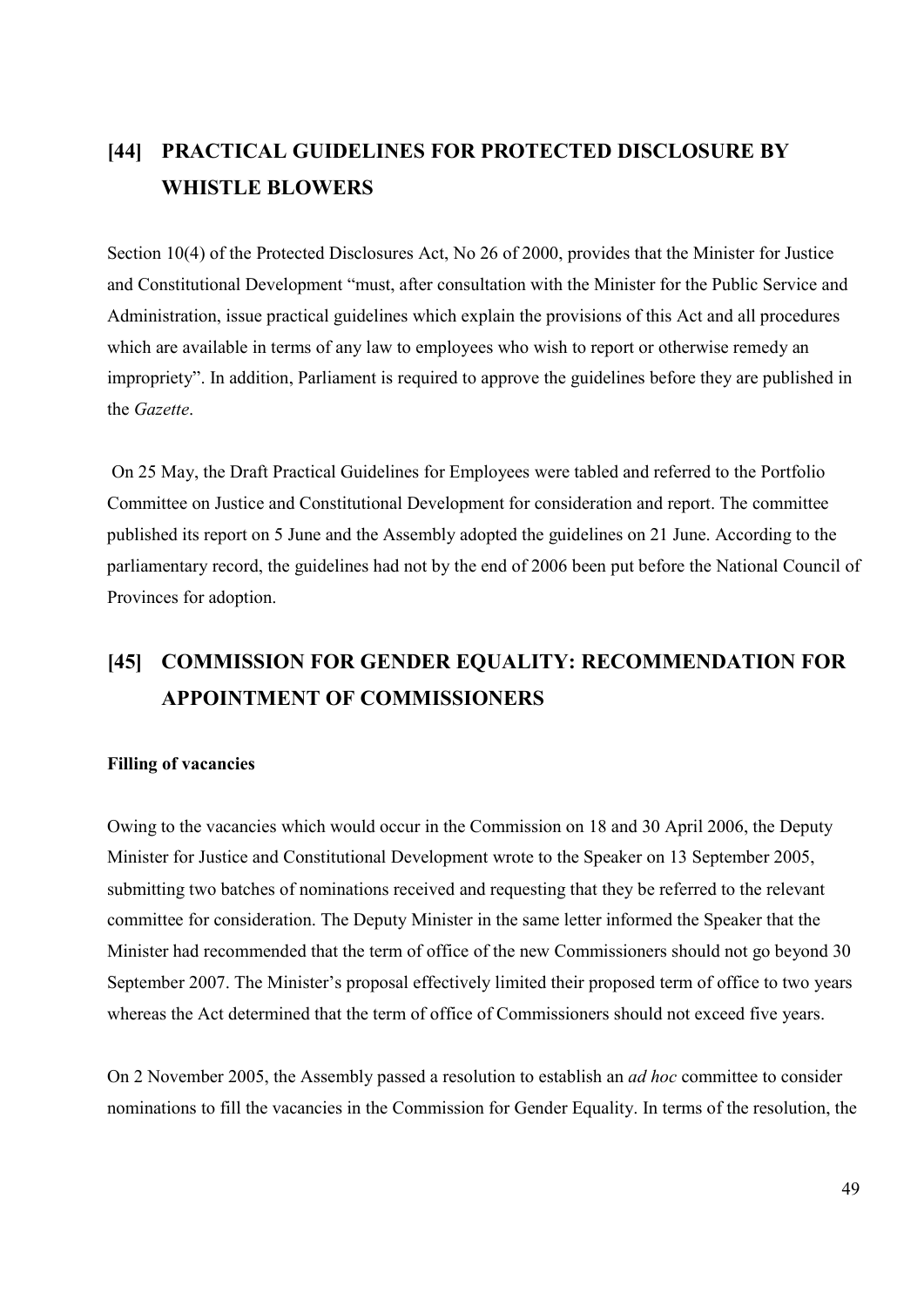committee needed to report to the Assembly by no later than 15 February 2006. The nominations were accordingly referred to the committee.

The committee submitted a report on 16 February and requested the Assembly to extend its term to 22 March. The committee reported that it had met only once to elect a chairperson, and that it needed more time to receive briefings from the Department of Justice and Constitutional Development on the appointment process. The Assembly adopted the committee's report on 17 February.

On 10 March, the Speaker wrote to the Minister requesting an explanation for the proposed tenure of new Commissioners. The Minister responded that she had proposed a tenure of less than five years in the light of the Executive's proposed review of the Chapter 9 institutions (see *Item 40* above). The review necessitated a cautious approach to these institutions in the event that there were recommendations that required their restructuring. The Minister further stated that the recommendations could have serious financial implications for the State.

#### **Proposed shortened term for Commissioners**

The committee engaged with the department in regard to the appointment process and the Minister's proposed tenure of office for new commissioners.

Members of the public and organised women's organisations wrote to the Speaker raising concerns about the Minister's proposed term of office for new commissioners and the possible difficulty of attracting suitable candidates. The commission raised similar concerns with the Presidency, the Minister and the Speaker. As alluded to earlier, the Speaker consequently wrote to the Minister requesting an explanation in respect of the proposed tenure of new commissioners and also to raise the concerns of various stakeholders. The Speaker requested the Minister to re-advertise the vacancies and to call for nominations of persons to serve a term of office not exceeding five years as determined by the legislation.

On 26 May, the Minister re-advertised the vacancies for a term of office not exceeding five years.

#### **Extension of mandate of committee**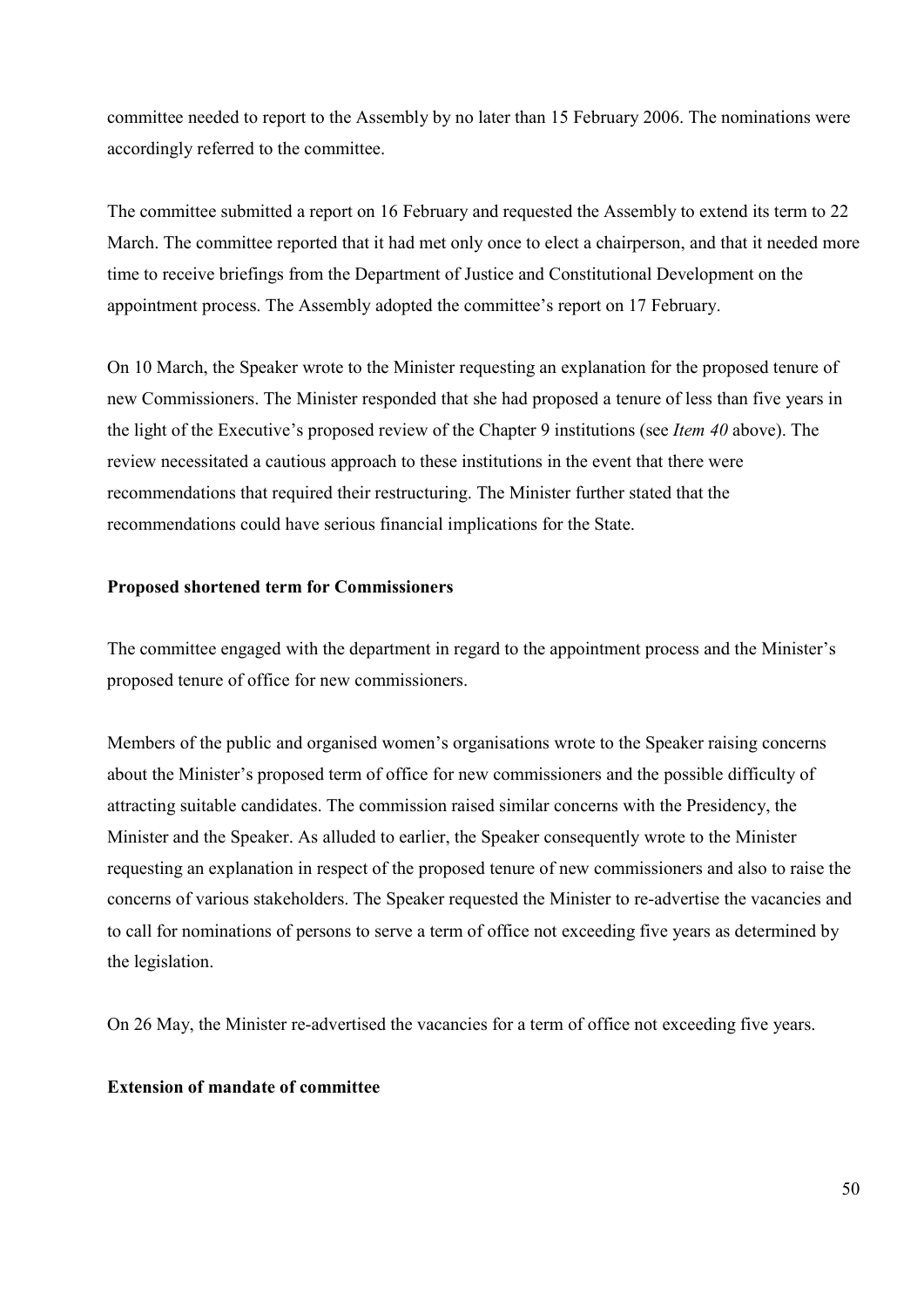On 12 May, the *ad hoc* committee reported to the Assembly, recommending that the Assembly support the Speaker's call that the vacancies be re-advertised for a term of office not exceeding five years and that the Assembly extend the committee's term to allow it to complete its work. The Assembly adopted the committee's report on 17 May.

On 23 March, the Assembly agreed to further extend the term of the committee to 12 May. On 31 March, the Deputy Chief Whip of the Majority Party moved a resolution in the Assembly that when considering the nominations to fill the 11 vacancies that would occur at the end of April, the committee should have regard to and in its report make recommendations on:

- The appointment of full-time and part-time commissioners; and
- With reference to the recommended term of office included in the advertisement, the statutory requirement that the terms of office of full-time commissioners should not expire simultaneously.

With an expanded mandate specifically to look at staggering the term of full-time commissioners within the five year limit imposed by legislation, the committee shortlisted and interviewed candidates. On 18 September, the committee recommended 11 candidates for appointment and further recommended that the term of office of full-time commissioners be staggered over the five years.

On 21 September, the committee's report was submitted to the Assembly for approval. After failing to reach the required majority of 201 votes as required by section  $193(5)(a)(ii)$  of the Constitution, the Assembly finally approved the following candidates by resolution on 12 October:

**Full-time commissioners:** Dr Teboho Maitse, Ms Nomboniso Papama Gasa, Ms Janine Louise Hicks, Mr Dizline Mfanozelwa Shozi, Ms Yvette Abrahams and Ms Ndileka Eumera Portia Loyilane.

**Part-time commissioners:** Adv Salome Khutsoane, Ms Nomazotsho Memani-Balani, Ms Rosieda Shabodien, Mr Bafana Gideon Khumalo and Ms Kenosi Vanessa Meruti.

The Assembly's decision was communicated by the Speaker to the President on 17 October.

## **[46] NATIONAL YOUTH COMMISSION: RECOMMENDATION FOR APPOINTMENT OF COMMISSIONERS**

On 10 February, the Minister in the Presidency wrote to the Speaker to inform her about the expiry of the terms of office of the five full-time commissioners on 30 June and requested that the National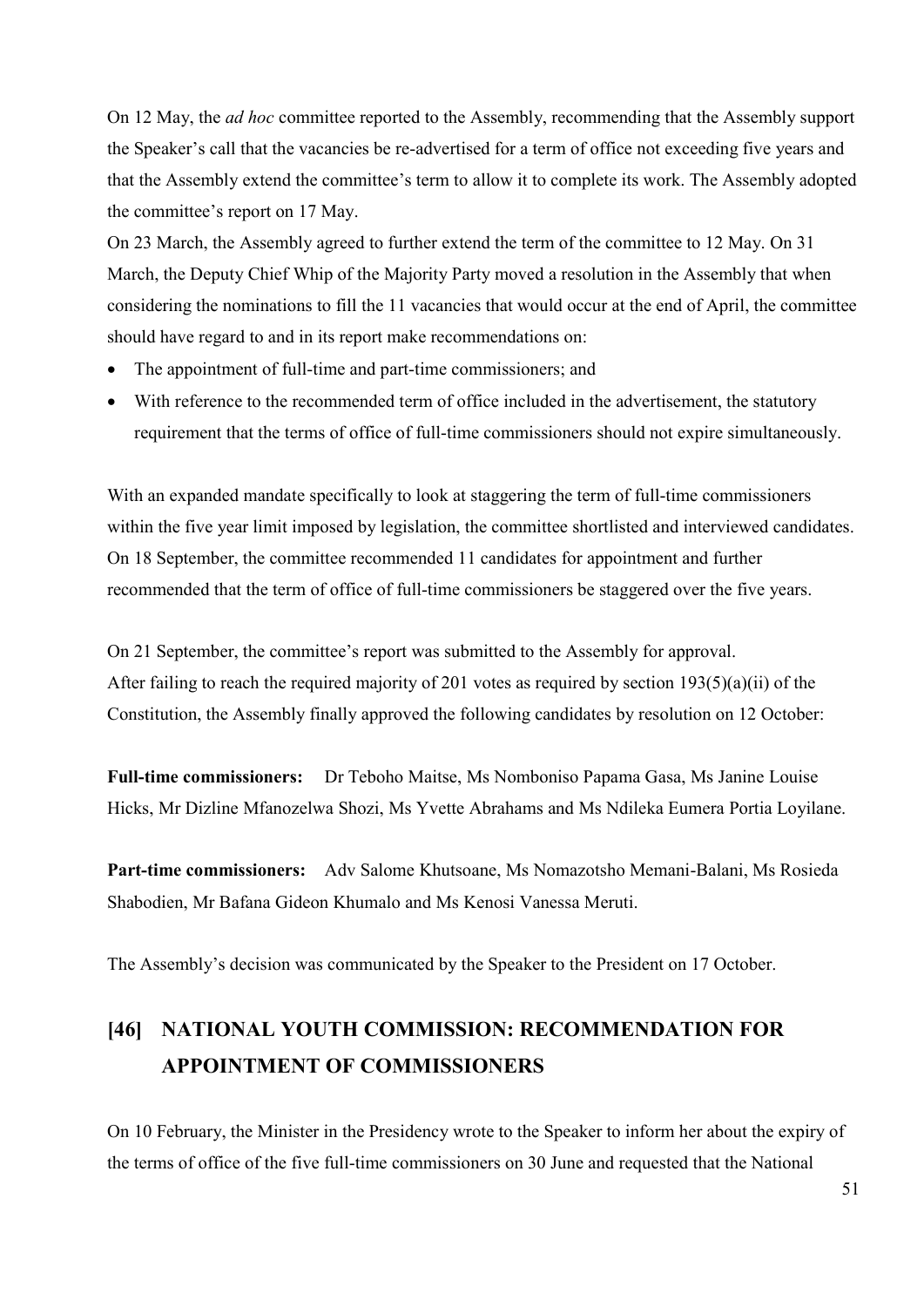Assembly initiate the process to fill the five imminent vacancies. The matter was referred to the Joint Monitoring Committee on Improvement of Quality of Life and Status of Children, Youth and Disabled Persons on 31 March. Since this is a joint committee, the National Council of Provinces was required to concur with the referral and did so on the same day.

The five current commissioners were appointed on 1 July 2003 for a period of three years, which meant that their terms of office would expire on 30 June 2006. In terms of section 4 of the National Youth Commission Act, No 19 of 1996, the President, on the advice of a committee of Parliament, appoints the five full-time members of the National Youth Commission for a term of office not exceeding five years.

On 5 June, the committee reported to the Assembly and the Council and recommended the following five candidates for appointment: Ms N D Nkondlo; Mr M P Modiba; Ms V G Tulelo; Mr O Sipuka and Ms N N Sibhida.

The President's Parliamentary Counsellor raised a concern that the recommendation of five candidates did not provide the President any discretion in determining which candidates to appoint. Contrary to practice, the Parliamentary Counsellor argued that Parliament should recommend more candidates than the number of vacancies that needed to be filled. The practice was based on advice from the parliamentary law advisers and correspondence from the Presidency regarding the nomination of candidates for appointment to the Commission for Gender Equality and the National Youth Commission in 1998 and 1999.

According to practice, when recommending candidates to the President, Parliament must recommend the exact number of candidates as the number of vacancies. The Parliamentary Counsellor however relied on a procedure followed in 1996, when the first members of the Commission were appointed. At that time an *ad hoc* committee proposed 12 candidates to the President, and he appointed five.

On 21 June, both the Assembly and the Council considered the committee's report on the filling of vacancies on the National Youth Commission. The Houses agreed to refer the report back to the committee for further consideration.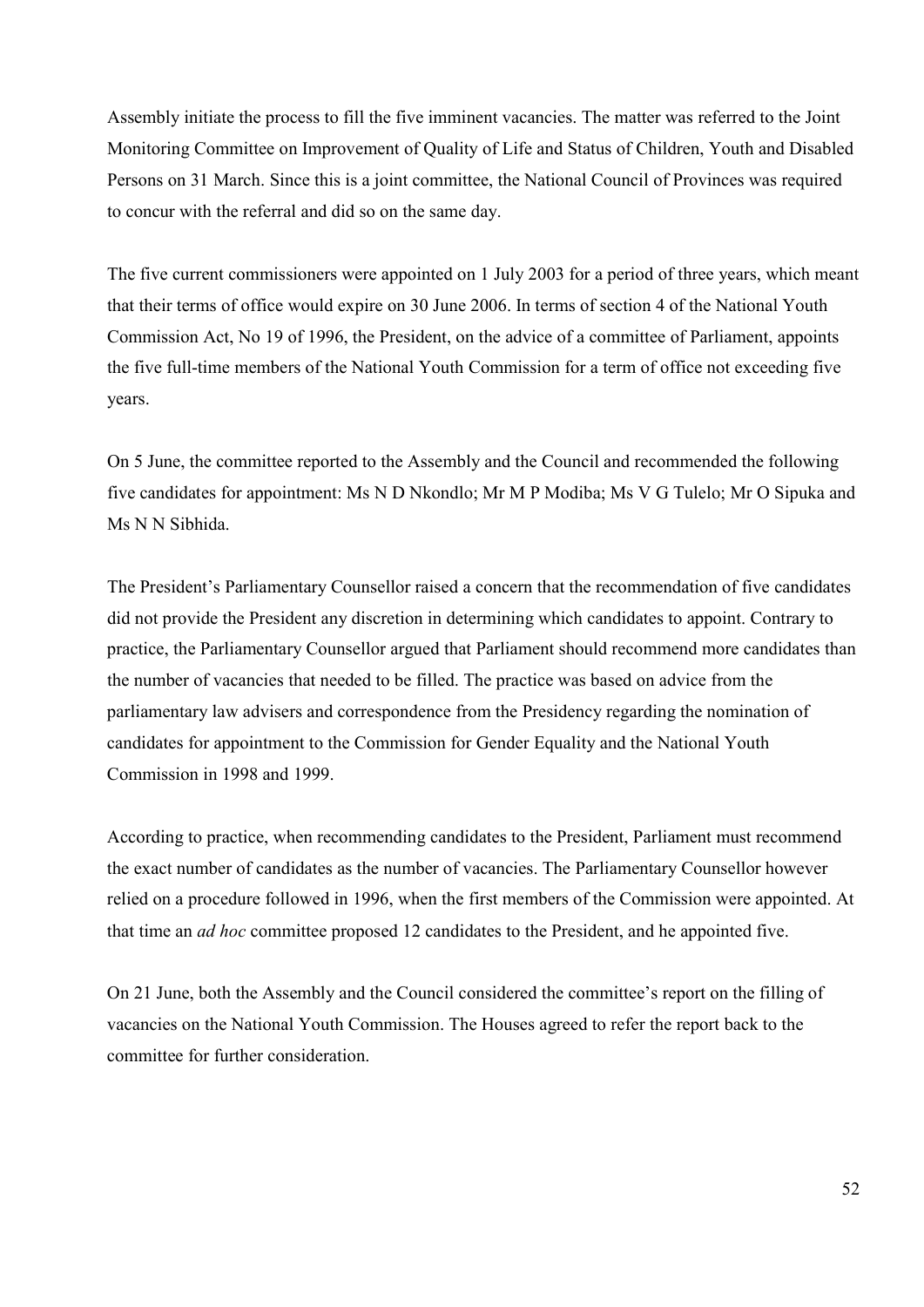The committee reported again on 26 June and recommended that the President appoint commissioners from the following seven candidates: Mr M P Modiba; Ms N D Nkondlo; Mr K Ntshangase; Ms N N Sibhida; Mr O Sipuka; Ms V G Tulelo and Mr E van Rooyen.

On 28 June, the Speaker submitted the recommendation of the committee to the President who appointed the following five candidates for a three-year term with effect from 1 July: Ms N D Nkondlo; Mr M P Modiba; Ms V G Tulelo; Mr O Sipuka and Mr E van Rooyen.

# **[47] INDEPENDENT COMMUNICATIONS AUTHORITY OF SOUTH AFRICA (Icasa): RECOMMENDATION FOR APPOINTMENT OF COUNCILLORS**

On 20 June, the chairperson of the Portfolio Committee on Communications wrote to the Speaker to inform her that the term of office of three of the seven Icasa councillors was due to end on 30 June. Subsequent to this correspondence, a letter dated 3 July was received from the Minister of Communications, requesting the Assembly to submit a shortlist of candidates for appointment as councillors of Icasa. This matter was referred to the committee for consideration and report on 19 July.

In the meantime the Minister had extended the term of office of two of the three councillors by 45 days to 1 July as provided for in section 7(4) of the Icasa Act, No 13 of 2000. While the Assembly was processing the appointment of councillors, the Icasa Amendment Act, No 3 of 2006, was assented to on 15 June and promulgated on 22 June. The Minister therefore requested the Assembly to process the appointments in accordance with the revised procedure provided for in the Amendment Act. The Speaker had earlier received a letter dated 11 April from the President informing her that he had reservations about the constitutionality of the Bill, in particular clauses 7, 9 and 11 (see *Item 35* above).

Previous issues of Procedural Developments contain references to the process of appointment until now *(see 2-34, 5-39, 7-33, 9-18 and 11-61)*. In terms of the Amendment Act of 2006, the Icasa council consists of a chairperson and eight other councillors appointed by the Minister upon the approval by the Assembly. The Assembly is also required to submit to the Minister a list of candidates at least one and a half times the number of councillors to be appointed.

On 23 July, the committee advertised the vacancies in the Icasa council in the media. The closing date for the public response was 4 August. The committee processed the applications and shortlisted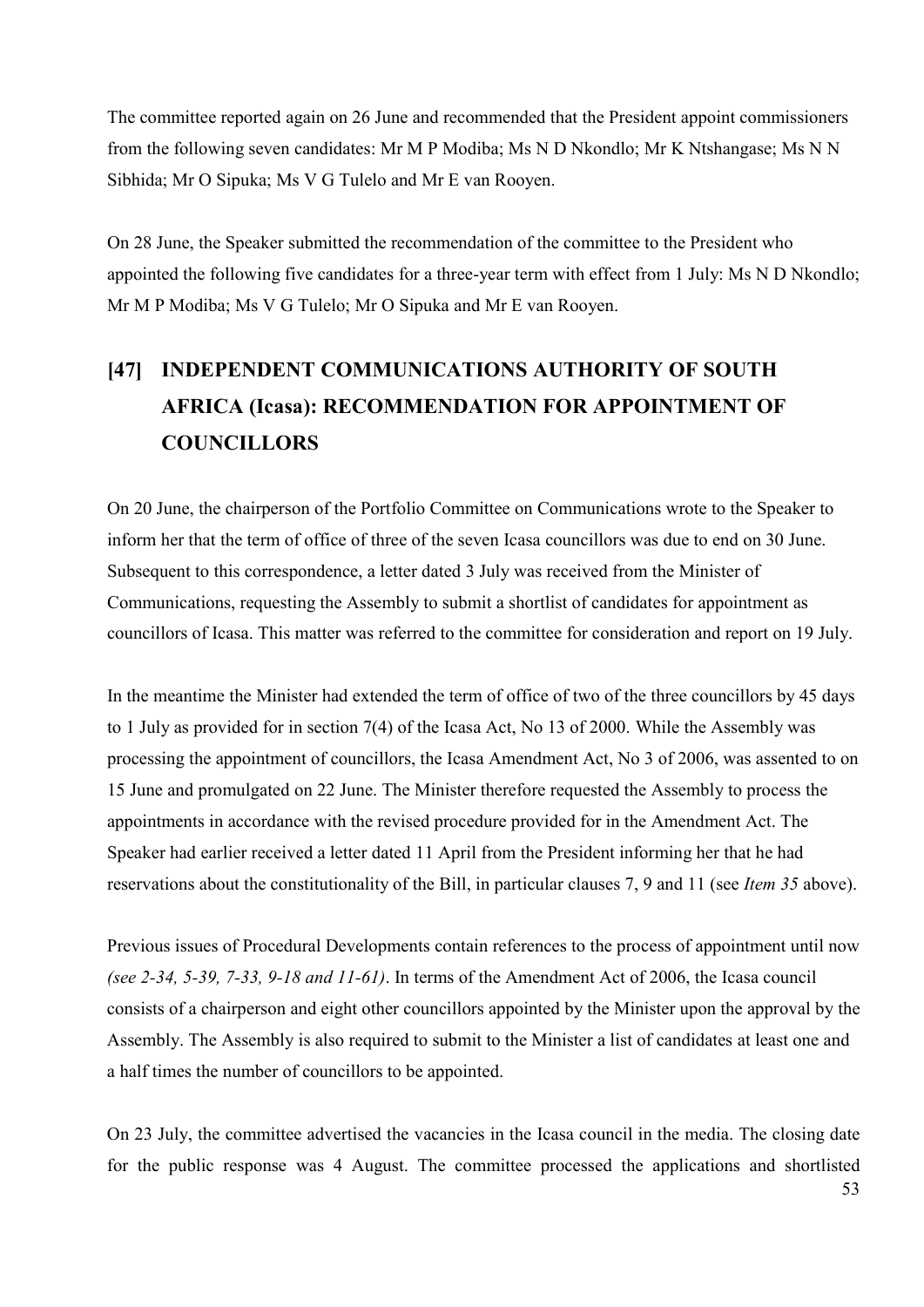candidates. On 12 September, the Assembly agreed to a shortlist of eight names from which the Minister was to appoint, as follows:- Dr A J Barendse, Ms M Matlala, Ms M Mohlala, Mr R Nkuna, Ms B Ntombela, Ms K A Serero-Chiloane, Dr M Socikwa and Prof J C W van Rooyen.

The Minister was duly informed of the shortlist on 13 September and on 18 September she returned the following names to the Assembly for approval: Dr A J Barendse, Ms M Mohlala, Mr R Nkuna, Ms B Ntombela and Prof J C W van Rooyen. The Assembly approved the names on 21 September.

The Minister subsequently appointed all five candidates on 1 October, including Dr Barendse who had on 21 September informed the Portfolio Committee on Communications that he would not be able take up his appointment. At the end of the annual session, the Assembly was in the process of approving a replacement for Dr Barendse.

#### **[48] PROVISIONAL SUSPENSIONS IN TERMS OF MAGISTRATES ACT**

#### **Provisions of Magistrates Act regarding provisional suspension of magistrates**

Section 13(3)(b) of the Magistrates Act, No 90 of 1993, as amended in 2003, provides that the Minister for Justice and Constitutional Development, on the advice of the Magistrates Commission, may suspend a magistrate from office, subject to certain conditions (see *Item 55, Issue 11* and *Item 21, Issue 8*). If a magistrate is provisionally suspended, with or without pay, the Minister is obliged to table a report on the provisional suspension in Parliament within seven days of such suspension if Parliament is in session or within seven days after the commencement of the next session.

In terms of section  $13(3)(c)$  and (d) of the Act, Parliament must, as soon as is reasonably possible, pass a resolution as to whether or not the provisional suspension is confirmed. If Parliament resolves not to confirm the suspension, the suspension lapses. Section 13(3)(f) also provides that the commission's enquiry into the allegations against the magistrate must be concluded as soon as possible and that during the course of the enquiry the commission must submit progress reports to Parliament every three months.

#### **Tabling and requests by the Minister for Justice and Constitutional Development**

During the course of the year, Parliament considered a number of reports in this regard. In the first instance the Minister wrote to the Speaker requesting the withdrawal of a report on the provisional suspension of a magistrate. The report had served before the committee since November 2005 (see also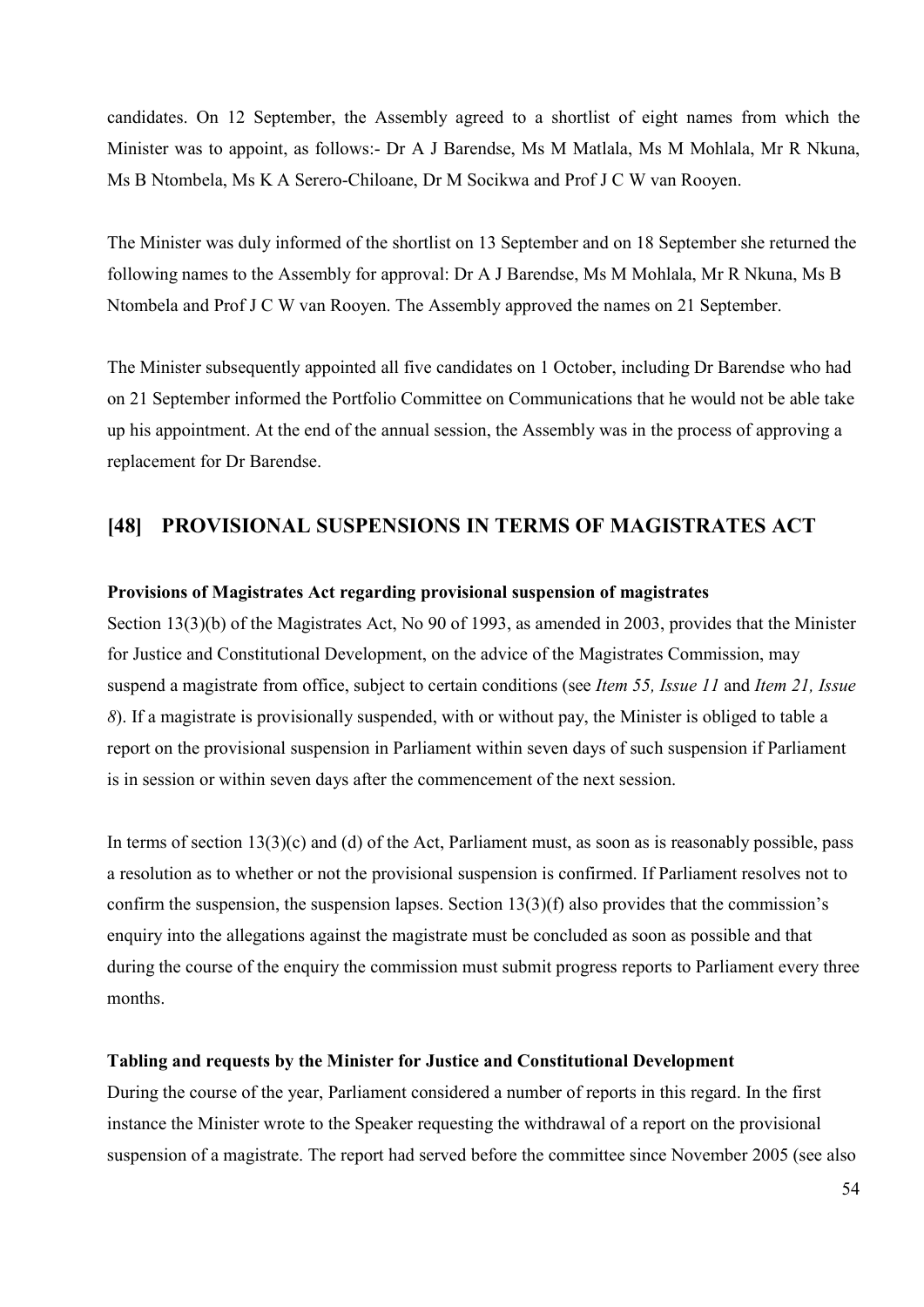*Item 55, Issue 11* and *Item 52, Issue 10*). The Minister informed the Speaker that she had received a report from the Magistrates Commission informing her that the magistrate in question had tendered his resignation.

The Minister for Justice and Constitutional Development submitted five reports to Parliament in terms of the Magistrates Act. These included -

- a report on the provisional suspension from office, with remuneration, of a magistrate;
- a progress report on three magistrates suspended for alleged misconduct;
- a report on the withholding of remuneration of a magistrate, who is under provisional suspension; and
- two reports on the provisional suspension of magistrates.

These reports were accordingly referred by the Speaker to the Portfolio Committee on Justice and Constitutional Development for consideration and report. In respect of the reports on the provisional suspension of magistrates, the committee reported to the House on 19 October.

On 7 November, the chairperson of the committee introduced the reports in the Assembly. The House adopted the recommendations of the committee, thereby confirming the suspension of one magistrate. In the other instance, the House resolved not to confirm the magistrate's suspension. The committee had recommended that the House not confirm the magistrate's provisional suspension since criminal charges were pending on the same matter. The misconduct inquiry was postponed indefinitely.

# **[49] NEW AUDITOR-GENERAL: RECOMMENDATION FOR APPOINTMENT AND RECOMMENDATION ON CONDITIONS OF EMPLOYMENT**

In terms of section 193(4) of the Constitution, the President, acting on the recommendation of the National Assembly, must appoint the Auditor-General. Section 189 of the Constitution provides that the Auditor-General must be appointed for a fixed, non-renewable period of between 5 and 10 years. *(*See *Issue 1, Item 46)* In addition to recommending a person for appointment as the Auditor-General, the Assembly also makes a recommendation in respect of the Auditor-General's conditions of employment, salary, allowances and benefits.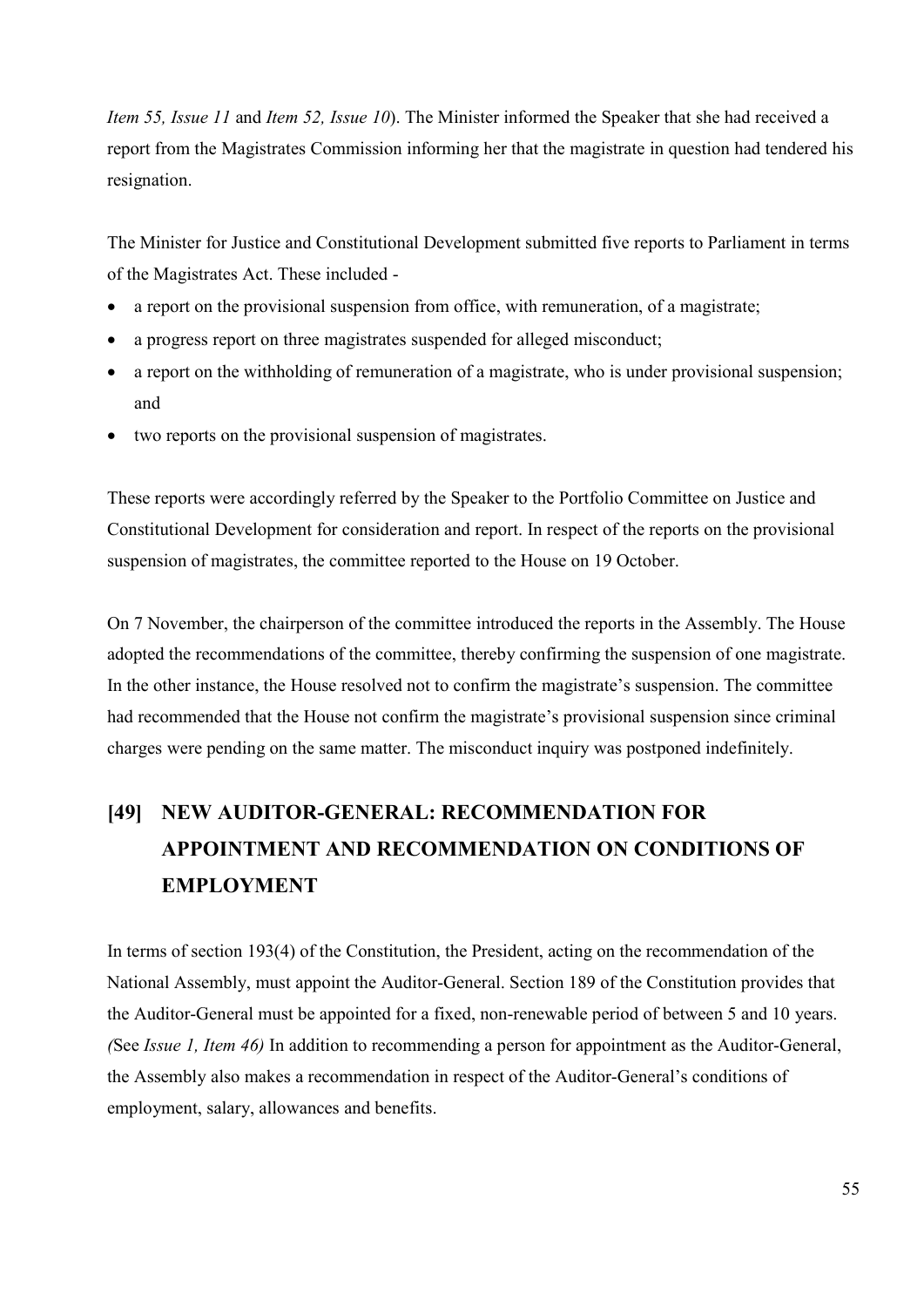In this regard, the Public Audit Act, No 25 of 2004, provides that the oversight mechanism (Committee on the Auditor-General) must consult with the person recommended for appointment as the Auditor-General for purposes of making recommendations to the President. Section 7(2) of the Act states that the salary, allowances and other benefits must take into account the knowledge and experience of "the prospective incumbent."

In January, the President and the Auditor-General wrote to the Speaker to give notification that the term of office of the Auditor-General would expire on 30 November, and requested the Speaker to initiate the process that would lead to the appointment of the new Auditor-General. The outgoing Auditor-General, Mr S Fakie, had requested that the new Auditor-General be appointed at least two months before the expiry of his term.

Section 6(1) of the Act provides that whenever it is necessary to appoint an Auditor-General, the Speaker must initiate the process in the NA for the recommendation of a person to be appointed by the President. Furthermore, in terms of the Act, the President determines the term of office of the Auditor-General and no longer the NA.

In terms of section 193(5)(a) and (b) of the Constitution, the President appoints a person as Auditor-General after nomination by a committee composed proportionally of all parties in the Assembly and approved by a resolution adopted with a supporting vote of at least 60 per cent of members of the NA. As the Act does not make provision for the Committee on the Auditor-General to be involved in the appointment of the Auditor-General, the Speaker on 18 April announced in the ATC her decision to establish an *ad hoc* committee to make proposals to enable the House to recommend to the President a person for appointment as Auditor-General, the committee to consist of 17 members of the Assembly as follows: ANC 10, DA 2, IFP 1, and other parties 4. The committee had to submit its report on the nomination of the Auditor-General by 21 June. On 17 May, the House ratified the Speaker's decision, in terms of Rule 214, to establish the *Ad Hoc* Committee on the Appointment of the Auditor-General.

On 20 June, the committee reported that it had short-listed 4 candidates and that interviews would commence on 27 June. In order to conduct its business effectively, the committee requested the House to extend the reporting deadline of 21 June to 28 July. On 21 June the House acceded to the committee's request to extend the deadline by which the committee had to report to the House from 21 June to 28 July. On 25 July, the committee, in its report, unanimously recommended to the Assembly the name of Mr Terrence Mncedisi Nombembe for appointment by the President as Auditor-General.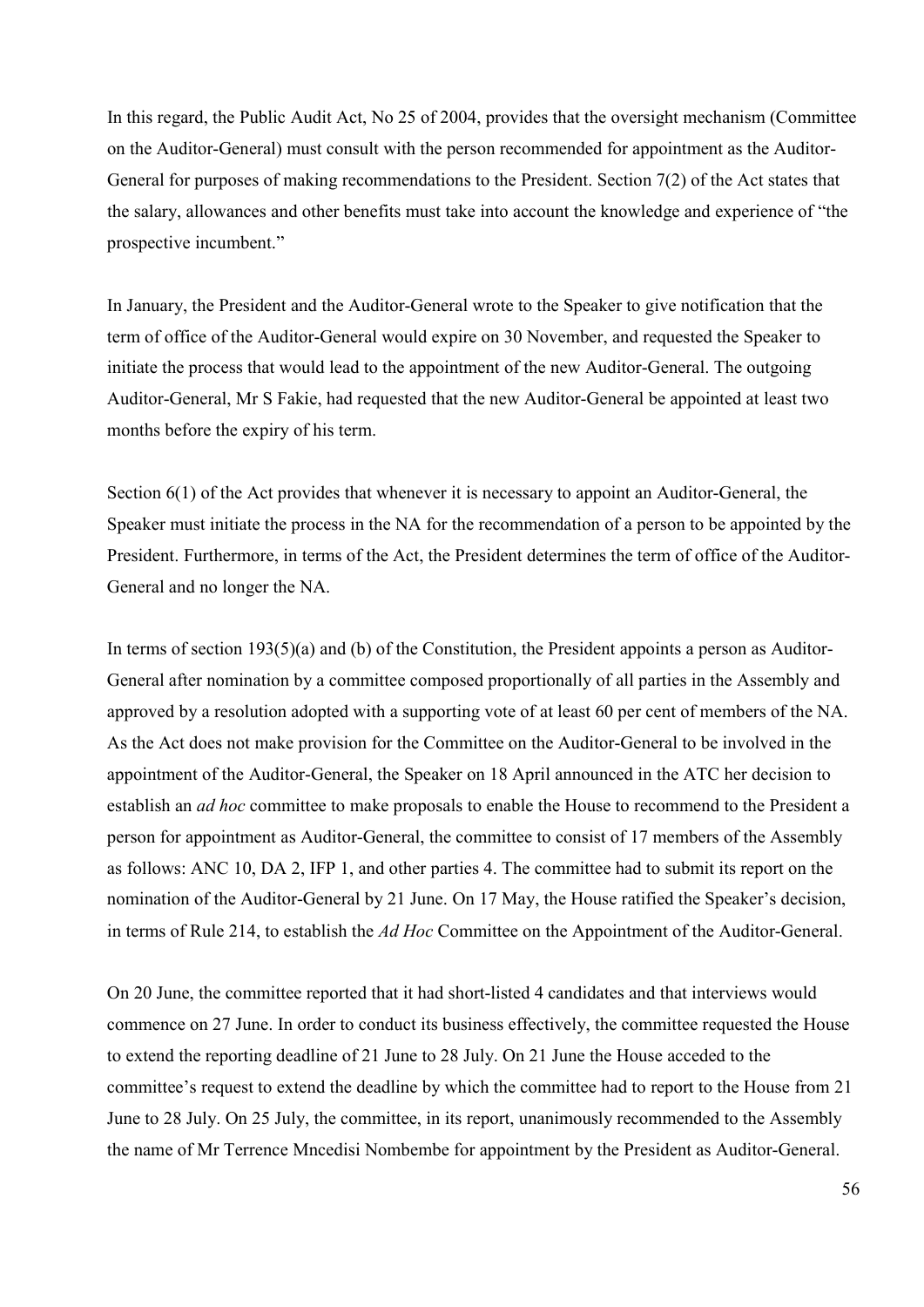The House on 16 August approved the recommendation of the *ad hoc* committee that Mr Terrence Mncedisi Nombembe be appointed as Auditor-General for a term of seven years and informed the President accordingly. In communicating the House resolution to the President, the Speaker undertook to notify the President of the Committee on the Auditor-General's recommendation on Mr Nombembe's conditions of employment once the committee had finalised its report.

On 20 October, the Acting Speaker communicated the recommendation of the Committee on the Auditor-General in respect of the conditions of employment, salary, allowances and other benefits of the Auditor-General to the President.

The President duly appointed Mr Nombembe for a term of seven years with effect from 1 December.

#### **[50] APPROVAL OF PROCLAMATIONS**

Section 25 of the Protection of Constitutional Democracy Against Terrorist and Related Activities Act, No 33 of 2004, states that the President must, by proclamation in the *Gazette* and other appropriate means of publication, give notice that the Security Council of the United Nations, under Chapter V11 of the Charter of the United Nations, has identified a specific entity as being –

- a) an entity who commits, or attempts to commit, any terrorist and related activity or participates in or facilitates the commission of any terrorist and related activity; or
- b) an entity against whom member states of the United Nations must take the actions specified in resolutions of the Security Council in order to combat or prevent terrorist and related activities.

Section 26 of the Act gives Parliament a supervisory role in regard to section 25 as it provides that every proclamation issued under section 25 must be tabled in Parliament for its consideration and decision, and that Parliament may take such steps as it considers necessary.

On 7 March, Proclamations 4, 6, 9, 13, 14, 65 and 66 were tabled and referred to the Portfolio Committee on Safety and Security for consideration and report.

The committee in its report on 31 May recommended that the House adopt the proclamations. The proclamations were adopted by the House on 21 June.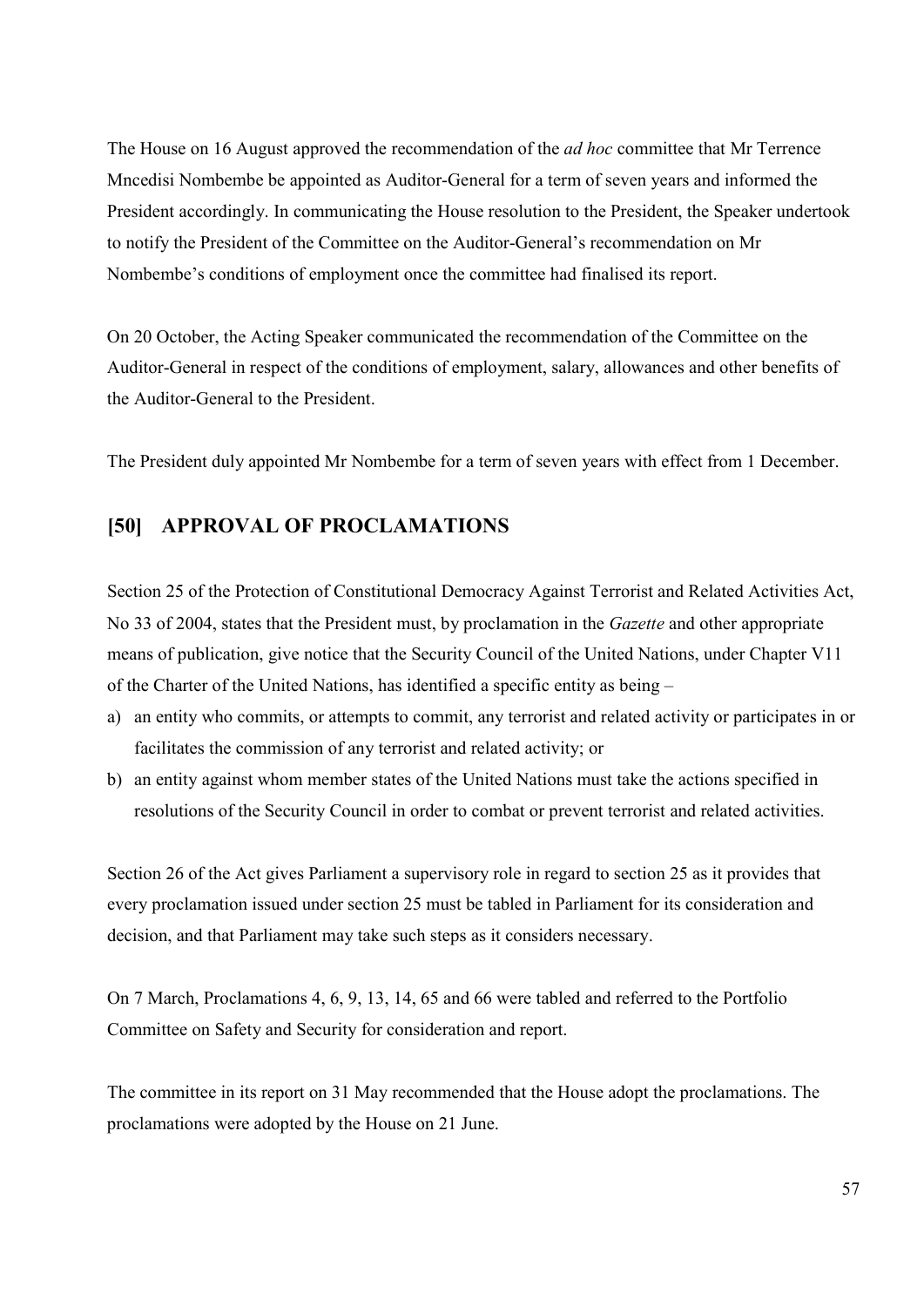## **[51] EXTENSION OF SERVICE OF DEPUTY DIRECTOR-GENERAL IN DEPARTMENT OF FOREIGN AFFAIRS**

On 11 September, a request by the Minister of Foreign Affairs in terms of section 16(7) of the Public Service Act, No 103 of 1994, for Parliament to consider the extension of service of Mr A S Minty, Deputy Director-General in the Department of Foreign Affairs, by five years was tabled and referred to the Portfolio Committee on Public Service and Administration for consideration and report..

Section 16(7) of the Act provides that if "it is in the public interest to retain an officer" beyond the required retirement age, "he or she may, with his or her consent and with the approval of the relevant executive authority, be so retained from time to time for further periods which shall not, except with the approval of Parliament granted by resolution, exceed in the aggregate two years".

On 18 October, the committee submitted its report to the House. The committee recommended that the House pass a resolution approving the extension of the employment contract of Mr Minty for a period of five years with effect from 1 November.

The committee attached the following conditions to the approval: First, that the Department of Foreign Affairs develops a coherent succession strategy/plan and presents it to the Portfolio Committee on Foreign Affairs, within a period of six months, calculated from the date of approval of this application by Parliament; second, that the department includes the implementation of the succession strategy/plan in its strategic plans; and third, that the department reports annually on progress in the implementation of the succession strategy/plan.

On 19 October, the Assembly duly approved the extension of service of Mr Minty, as recommended by the committee. On 26 October, the Council approved the extension of service of Mr Minty in a similary worded resolution.

# **[52] APPROVAL OF PANEL TO CONSIDER NOMINATIONS TO FILL VACANCIES ON NATIONAL COUNCIL FOR LIBRARY AND INFORMATION SERVICES**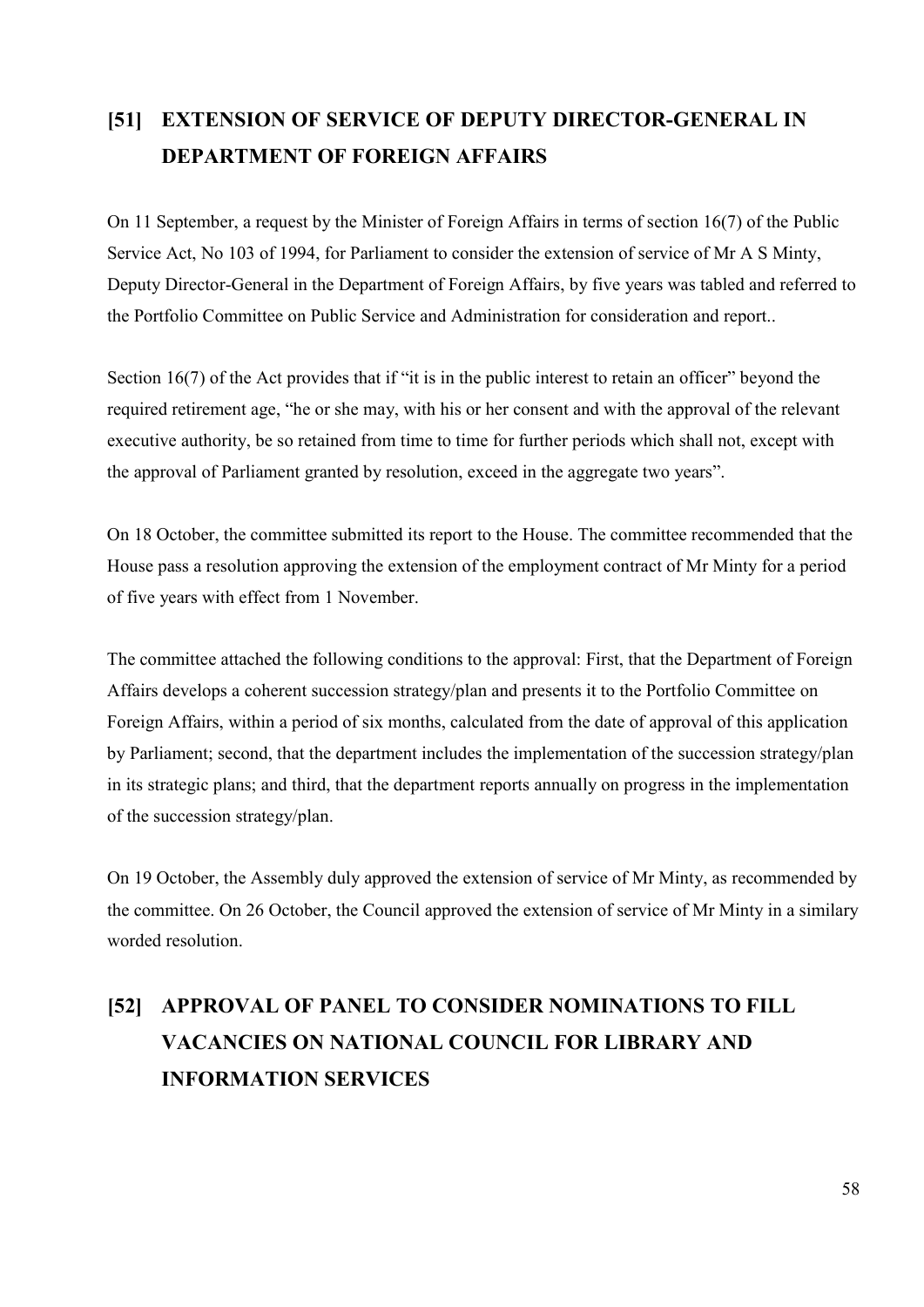Section 7(2)(*a*) of the National Council for Library and Information Services Act, No 6 of 2001, provides that the Minster responsible for Arts and Culture must appoint a panel to compile a shortlist of candidates for appointment to the National Council for Library and Information Services. The composition of the panel must first be approved by the corresponding portfolio committee *(see Item 30, Issue 4)*.

According to parliamentary records, the terms of office of 10 members of the Council were due to end on 10 October. It also appears that the committee had not been approached before then with a request by the Minister to approve the composition of a panel in terms of section 7(2)*(a)*. On 6 November, the Speaker wrote to the Leader of Government Business to request that the matter be attended to urgently.

The Minister of Arts and Culture submitted a request to the Speaker on 9 November, for the Portfolio Committee on Arts and Culture to approve a panel as proposed by the Minister. On 14 November, the committee approved the composition of the panel to shortlist candidates for appointment to the National Council for Library and Information Services (ATC, 30 November, p3004).

## **[53] APPROVAL OF NOTICE IN REGARD TO REMUNERATION OF MAGISTRATES**

The President determines the salaries, allowances and benefits of magistrates after taking into consideration the recommendations of the Independent Commission for the Remuneration of Public Office-Bearers (see *Item 56, Issue 11*).

On 16 November 2005, Parliament approved a draft notice determining the salaries, allowances and benefits of magistrates. The resolutions approving the draft notice also instructed the relevant committees of the Assembly and the Council to submit their final reports before the end of the year, detailing outcomes and recommendations in regard to legislative and procedural matters with reference to certain aspects of magistrates' salaries. However, neither committee had submitted its report by the end of the 2005 session.

On 20 June 2006, the Portfolio Committee on Justice and Constitutional Development tabled a report on the matter. The consideration of the committee's report by the House was initially scheduled for 21 June (the last sitting day of the term), but was postponed by agreement of all parties. On 19 September, the House agreed to a motion by the Deputy Chief Whip of the Majority Party to refer the report back